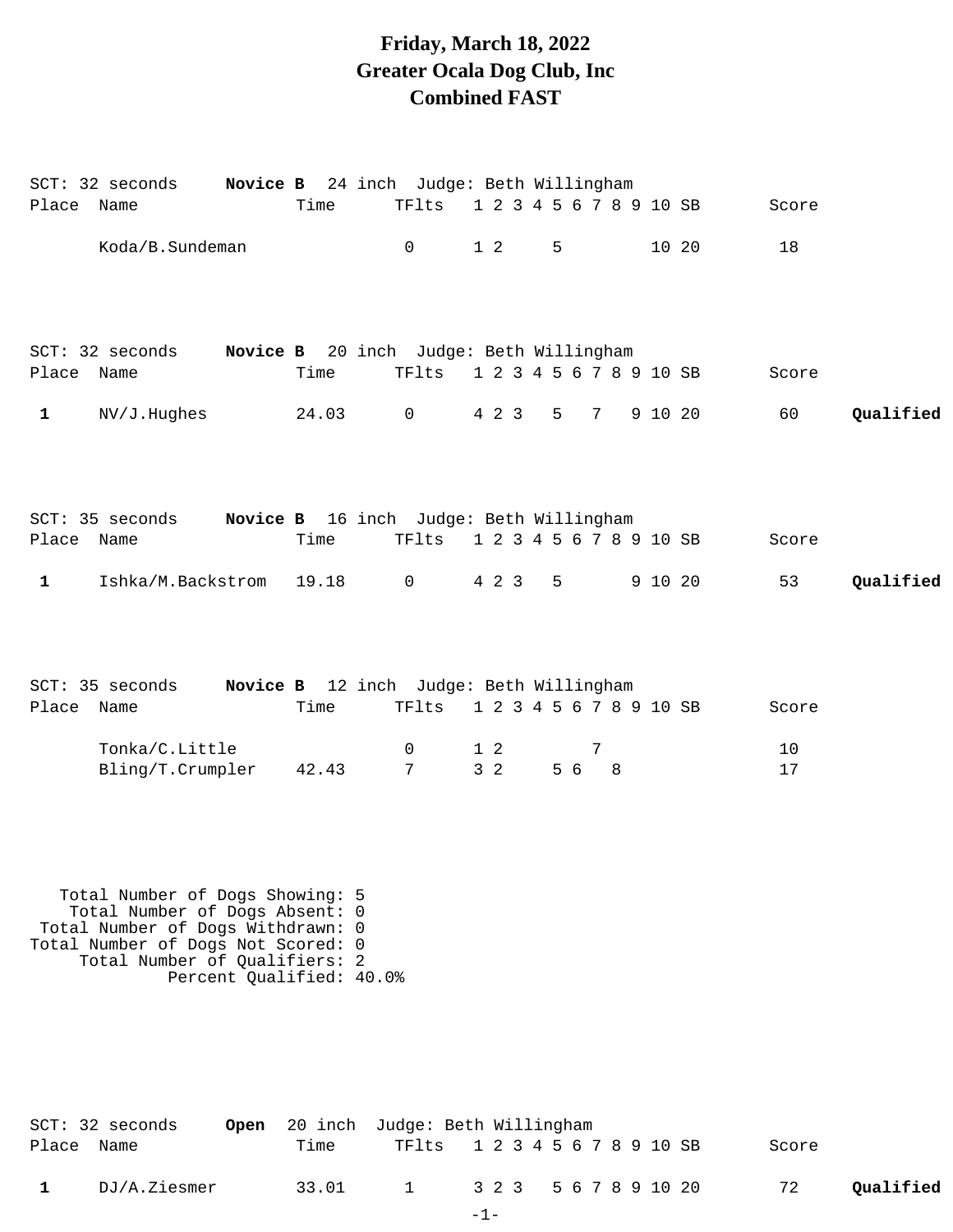| Kira/E.Manubens    | 31.11 |    |           |    | 45678 | 10 20   | 64 | Qualified |
|--------------------|-------|----|-----------|----|-------|---------|----|-----------|
| Halo/B.McDonald    | 28.70 |    | 2 2 3     | 5  |       | 9 10 20 | 58 | Qualified |
| Tony/J.Hughes      | 39.21 |    | 3 2 3     | 5  |       | 10 20   | 43 |           |
| Boom Boom/J.Hughes | 25.72 |    | 3 2 3     | ь. |       | 10 20   | 50 |           |
| Kit/L.Perry        | 37.22 | Б. | 4 2 3     | ь. |       | 10 20   | 46 |           |
| Soarin'/T.Flitsch  | 22.53 |    | 3 2 3 4 5 |    |       | 20      | 53 |           |

|            | SCT: 35 seconds         |      | <b>Open</b> 16 inch Judge: Beth Willingham |           |
|------------|-------------------------|------|--------------------------------------------|-----------|
| Place Name |                         | Time | TF1ts 1 2 3 4 5 6 7 8 9 10 SB<br>Score     |           |
|            | Tess/C.Youngblood 32.48 |      | 0 4 2 3 5 6 7 8 9<br>64<br>20              | Qualified |

 Total Number of Dogs Showing: 8 Total Number of Dogs Absent: 0 Total Number of Dogs Withdrawn: 0 Total Number of Dogs Not Scored: 0 Total Number of Qualifiers: 4 Percent Qualified: 50.0%

|            | $SCT: 32$ seconds                      | <b>Excellent</b> 24 inch Judge: Beth Willingham |                               |  |  |  |  |       |           |
|------------|----------------------------------------|-------------------------------------------------|-------------------------------|--|--|--|--|-------|-----------|
| Place Name |                                        | Time                                            | TF1ts 1 2 3 4 5 6 7 8 9 10 SB |  |  |  |  | Score |           |
|            | Carson/N.Grossman 34.21 2 423 56789 20 |                                                 |                               |  |  |  |  | 62    | Qualified |

|              | SCT: 32 seconds           |       | <b>Excellent</b> 20 inch Judge: Beth Willingham |       |  |  |           |  |                     |     |       |           |
|--------------|---------------------------|-------|-------------------------------------------------|-------|--|--|-----------|--|---------------------|-----|-------|-----------|
| Place        | Name                      | Time  | TF1ts 1 2 3 4 5 6 7 8 9 10 SB                   |       |  |  |           |  |                     |     | Score |           |
|              | Kiwi/E.Manubens           | 26.08 | $\Omega$                                        |       |  |  |           |  | 5 2 3 5 6 8 9 10 20 |     | 68    | Qualified |
| $\mathbf{2}$ | Ms. Tank/C.Schwick 33.12  |       | $\mathbf{1}$                                    |       |  |  |           |  | 4 2 3 5 7 8 9 10 20 |     | 67    | Qualified |
|              | Pippa/N.DePetris          | 32.00 | $\Omega$                                        | 4 2 3 |  |  | 5 6 7 8 9 |  |                     | -20 | 64    | Qualified |
|              | Axl $Rose/J.O'Neil 44.45$ |       | 12                                              | 3 3   |  |  |           |  | 56 8910             |     | 32    |           |

|            | SCT: 35 seconds  | <b>Excellent</b> 16 inch Judge: Beth Willingham |     |                               |                 |  |  |  |      |       |
|------------|------------------|-------------------------------------------------|-----|-------------------------------|-----------------|--|--|--|------|-------|
| Place Name |                  | Time                                            |     | TF1ts 1 2 3 4 5 6 7 8 9 10 SB |                 |  |  |  |      | Score |
|            | Maddie IX/E.Mann | 45.07                                           | 1 N |                               | 4 2 3 5 6 7 8 9 |  |  |  | - 20 | 54    |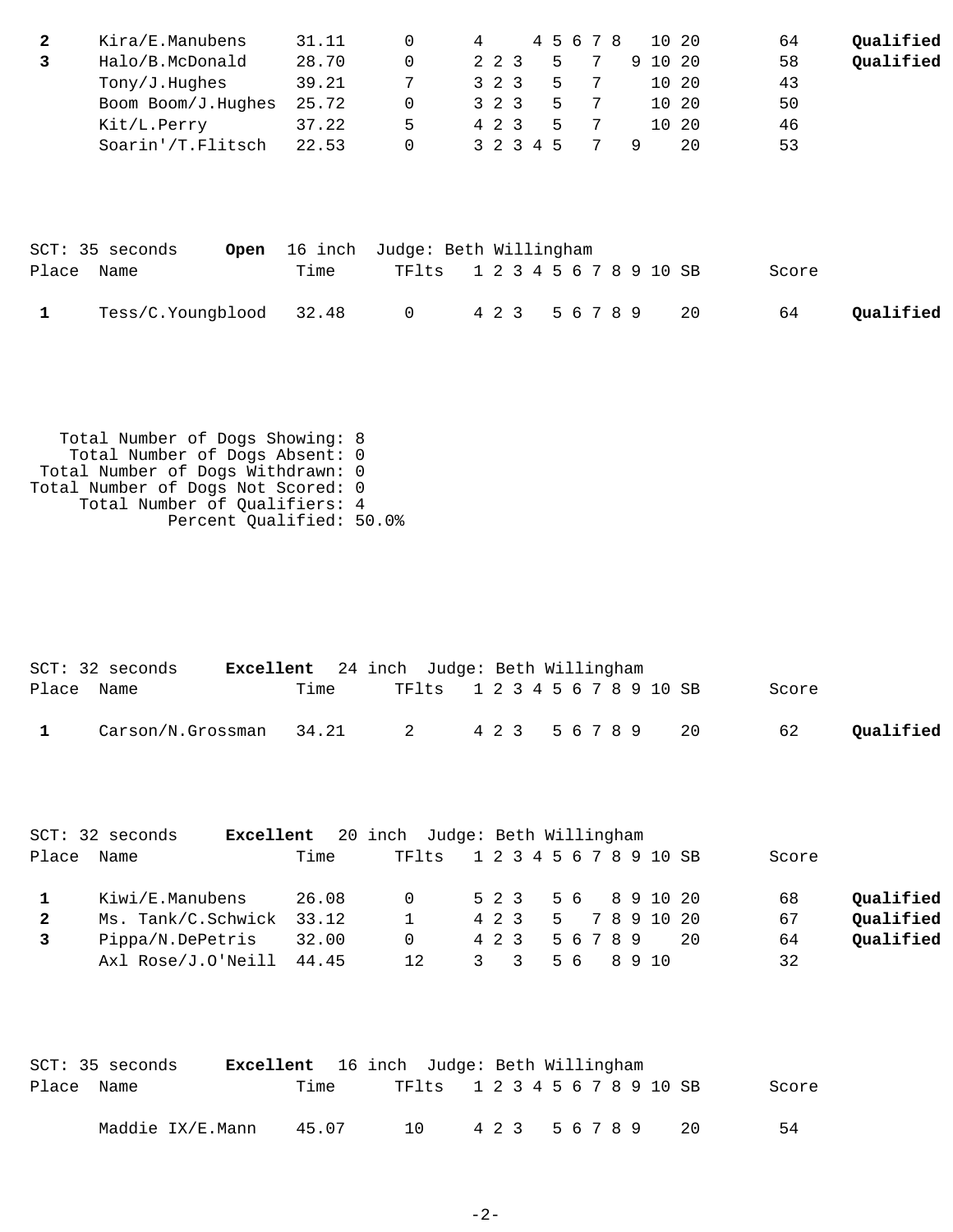|                | SCT: 35 seconds       | Excellent |       | 12 inch Judge: Beth Willingham |   |       |       |           |  |                         |    |       |           |
|----------------|-----------------------|-----------|-------|--------------------------------|---|-------|-------|-----------|--|-------------------------|----|-------|-----------|
| Place          | Name                  |           | Time  | TFlts                          |   |       |       |           |  | 1 2 3 4 5 6 7 8 9 10 SB |    | Score |           |
|                | Bella/D.Mason         |           | 39.76 | 4                              |   | 3 2 3 | 5 6 7 |           |  | 10                      |    | 32    |           |
|                | $SCT: 38$ seconds     | Excellent |       | 8 inch Judge: Beth Willingham  |   |       |       |           |  |                         |    |       |           |
| Place          | Name                  |           | Time  | TFlts                          |   |       |       |           |  | 1 2 3 4 5 6 7 8 9 10 SB |    | Score |           |
| 1              | Piper/L.Budnick       |           | 27.23 | $\mathbf 0$                    |   | 2 2 3 |       | 5 6 7 8 9 |  |                         | 20 | 62    | Qualified |
| $\overline{2}$ | Geni/J.Culhane        |           | 41.88 | 3                              |   | 3 2 3 |       | 567       |  | 9 10 20                 |    | 62    | Qualified |
|                | $Chase/C.Schmidt-Owe$ |           |       | 0                              | 4 | 3     | 5 6   |           |  | 8 9 10                  |    | 45    |           |

 Total Number of Dogs Showing: 10 Total Number of Dogs Absent: 0 Total Number of Dogs Withdrawn: 0 Total Number of Dogs Not Scored: 0 Total Number of Qualifiers: 6 Percent Qualified: 60.0%

|                | $SCT: 32$ seconds<br>Master | 24 inch | Judge: Beth Willingham |                         |  |                 |  |    |       |           |
|----------------|-----------------------------|---------|------------------------|-------------------------|--|-----------------|--|----|-------|-----------|
| Place          | Name                        | Time    | TFlts                  | 1 2 3 4 5 6 7 8 9 10 SB |  |                 |  |    | Score |           |
|                | Ocean/J.Valentovich 28.32   |         |                        | 5 2 3                   |  | 5 6 7 8 9 10 20 |  |    | 75    | Qualified |
| $\overline{2}$ | Ripaa/V.Corley              | 29.15   | 0                      | 5 2 3                   |  | 5 6 7 8 9 10 20 |  |    | 75    | Qualified |
| 3              | Markus/P.Mueller            | 35.18   | 3                      | 4 2 3                   |  | 5 6 7 8 9 10 20 |  |    | 71    | Qualified |
| 4              | Glory/S.Gonchar             | 38.51   | 6                      | 6 2 3                   |  | 5 6 7 8 9 10 20 |  |    | 70    | Qualified |
|                | Ahron/B.McDonald            |         |                        | 2                       |  | 68              |  | 10 | 26    |           |
|                | Rex/V.Bridgham              | Absent  |                        |                         |  |                 |  |    |       |           |

|                | SCT: 32 seconds | <b>Master</b> 20 inch Judge: Beth Willingham |                               |  |  |  |  |  |                         |       |           |
|----------------|-----------------|----------------------------------------------|-------------------------------|--|--|--|--|--|-------------------------|-------|-----------|
|                | Place Name      | Time                                         | TF1ts 1 2 3 4 5 6 7 8 9 10 SB |  |  |  |  |  |                         | Score |           |
|                | Ravyn/F.Jones   | 26.87                                        | $\cap$                        |  |  |  |  |  | 5 2 3 5 6 7 8 9 10 20   | 75    | Oualified |
| $\overline{2}$ | Jet/P.Campbell  | 35.78                                        | $\mathcal{R}$                 |  |  |  |  |  | 4 2 3 4 5 6 7 8 9 10 20 | 75    | Oualified |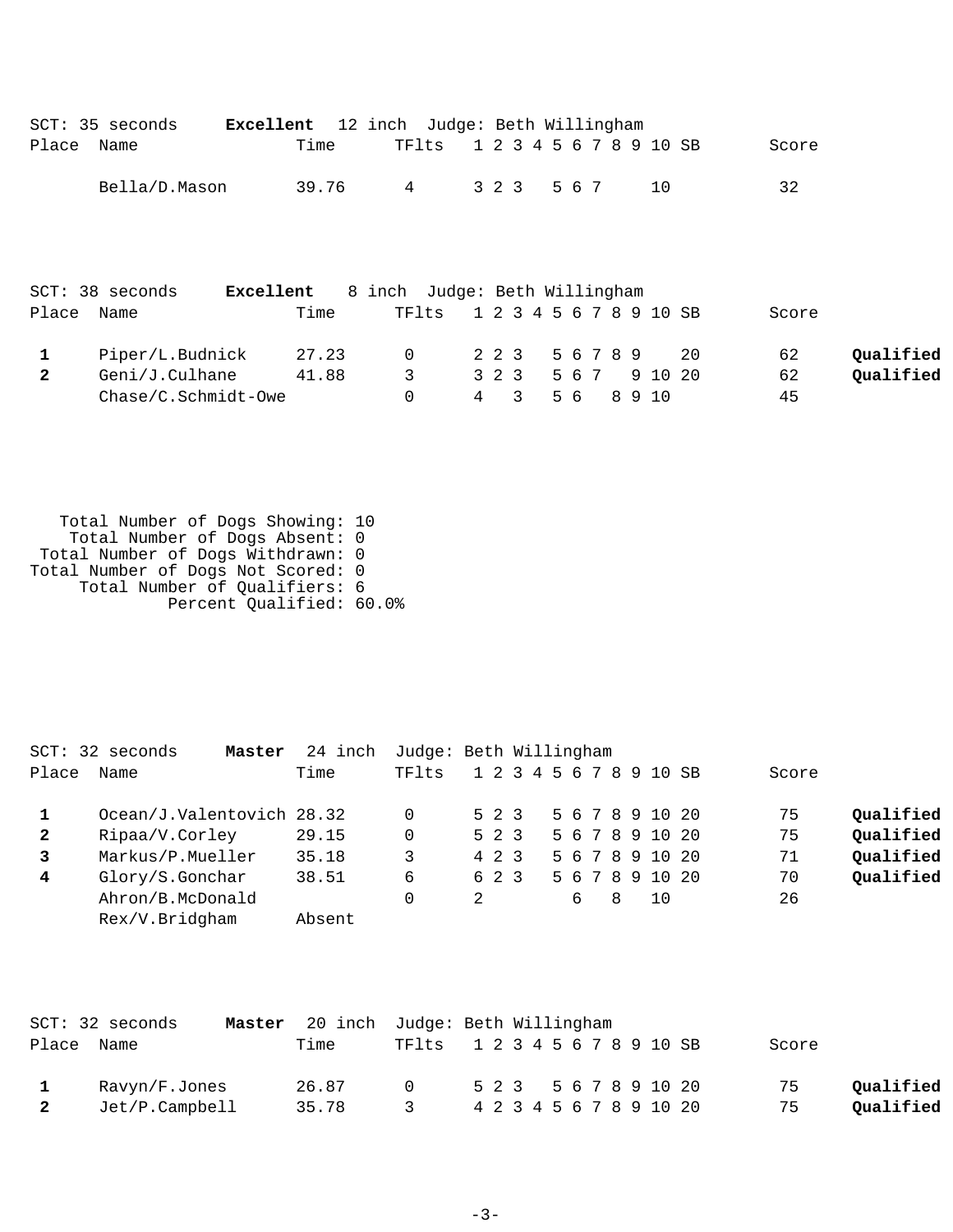| 3 | Aspen/N. Young             | 34.59  | 2           |   | $5 \t2 \t3$    |               |                |   | 56 | $7\overline{ }$ | 89  |     | 10    | - 20 | 73 | Qualified |
|---|----------------------------|--------|-------------|---|----------------|---------------|----------------|---|----|-----------------|-----|-----|-------|------|----|-----------|
| 4 | She-Ra/M.Backstrom         | 28.36  | $\mathbf 0$ |   | 5 <sub>2</sub> |               |                |   | 56 |                 |     | 789 | 10 20 |      | 72 | Qualified |
|   | Gemma/S.Hyde               | 37.82  | 5           |   | $3 \t2 \t3$    |               |                |   | 56 | 7               | 8   | -9  | 10    |      | 48 |           |
|   | Roxy/P.Carlile             |        | 0           | 2 |                |               |                |   | 6  |                 | 8   |     | 10    |      | 26 |           |
|   | Phoenix/D.Lewis            | 35.16  | 3           |   | 6 2            |               | $\overline{4}$ |   |    | 6 7 8           |     |     | 10    |      | 40 |           |
|   | Echo/F.Jones               | 35.68  | 3           |   | $3 \t2 \t3$    |               |                |   | 56 | 7               | 8   | - 9 | 10    | -20  | 70 | Qualified |
|   | Lacy/I.Dauer               | 35.37  | 3           |   | $4\quad2$      |               |                |   | 56 |                 | 789 |     | 10    | -20  | 68 | Qualified |
|   | Mackay/K.Fischer-Ha Absent |        |             |   |                |               |                |   |    |                 |     |     |       |      |    |           |
|   | Mick/D.McAtee              | 34.56  | 2           |   | 4 2            |               |                |   | 56 | 78              |     |     | 10 20 |      | 60 | Oualified |
|   | Thor/S.Calcano             | Absent |             |   |                |               |                |   |    |                 |     |     |       |      |    |           |
|   | Kali/R.Grinsell            | 25.26  | $\Omega$    |   | $5 \t2 \t3$    |               |                |   | 56 |                 |     | 89  | 10    | - 20 | 68 | Qualified |
|   | Bali/L.Halpin              | 31.49  | $\Omega$    |   | 5 2            | $\mathcal{L}$ | 4              | 5 | 6  | 7               | 8   | - 9 |       | 20   | 69 | Qualified |
|   | Zain/M.Reuss               | 25.97  | $\Omega$    |   | 4 2 3          |               |                |   | 56 |                 | 789 |     |       | 20   | 64 | Qualified |
|   | Rayce/S.Gonchar            | 36.72  | 4           |   | $5 \t2 \t3$    |               |                |   | 56 | 7               | 8   | - 9 | 1 O   | 20   | 71 | Qualified |
|   |                            |        |             |   |                |               |                |   |    |                 |     |     |       |      |    |           |

|              | SCT: 35 seconds<br>Master | 16 inch | Judge: Beth Willingham |   |             |   |                 |           |   |                 |     |       |           |
|--------------|---------------------------|---------|------------------------|---|-------------|---|-----------------|-----------|---|-----------------|-----|-------|-----------|
| Place        | Name                      | Time    | TFlts                  |   |             |   | 1 2 3 4 5 6 7 8 |           |   | 9 10 SB         |     | Score |           |
|              | Jimmy Choo/N.Stegal 34.19 |         | 0                      |   | 6 2 3       |   |                 |           |   | 5 6 7 8 9 10 20 |     | 76    | Qualified |
| $\mathbf{2}$ | Amber/V.MacVicar          | 33.02   | 0                      |   | $5 \t2 \t3$ |   |                 |           |   | 5 6 7 8 9 10 20 |     | 75    | Qualified |
| 3            | Patch/A.Okrasinski        | 38.56   | 3                      |   | $3 \t2 \t3$ |   |                 | 5 6 7 8 9 |   | 10              | -20 | 70    | Qualified |
| 4            | Flyer/A.Goodspeed         | 38.31   | 3                      |   | 6 2 3       |   |                 | 5 6 7 8 9 |   |                 | 20  | 63    | Qualified |
|              | Piper/C.Youngblood        | 43.03   | 8                      |   | 4 2 3       |   |                 | 5 6 7 8   |   |                 | 20  | 47    |           |
|              | Max/M.Mosher              | 52.03   | 17                     | 5 |             | 3 |                 | 6         |   | 9 10            |     | 16    |           |
|              | Sara/A.Hartman            |         | 0                      | 2 |             |   |                 |           | 8 | 10              |     | 20    |           |
|              | Mickey Mantle/N.Ste 47.67 |         | 12                     |   | 5 2 3       |   |                 | 5 6 7 8   |   |                 | 20  | 44    |           |
|              | Bragg/S.Moody             | Absent  |                        |   |             |   |                 |           |   |                 |     |       |           |

| $SCT$ :      | 35 seconds<br>Master | 12 inch | Judge: Beth Willingham |             |                              |                 |          |    |    |       |           |
|--------------|----------------------|---------|------------------------|-------------|------------------------------|-----------------|----------|----|----|-------|-----------|
| Place        | Name                 | Time    | TFlts                  | $1\quad2$   | $\overline{\mathbf{3}}$<br>4 | 56<br>7         | -8<br>9  | 10 | SB | Score |           |
| 1            | Madeleine/P.Vojtas   | 31.29   | $\Omega$               | 6 2 3       |                              | 5 6 7 8 9 10 20 |          |    |    | 76    | Qualified |
| $\mathbf{2}$ | Kimber/N.Schanda     | 25.67   | $\Omega$               | $5 \t2 \t3$ |                              | 5 6 7 8 9 10 20 |          |    |    | 75    | Qualified |
| 3            | Ernie/N.Pagan        | 27.53   | $\Omega$               | $5 \t2 \t3$ |                              | 5 6 7 8 9 10 20 |          |    |    | 75    | Qualified |
| 4            | Jolie/R.Goudreau     | 37.61   | 2                      | $5 \t2 \t3$ |                              | 5 6 7 8 9 10 20 |          |    |    | 73    | Qualified |
|              | Spiffy/S.Price       | 38.38   | 3                      | 6 2 3       |                              | 5 6 7 8 9 10    |          |    |    | 53    |           |
|              | Obi Wan/E.Dobber     | 39.54   | 4                      | $3 \t2 \t3$ |                              | 56              | 7 8 9 10 |    |    | 49    |           |
|              | Frankie/K.McClung    | 29.23   | 0                      | $4\quad2$   |                              | 5               | 78       | 10 |    | 36    |           |
|              | Dylan/M.Mosher       |         | 0                      |             |                              |                 |          |    |    | 0     |           |
|              | Beyda/J.Shelley      | 39.83   | 4                      | $5 \t2 \t3$ |                              | 5 6 7 8 9 10 20 |          |    |    | 71    | Oualified |
|              | Riley/C.Ruth         | Absent  |                        |             |                              |                 |          |    |    |       |           |
|              |                      |         |                        |             |                              |                 |          |    |    |       |           |

|            | SCT: 38 seconds |       | <b>Master</b> 8 inch Judge: Beth Willingham |  |
|------------|-----------------|-------|---------------------------------------------|--|
| Place Name |                 | Time  | TF1ts 1 2 3 4 5 6 7 8 9 10 SB<br>Score      |  |
|            | Ember/C.Froman  | 38.91 | 0 623 567 910 20<br>Qualified<br>68         |  |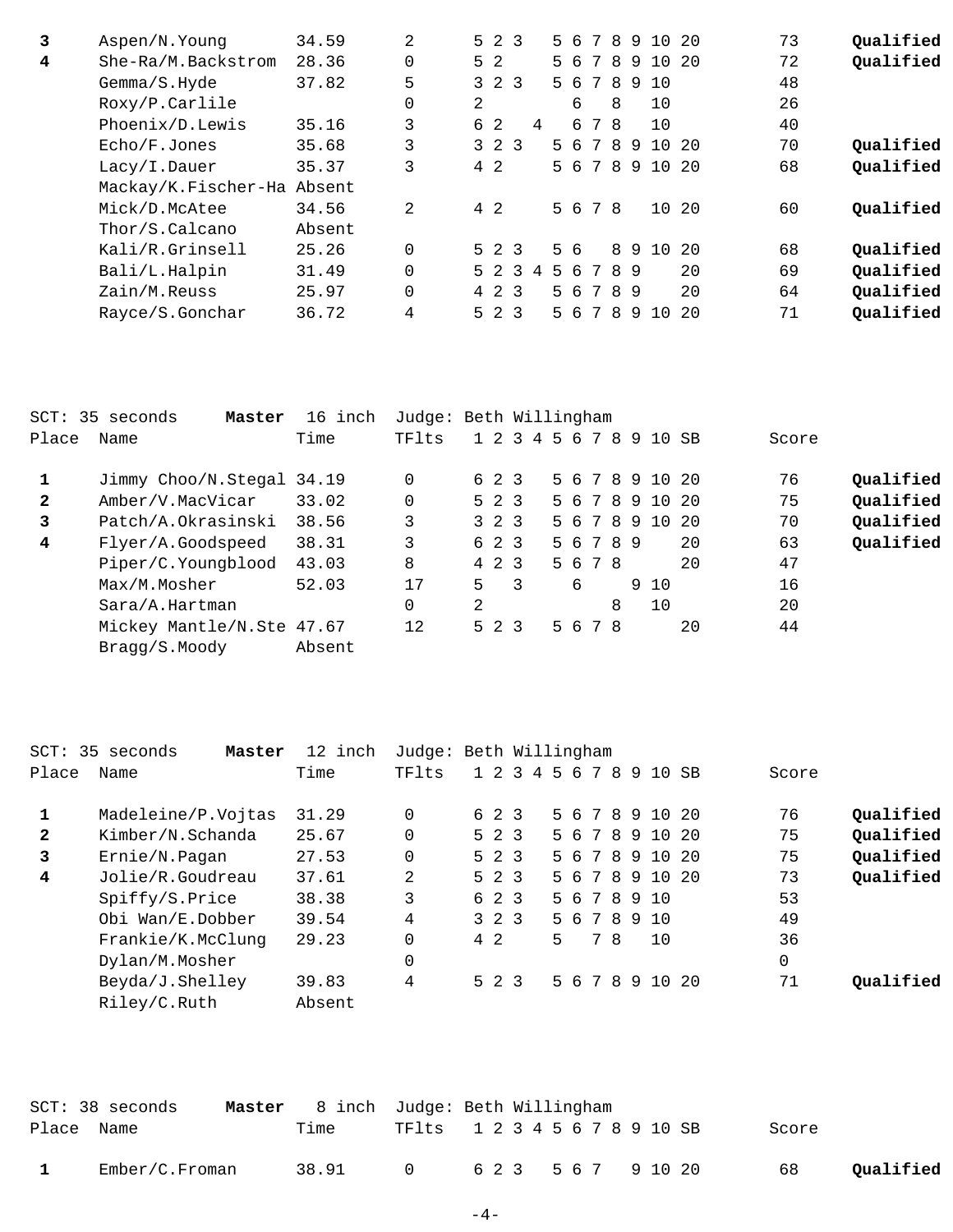| Lexi/C.Tolson            |              |  |  |  |
|--------------------------|--------------|--|--|--|
| Taysee/M.Backstrom 31.87 | 0 3 45 78 10 |  |  |  |

 Total Number of Dogs Showing: 39 Total Number of Dogs Absent: 5 Total Number of Dogs Withdrawn: 0 Total Number of Dogs Not Scored: 0 Total Number of Qualifiers: 25 Percent Qualified: 64.1%

|            | Novice Pref 20 inch Judge: Beth Willingham<br>SCT: 35 seconds |      |                               |  |  |  |  |       |           |
|------------|---------------------------------------------------------------|------|-------------------------------|--|--|--|--|-------|-----------|
| Place Name |                                                               | Time | TF1ts 1 2 3 4 5 6 7 8 9 10 SB |  |  |  |  | Score |           |
|            | Kaiser/P.Henderson 32.85 0 523 5 7 9 10 20                    |      |                               |  |  |  |  | 61    | Oualified |

|              | SCT: 38 seconds                              |      | <b>Novice Pref</b> 12 inch Judge: Beth Willingham |                               |  |  |       |           |
|--------------|----------------------------------------------|------|---------------------------------------------------|-------------------------------|--|--|-------|-----------|
| Place Name   |                                              | Time |                                                   | TF1ts 1 2 3 4 5 6 7 8 9 10 SB |  |  | Score |           |
| $\mathbf{1}$ | Crunchy/S.Harris 38.12 0 5 3 5 6 7 8 9 10 20 |      |                                                   |                               |  |  | 73    | Oualified |

 Total Number of Dogs Showing: 2 Total Number of Dogs Absent: 0 Total Number of Dogs Withdrawn: 0 Total Number of Dogs Not Scored: 0 Total Number of Qualifiers: 2 Percent Qualified: 100.0%

|            | SCT: 35 seconds         | Open Pref 20 inch Judge: Beth Willingham |               |                               |  |  |  |  |  |       |  |
|------------|-------------------------|------------------------------------------|---------------|-------------------------------|--|--|--|--|--|-------|--|
| Place Name |                         | Time                                     |               | TF1ts 1 2 3 4 5 6 7 8 9 10 SB |  |  |  |  |  | Score |  |
|            | Catch/L.Wetherell 38.03 |                                          | 3 32 5 7 9 20 |                               |  |  |  |  |  | 43    |  |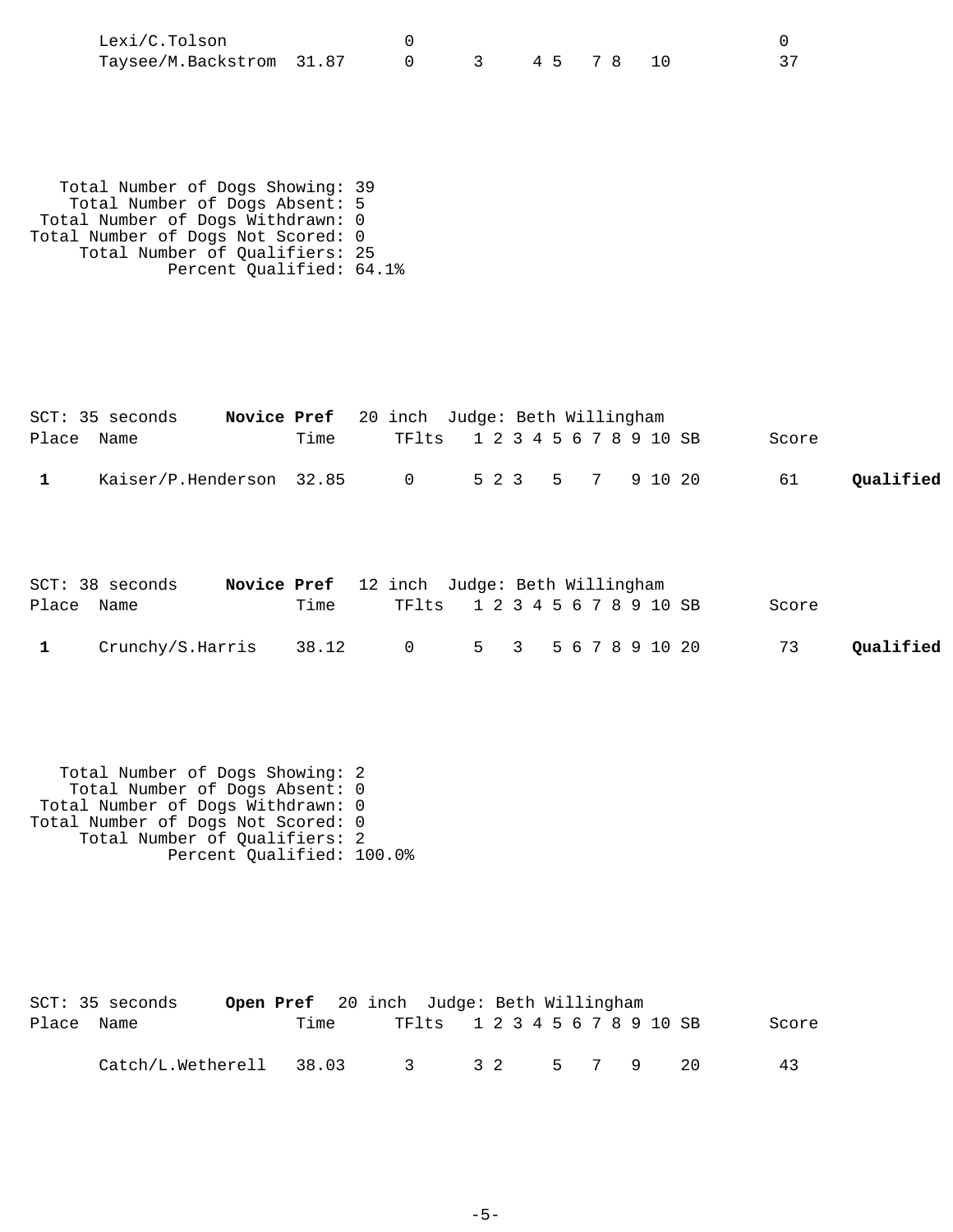|            | SCT: 38 seconds | Open Pref 12 inch Judge: Beth Willingham |      |  |                               |  |  |  |  |  |       |
|------------|-----------------|------------------------------------------|------|--|-------------------------------|--|--|--|--|--|-------|
| Place Name |                 |                                          | Time |  | TF1ts 1 2 3 4 5 6 7 8 9 10 SB |  |  |  |  |  | Score |

| Rebel/J.Gorbas |        |  |
|----------------|--------|--|
| Gif/M.Setter   | Absent |  |

 Total Number of Dogs Showing: 2 Total Number of Dogs Absent: 1 Total Number of Dogs Withdrawn: 0 Total Number of Dogs Not Scored: 0 Total Number of Qualifiers: 0 Percent Qualified: 0.0%

|            | $SCT: 41$ seconds                        | <b>Excellent Pref</b> 4 inch Judge: Beth Willingham |                               |  |  |  |  |  |  |       |           |
|------------|------------------------------------------|-----------------------------------------------------|-------------------------------|--|--|--|--|--|--|-------|-----------|
| Place Name |                                          | Time                                                | TF1ts 1 2 3 4 5 6 7 8 9 10 SB |  |  |  |  |  |  | Score |           |
|            | Rhiannon/J.Culhane 47.97 6 323 56 891020 |                                                     |                               |  |  |  |  |  |  | 60    | Qualified |

 Total Number of Dogs Showing: 1 Total Number of Dogs Absent: 0 Total Number of Dogs Withdrawn: 0 Total Number of Dogs Not Scored: 0 Total Number of Qualifiers: 1 Percent Qualified: 100.0%

|            | SCT: 35 seconds         |      | Master Pref 20 inch Judge: Beth Willingham |  |           |    |       |           |
|------------|-------------------------|------|--------------------------------------------|--|-----------|----|-------|-----------|
| Place Name |                         | Time | TF1ts 1 2 3 4 5 6 7 8 9 10 SB              |  |           |    | Score |           |
|            | Jolie-Ko/M.Spence 39.27 |      | $4\overline{4}$                            |  | 623 56789 | 20 | 62    | Qualified |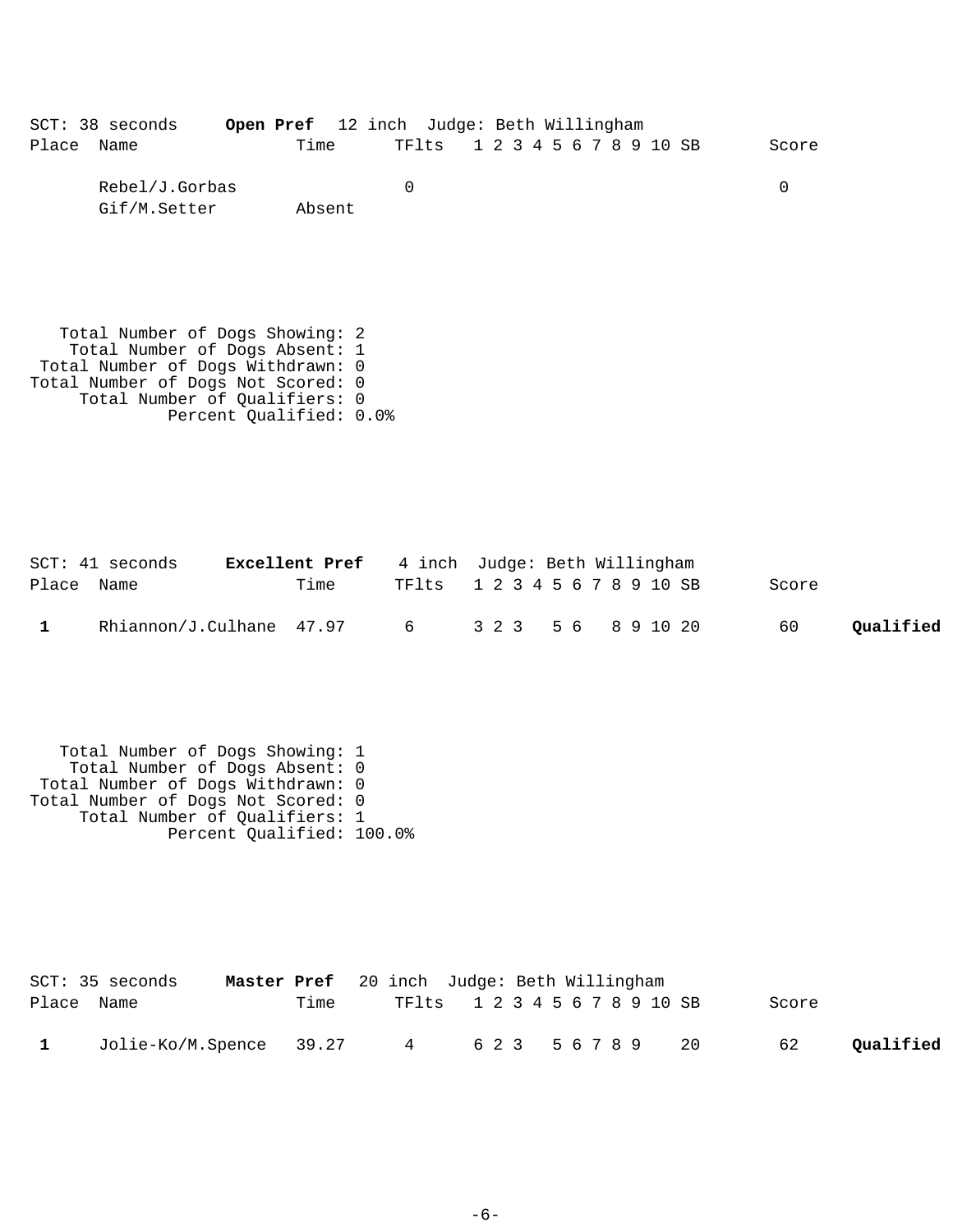| Place             | Master Pref<br>SCT: 35 seconds<br>Name                           | Time            | 16 inch Judge: Beth Willingham<br>TFlts     | 1 2 3 4 5 6 7 8 9 10 SB                 |  |     |       |   |                                          | Score                |                        |
|-------------------|------------------------------------------------------------------|-----------------|---------------------------------------------|-----------------------------------------|--|-----|-------|---|------------------------------------------|----------------------|------------------------|
| $\mathbf{1}$      | Garnet/P.Miloglav-R 35.83<br>Deacon/L.Coleman<br>Corie/D.Brisson | 42.14<br>Absent | 0<br>7                                      | 6 2 3<br>4 2 3                          |  | 5 6 |       | 8 | 5 6 7 8 9 10 20<br>10                    | 76<br>31             | Qualified              |
|                   | SCT: 38 seconds<br>Master Pref                                   |                 | 12 inch Judge: Beth Willingham              |                                         |  |     |       |   |                                          |                      |                        |
| Place Name        |                                                                  | Time            | TFlts                                       | 1 2 3 4 5 6 7 8 9 10 SB                 |  |     |       |   |                                          | Score                |                        |
| 1                 | Stella/J.Salemi                                                  | 34.51           | $\mathbf 0$                                 | 5 2 3 4 5 6 7 8 9 10 20                 |  |     |       |   |                                          | 79                   | Qualified              |
| Place             | SCT: 38 seconds<br>Master Pref<br>Name                           | Time            | 8 inch Judge: Beth Willingham<br>TFlts      | 1 2 3 4 5 6 7 8 9 10 SB                 |  |     |       |   |                                          | Score                |                        |
| 1<br>$\mathbf{2}$ | Opie/L.Budnick<br>Pulse/C.Kemper<br>Kermit/S.Murphy              | 27.80<br>37.30  | $\mathbf 0$<br>$\mathbf 0$<br>$\Omega$      | $5\quad2\quad3$<br>$5\quad2\quad3$<br>3 |  |     | 6 7 8 |   | 5 6 7 8 9 10 20<br>5 6 7 8 9 10 20<br>10 | 75<br>75<br>34       | Qualified<br>Qualified |
| Place Name        | SCT: 41 seconds<br>Master Pref<br>Sterling/V.MacVicar            | Time            | 4 inch Judge: Beth Willingham<br>TFlts<br>0 | 1 2 3 4 5 6 7 8 9 10 SB                 |  |     |       |   |                                          | Score<br>$\mathbf 0$ |                        |
|                   |                                                                  |                 |                                             |                                         |  |     |       |   |                                          |                      |                        |

 Total Number of Dogs Showing: 8 Total Number of Dogs Absent: 1 Total Number of Dogs Withdrawn: 0 Total Number of Dogs Not Scored: 0 Total Number of Qualifiers: 5 Percent Qualified: 62.5%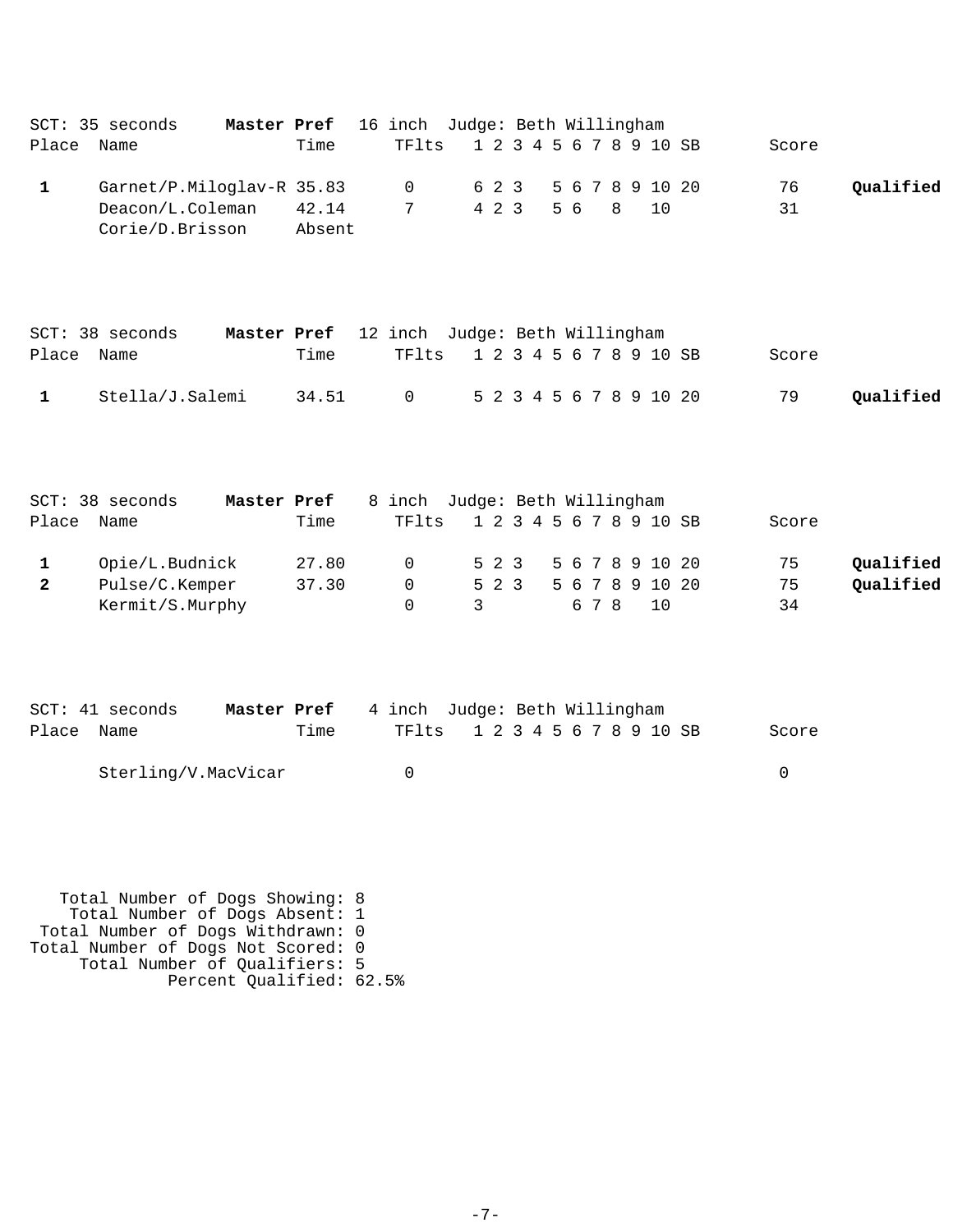### **Friday, March 18, 2022 Greater Ocala Dog Club, Inc Novice Standard**

|                               | Distance: 127 yards SCT: 63 seconds Novice B 24 inch Judge: Beth Willingham |                  |                     |                              |                                        |                                |                    |                                                  |                        |
|-------------------------------|-----------------------------------------------------------------------------|------------------|---------------------|------------------------------|----------------------------------------|--------------------------------|--------------------|--------------------------------------------------|------------------------|
| Place Name                    |                                                                             | Time             |                     |                              |                                        | TFlts RFlts WCFlts TblFlts E/F |                    | Score                                            |                        |
| 1                             | Koda/B.Sundeman                                                             | 70.93            | 7                   | $\mathbf{1}$                 | $\mathsf{O}$                           | $\mathsf{O}$                   | 0                  | 88                                               | Qualified              |
| Place Name                    | Distance: 127 yards SCT: 61 seconds Novice B 20 inch Judge: Beth Willingham | Time             |                     |                              |                                        | TFlts RFlts WCFlts TblFlts E/F |                    | Score                                            |                        |
| $\mathbf 1$                   | Kiwi/B.Green<br>DJ/A.Ziesmer                                                | 59.53<br>No Time | $\mathbf 0$         | 0<br>$\Omega$                | 0<br>$\mathbf{1}$                      | 0<br>$\mathbf{1}$              | 0<br>3             | 100<br>Elim                                      | Qualified              |
| Place Name                    | Distance: 124 yards SCT: 63 seconds                                         | Time             |                     |                              |                                        | TFlts RFlts WCFlts TblFlts E/F |                    | Novice B 16 inch Judge: Beth Willingham<br>Score |                        |
| $\mathbf 1$<br>$\overline{2}$ | Betelgeuse/B. Thomas 30.54<br>Pete/C.Dostal<br>Annie/M.Lewin                | 63.62<br>93.18   | 0<br>$\Omega$<br>30 | 1<br>2<br>2                  | $\mathbf 0$<br>$\mathbf 0$<br>$\Omega$ | 0<br>$\mathbf 0$<br>$\Omega$   | 0<br>0<br>$\Omega$ | 95<br>90<br>60                                   | Qualified<br>Qualified |
| Place                         | Distance: 121 yards SCT: 66 seconds<br>Name                                 | Time             |                     |                              |                                        | TFlts RFlts WCFlts TblFlts E/F |                    | Novice B 12 inch Judge: Beth Willingham<br>Score |                        |
| 1                             | Bling/T.Crumpler<br>Tonka/C.Little                                          | 60.60<br>No Time | 0                   | $\mathbf{1}$<br>$\mathbf{1}$ | 0<br>0                                 | 0<br>$\Omega$                  | 0<br>1             | 95<br>Elim                                       | Qualified              |
| Place Name                    | Distance: 121 yards SCT: 70 seconds Novice B 8 inch Judge: Beth Willingham  | Time             |                     |                              |                                        | TFlts RFlts WCFlts TblFlts E/F |                    | Score                                            |                        |
|                               | Piper/L.Budnick                                                             | No Time          |                     | 3                            | 0                                      | 0                              | $\mathbf{1}$       | Elim                                             |                        |

 Total Number of Dogs Showing: 9 Total Number of Dogs Absent: 0 Total Number of Dogs Withdrawn: 0 Total Number of Dogs Not Scored: 0 Total Number of Qualifiers: 5 Percent Qualified: 55.6%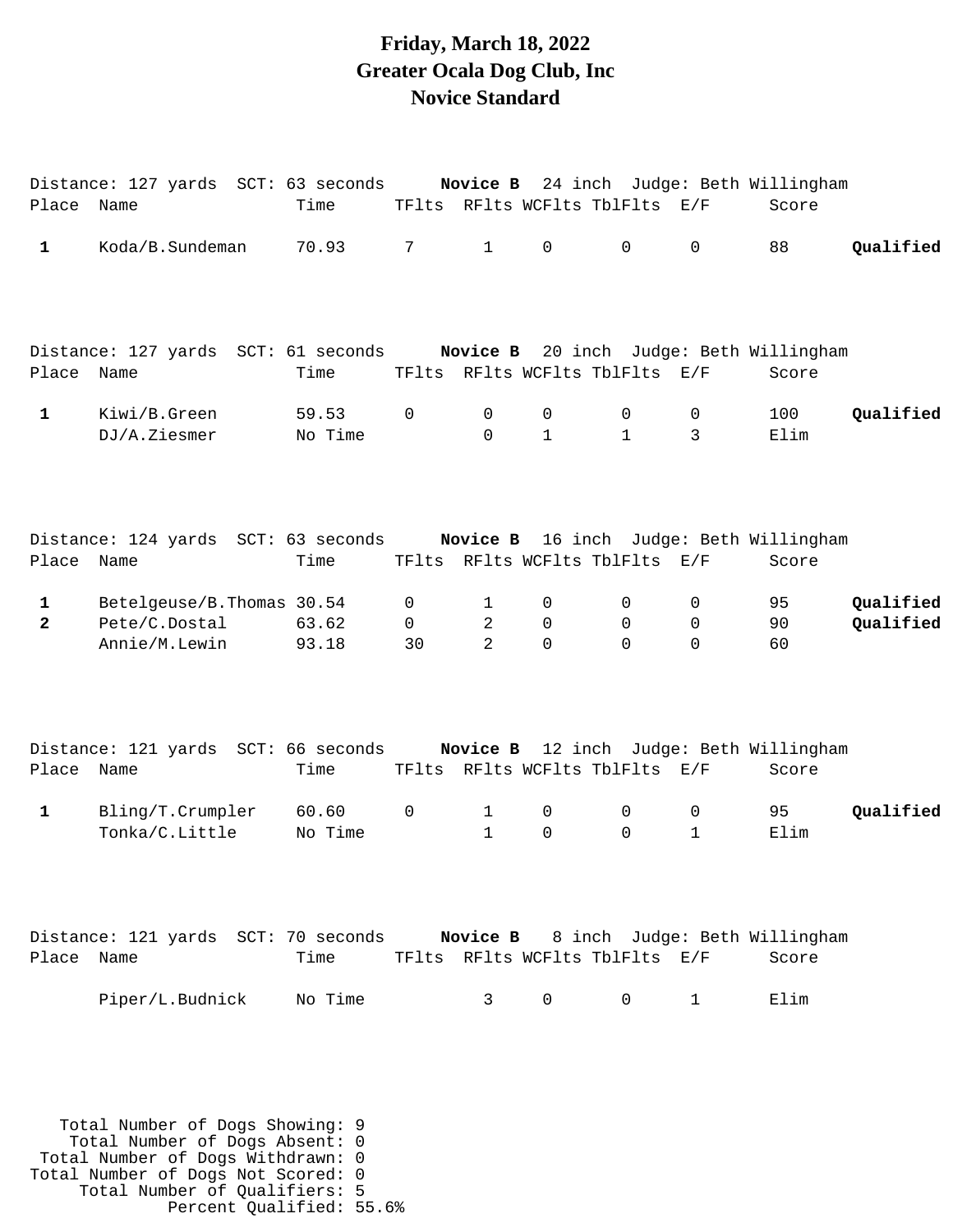| Place        | Distance: 127 yards SCT: 68 seconds Novice Pref 20 inch Judge: Beth Willingham<br>Name | Time                        |              |                                 |                                           | TFlts RFlts WCFlts TblFlts E/F            |                                            | Score               |           |
|--------------|----------------------------------------------------------------------------------------|-----------------------------|--------------|---------------------------------|-------------------------------------------|-------------------------------------------|--------------------------------------------|---------------------|-----------|
| $\mathbf{1}$ | Rainbow/M.Timken<br>Kaiser/P.Henderson<br>Catch/L.Wetherell                            | 37.68<br>No Time<br>No Time | $\mathbf 0$  | $\mathbf 0$<br>$\mathbf 0$<br>2 | $\mathbf 0$<br>$\mathbf 0$<br>$\mathbf 0$ | $\mathbf 0$<br>$\mathbf 0$<br>$\mathbf 0$ | $\mathsf{O}$<br>$\mathbf 1$<br>$\mathbf 1$ | 100<br>Elim<br>Elim | Qualified |
| Place        | Distance: 124 yards SCT: 68 seconds Novice Pref 12 inch Judge: Beth Willingham<br>Name | Time                        |              |                                 |                                           | TFlts RFlts WCFlts TblFlts E/F            |                                            | Score               |           |
| $\mathbf{1}$ | Crunchy/S.Harris                                                                       | 58.38                       | $\mathsf{O}$ | $\mathbf 0$                     | $\mathbf 0$                               | $\mathbf 0$                               | $\mathbf 0$                                | 100                 | Qualified |
|              |                                                                                        |                             |              |                                 |                                           |                                           |                                            |                     |           |
|              | Distance: 121 yards SCT: 75 seconds Novice Pref 4 inch Judge: Beth Willingham          |                             |              |                                 |                                           |                                           |                                            |                     |           |
|              |                                                                                        |                             |              |                                 |                                           |                                           |                                            |                     |           |

| 1 Ace/M.Reuss |  |  |  |  |
|---------------|--|--|--|--|
|               |  |  |  |  |

 Total Number of Dogs Showing: 5 Total Number of Dogs Absent: 0 Total Number of Dogs Withdrawn: 0 Total Number of Dogs Not Scored: 0 Total Number of Qualifiers: 3 Percent Qualified: 60.0%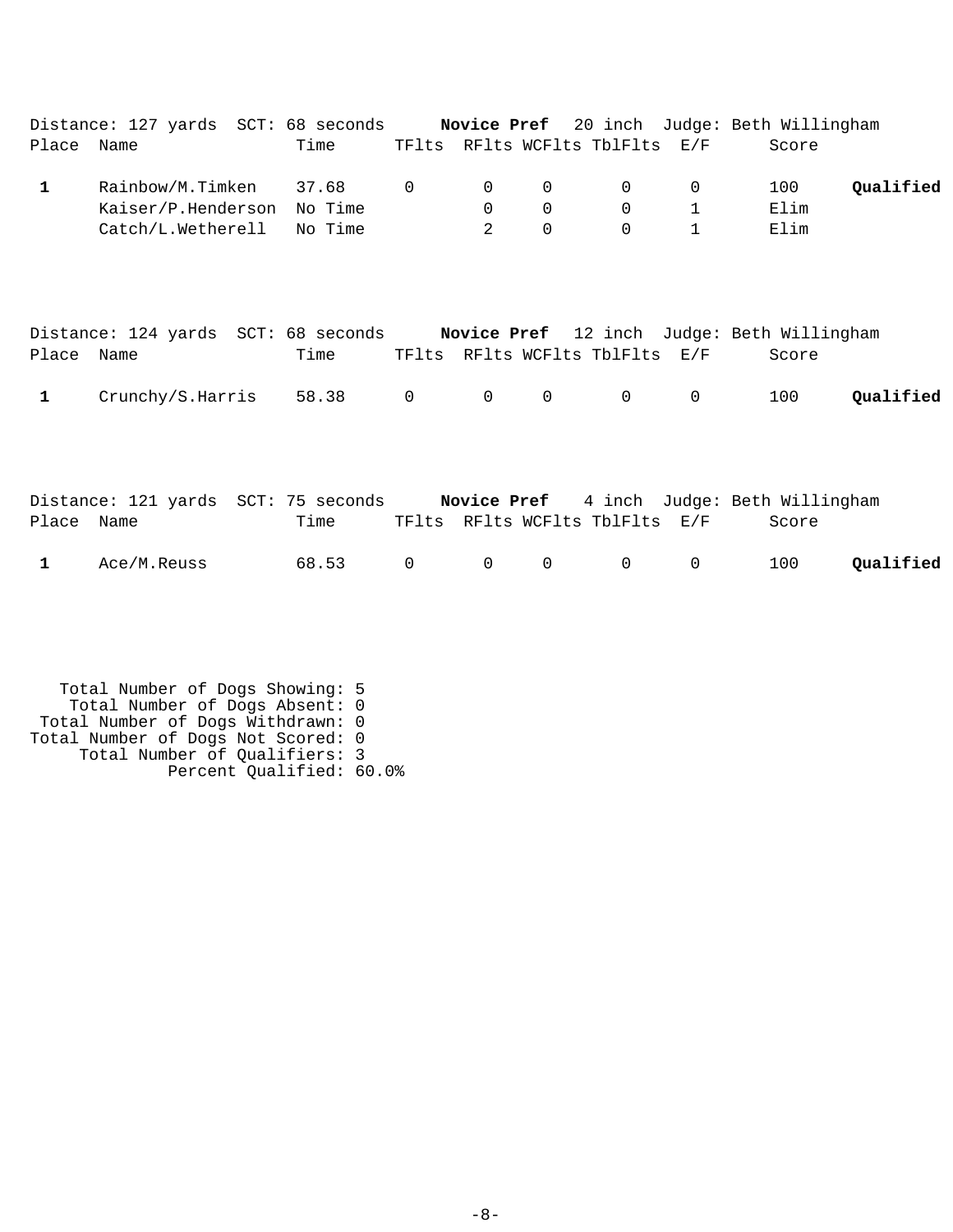### **Friday, March 18, 2022 Greater Ocala Dog Club, Inc Open Standard**

| Place Name   | Distance: 159 yards SCT: 67 seconds                                                                       | Time                               |                           | Open                                                   |                                                               | TFlts RFlts WCFlts TblFlts E/F         |                                                             | 24 inch Judge: Beth Willingham<br>Score |                        |
|--------------|-----------------------------------------------------------------------------------------------------------|------------------------------------|---------------------------|--------------------------------------------------------|---------------------------------------------------------------|----------------------------------------|-------------------------------------------------------------|-----------------------------------------|------------------------|
| 1            | Carson/N.Grossman                                                                                         | 39.48                              | $\mathbf 0$               | $\mathbf 0$                                            | 0                                                             | 0                                      | $\mathbf 0$                                                 | 100                                     | Qualified              |
| Place Name   | Distance: 159 yards SCT: 65 seconds                                                                       | Time                               |                           | Open                                                   | 20 inch                                                       | TFlts RFlts WCFlts TblFlts E/F         |                                                             | Judge: Beth Willingham<br>Score         |                        |
| $\mathbf{1}$ | Scarlett/D.McCarley 55.92<br>Juno/J.Bair<br>Kira/E.Manubens<br>Halo/B.McDonald<br>NV/J.Hughes             | No Time<br>62.83<br>73.79<br>82.10 | 0<br>$\Omega$<br>16<br>34 | 1<br>$\Omega$<br>2<br>$\overline{2}$<br>$\mathfrak{D}$ | 0<br>$\Omega$<br>$\Omega$<br>$\overline{2}$<br>$\overline{2}$ | $\mathbf 0$<br>0<br>$\Omega$<br>0<br>0 | $\mathbf 0$<br>2<br>$\Omega$<br>$\mathbf{1}$<br>$\mathbf 0$ | 95<br>Elim<br>Elim<br>Elim<br>Elim      | Qualified              |
| Place        | Distance: 154 yards SCT: 67 seconds<br>Name                                                               | Time                               |                           | Open                                                   |                                                               | TFlts RFlts WCFlts TblFlts E/F         |                                                             | 16 inch Judge: Beth Willingham<br>Score |                        |
| 1<br>2       | Frankie/D.McCarley<br>Abby/B.Bates<br>Maddie IX/E.Mann<br>Whiskey/S.Richardso No Time<br>Jitter/K.Flitsch | 57.06<br>68.88<br>No Time<br>36.79 | 0<br>$\overline{a}$<br>0  | 1<br>1<br>3<br>2<br>$\overline{2}$                     | 0<br>$\mathbf 0$<br>0<br>4<br>$\Omega$                        | 0<br>$\mathbf 0$<br>0<br>0<br>$\Omega$ | $\mathbf 0$<br>0<br>$\mathbf{1}$<br>3<br>$\Omega$           | 95<br>93<br>Elim<br>Elim<br>Elim        | Qualified<br>Qualified |

|            |                |  | Distance: 149 yards  SCT: 68 seconds |               |                |                                |     | Open 12 inch Judge: Beth Willingham |
|------------|----------------|--|--------------------------------------|---------------|----------------|--------------------------------|-----|-------------------------------------|
| Place Name |                |  | Time                                 |               |                | TFlts RFlts WCFlts TblFlts E/F |     | Score                               |
|            |                |  |                                      |               |                |                                |     |                                     |
|            | Rave/J.Valloze |  | No Time                              | $5 -$         | $\sim$ 1       |                                | 1 1 | Elim                                |
|            | Bella/D.Mason  |  | 64.93                                | $\mathcal{E}$ | $\overline{3}$ |                                |     | Elim                                |
|            | Lucas/P.Miller |  | Absent                               |               |                |                                |     |                                     |

 Total Number of Dogs Showing: 13 Total Number of Dogs Absent: 1 Total Number of Dogs Withdrawn: 0 Total Number of Dogs Not Scored: 0 Total Number of Qualifiers: 4 Percent Qualified: 30.8%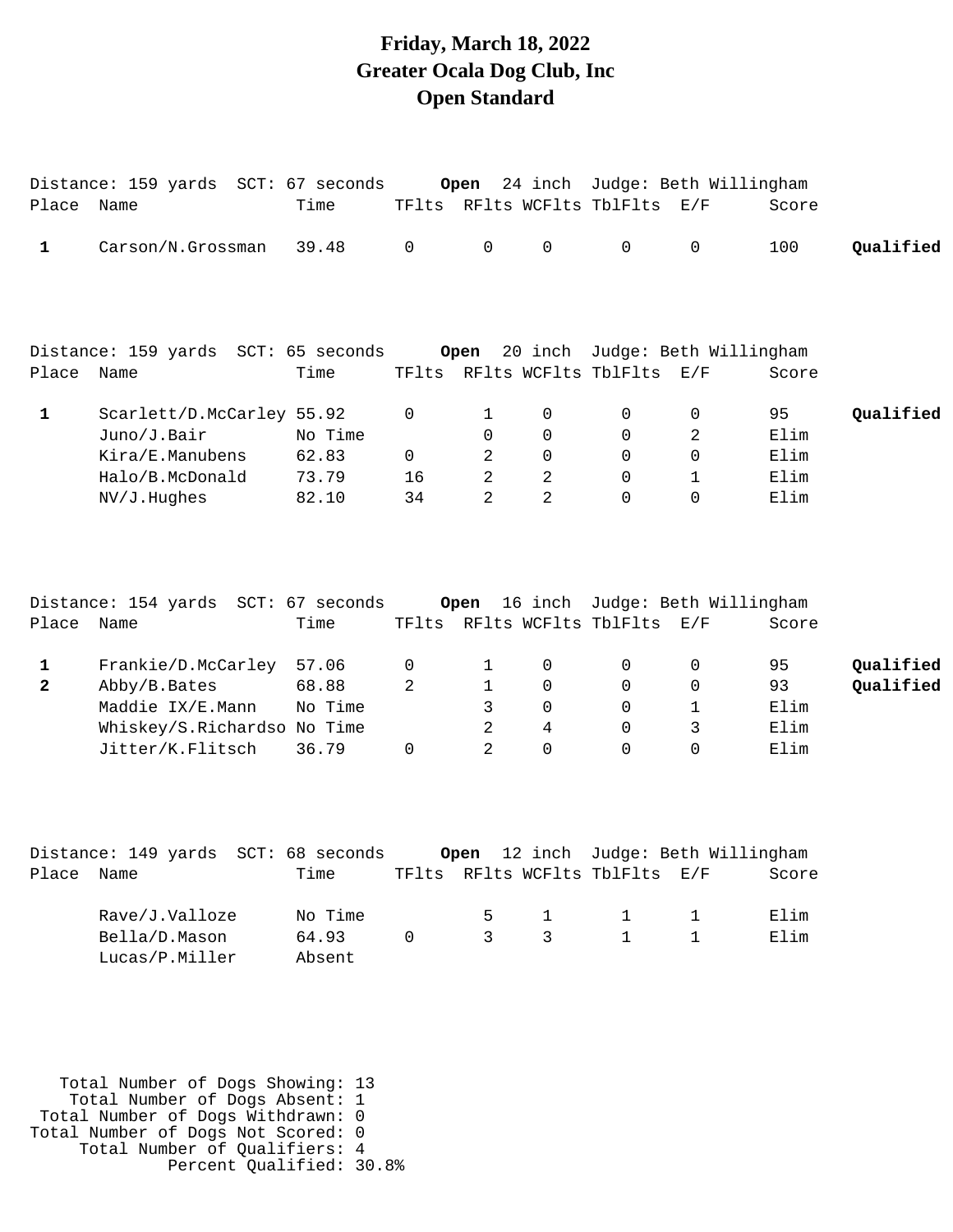|            | Distance: 159 yards SCT: 70 seconds Open Pref 16 inch Judge: Beth Willingham |       |                |                         |                |                                |       |
|------------|------------------------------------------------------------------------------|-------|----------------|-------------------------|----------------|--------------------------------|-------|
| Place Name |                                                                              | Time  |                |                         |                | TFlts RFlts WCFlts TblFlts E/F | Score |
|            | Libby/T.Hawks                                                                | 87.45 |                |                         |                | 34 2 1 0 1                     | Elim  |
|            | Deacon/L.Coleman                                                             | 66.48 | $\overline{0}$ | $\overline{\mathbf{c}}$ | $\overline{a}$ | $\Omega$                       | Elim  |
|            |                                                                              |       |                |                         |                |                                |       |
|            |                                                                              |       |                |                         |                |                                |       |

|            | Distance: 154 yards SCT: 72 seconds |                 |         |              |                                |  | <b>Open Pref</b> 12 inch Judge: Beth Willingham |  |
|------------|-------------------------------------|-----------------|---------|--------------|--------------------------------|--|-------------------------------------------------|--|
| Place Name |                                     | Time            |         |              | TFlts RFlts WCFlts TblFlts E/F |  | Score                                           |  |
|            | Beauty/J.Gryck<br>Gif/M.Setter      | 90.94<br>Absent | 36 - 36 | $1 \qquad 0$ | $\overline{a}$                 |  | 59                                              |  |

 Total Number of Dogs Showing: 3 Total Number of Dogs Absent: 1 Total Number of Dogs Withdrawn: 0 Total Number of Dogs Not Scored: 0 Total Number of Qualifiers: 0 Percent Qualified: 0.0%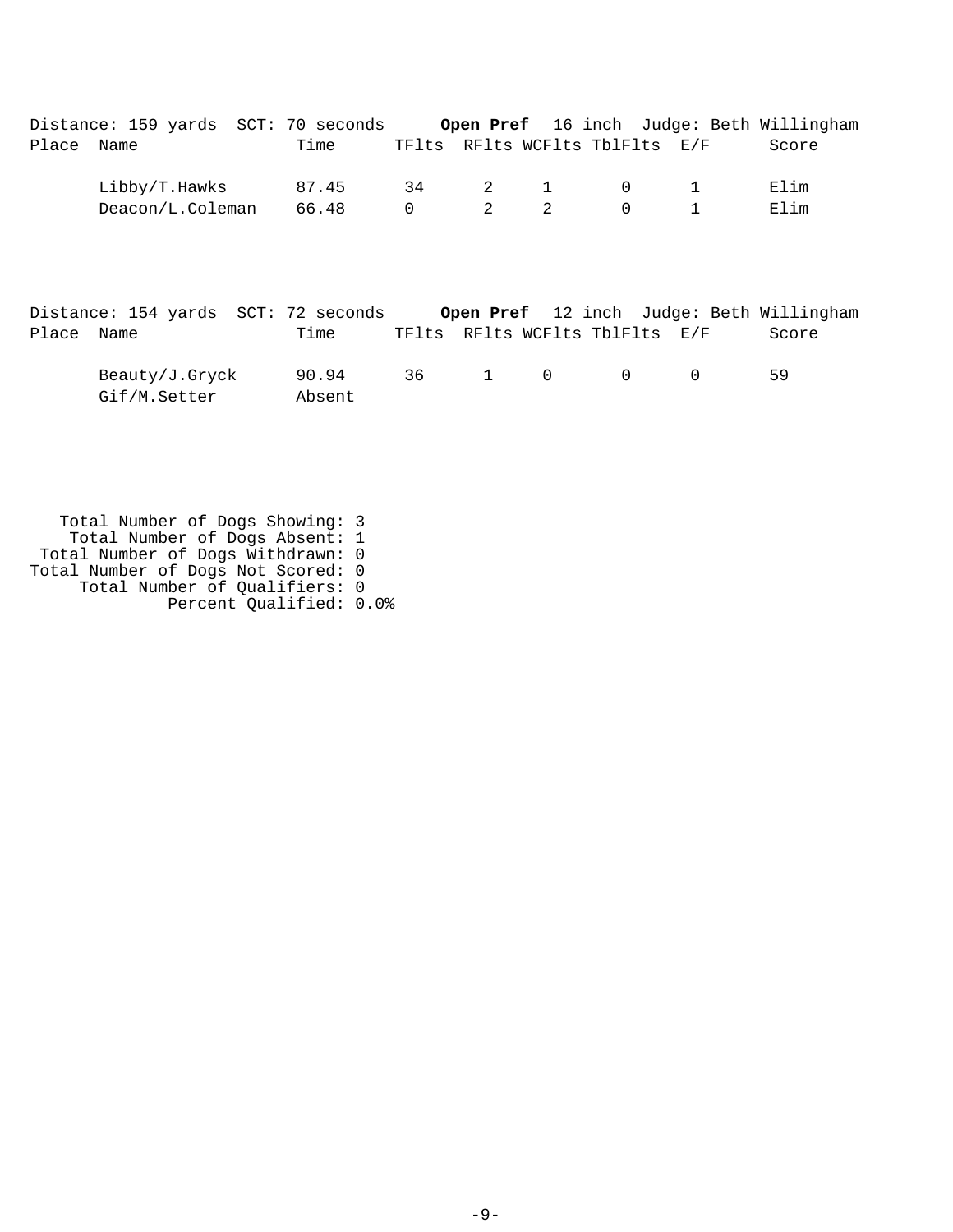## **Friday, March 18, 2022 Greater Ocala Dog Club, Inc Master/Excellent Standard**

| Place Name   | Distance: 189 yards SCT: 66 seconds Excellent | Time              |          |              |                     | TFlts RFlts WCFlts TblFlts E/F                                             |              | Score | 24 inch Choice Judge: Beth Willingham |
|--------------|-----------------------------------------------|-------------------|----------|--------------|---------------------|----------------------------------------------------------------------------|--------------|-------|---------------------------------------|
|              |                                               |                   |          |              |                     |                                                                            |              |       |                                       |
|              | Lewie/M.Lewin                                 | No Time           |          | $\mathsf 0$  | $\mathsf{O}\xspace$ | $\mathsf{O}$                                                               | $\mathbf 1$  | Elim  |                                       |
|              |                                               |                   |          |              |                     |                                                                            |              |       |                                       |
| Place Name   | Distance: 189 yards SCT: 70 seconds Excellent | Time              |          |              |                     | 24 inch Judge: Beth Willingham<br>TFlts RFlts WCFlts TblFlts E/F           |              | Score |                                       |
|              | Ripaa/V.Corley                                | 55.68             | 0        | $\mathbf 1$  | $\mathbf{1}$        | 0                                                                          | 0            | Elim  |                                       |
|              | Belle/M.Briant                                | 56.14             | 0        | $\mathbf{1}$ | $\mathbf 0$         | $\mathbf{1}$                                                               | $\mathbf 0$  | Elim  |                                       |
|              | Distance: 189 yards SCT: 66 seconds           |                   |          | Excellent    |                     | 20 inch Judge: Beth Willingham                                             |              |       |                                       |
| Place Name   |                                               | Time              |          |              |                     | TFlts RFlts WCFlts TblFlts E/F                                             |              | Score |                                       |
| $\mathbf{1}$ | Soarin'/T.Flitsch                             | 33.34             | 0        | 0            | 0                   | 0                                                                          | 0            | 100   | Qualified                             |
|              | Axl Rose/J.O'Neill                            | No Time           |          | 0            | 1                   | 0                                                                          | $\mathbf 1$  | Elim  |                                       |
|              | Pippa/N.DePetris                              | 61.00             | 0        | 2            | 1                   | 0                                                                          | $\mathbf 1$  | Elim  |                                       |
|              | Kit/L.Perry                                   | 51.43             | 0        | 2            | 3                   | 0                                                                          | 1            | Elim  |                                       |
|              | Zain/M.Reuss                                  | 49.51             | 0        | 2            | 1                   | 0                                                                          | $\mathbf{1}$ | Elim  |                                       |
|              | Black Ice/S.Sandrey 47.72                     |                   | 0        | 2            | 1                   | 0                                                                          | $\mathbf 1$  | Elim  |                                       |
|              | Kiwi/E.Manubens                               | 54.83             | 0        | 3            | 3                   | $\mathbf 0$                                                                | 2            | Elim  |                                       |
|              | Looxx/J.Hamilton                              | No Time           |          | 3            | 1                   | 0                                                                          | 1            | Elim  |                                       |
|              | Ms. Tank/C.Schwick<br>Tommy/E.Trueman         | No Time<br>Absent |          | $\mathbf{1}$ | 2                   | 1                                                                          | $\mathbf 1$  | Elim  |                                       |
|              | Distance: 182 yards SCT: 69 seconds           |                   |          | Excellent    |                     | 16 inch Judge: Beth Willingham                                             |              |       |                                       |
| Place Name   |                                               | Time              |          |              |                     | TFlts RFlts WCFlts TblFlts E/F                                             |              | Score |                                       |
| $\mathbf{1}$ | Mickey Mantle/N.Ste 40.78                     |                   | 0        | 0            | 0                   | 0                                                                          | 0            | 100   | Qualified                             |
|              | Megan/D.Hengsteler                            | 70.53             | 3        | 1            | 0                   | $\Omega$                                                                   | 0            | Elim  |                                       |
|              | Tess/C.Youngblood                             | 64.08             | $\Omega$ | $\Omega$     | $\mathbf{1}$        | 0                                                                          | $\Omega$     | Elim  |                                       |
|              | Sara/A.Hartman                                | Absent            |          |              |                     |                                                                            |              |       |                                       |
| Place Name   | Distance: 175 yards SCT: 70 seconds           | Time              |          |              |                     | Excellent 12 inch Judge: Beth Willingham<br>TFlts RFlts WCFlts TblFlts E/F |              | Score |                                       |
|              |                                               |                   |          |              |                     |                                                                            |              |       |                                       |

Jet/D.Aheimer 79.24 27 0 0 0 0 73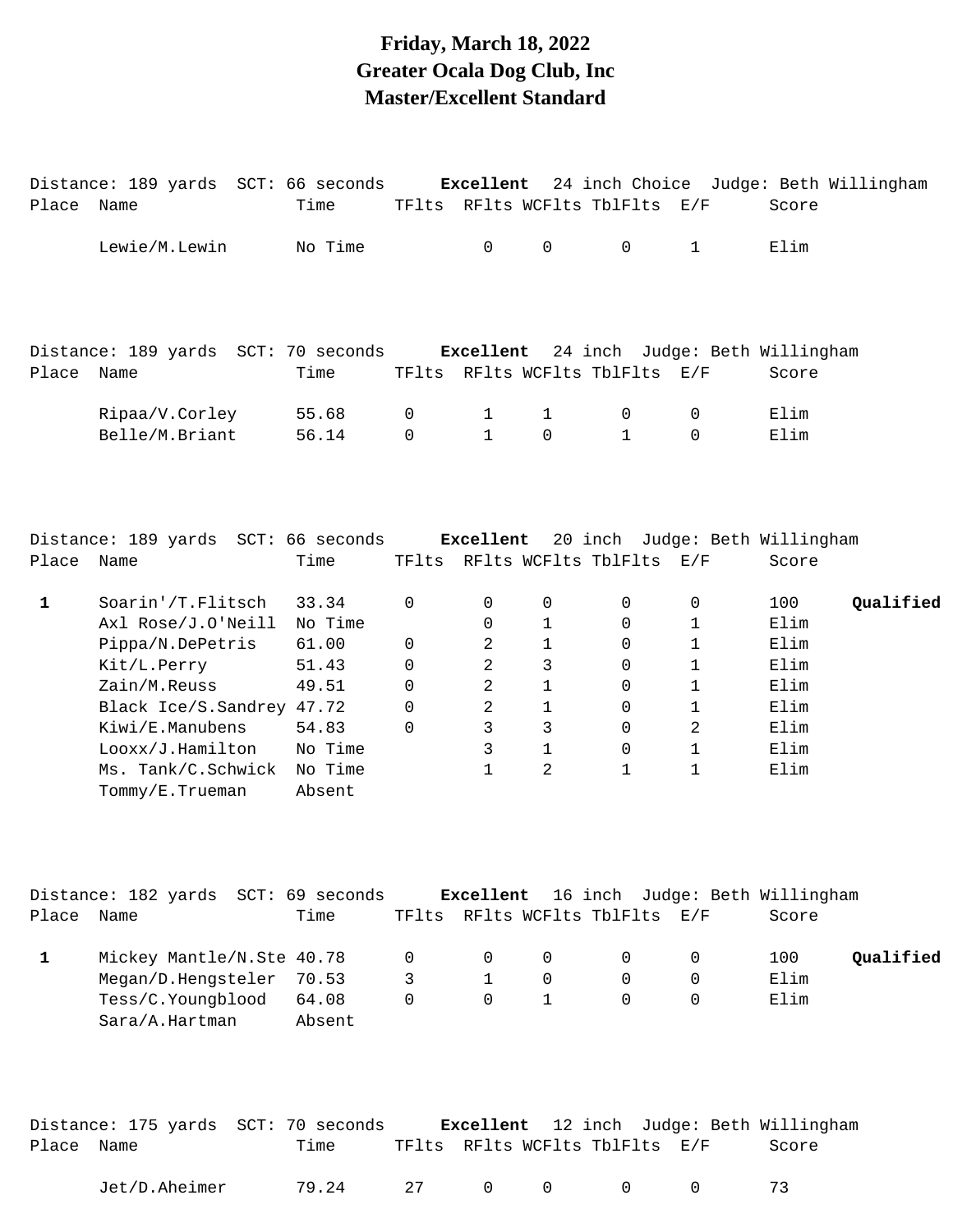Distance: 175 yards SCT: 75 seconds **Excellent** 8 inch Judge: Beth Willingham Place Name Time TFlts RFlts WCFlts TblFlts E/F Score Geni/J.Culhane No Time 2 0 0 1 Elim  $Chase/C.Schmidt-Owe 72.90$  0 1 0 0 0 Elim Jiffy/J.Blum No Time 1 2 0 1 Elim

 Total Number of Dogs Showing: 19 Total Number of Dogs Absent: 2 Total Number of Dogs Withdrawn: 0 Total Number of Dogs Not Scored: 0 Total Number of Qualifiers: 2 Percent Qualified: 10.5%

| Distance: 189 yards<br>SCT: |        |                                                                                                   |                      |                                |                      |                                                         |                      |                                      |
|-----------------------------|--------|---------------------------------------------------------------------------------------------------|----------------------|--------------------------------|----------------------|---------------------------------------------------------|----------------------|--------------------------------------|
| Name                        | Time   | TFlts                                                                                             |                      |                                |                      | E/F                                                     | Score                |                                      |
|                             |        |                                                                                                   |                      |                                |                      |                                                         |                      | Oualified                            |
|                             |        |                                                                                                   |                      |                                |                      |                                                         |                      |                                      |
|                             |        |                                                                                                   |                      |                                |                      |                                                         |                      | Qualified                            |
|                             |        | $\Omega$                                                                                          | $\Omega$             | 0                              | $\Omega$             | $\mathbf 0$                                             | 100                  | Qualified                            |
| Carson/C.Sterling           | 50.12  | $\Omega$                                                                                          | $\Omega$             | $\Omega$                       | $\Omega$             | $\Omega$                                                | 100                  | Qualified                            |
| Rip/H.Horn                  | 46.16  | $\Omega$                                                                                          | 2                    | 2                              | $\Omega$             | $\overline{2}$                                          | Elim                 |                                      |
| Markus/P.Mueller            | 61.50  | $\Omega$                                                                                          |                      | $\mathbf{1}$                   | $\Omega$             | 0                                                       | Elim                 |                                      |
| $Text/N$ . Innes            | 46.60  | $\Omega$                                                                                          |                      | 0                              | $\Omega$             | $\Omega$                                                | Elim                 |                                      |
| Tripoli/M.Briant            | Absent |                                                                                                   |                      |                                |                      |                                                         |                      |                                      |
| Glory/S.Gonchar             | 53.58  | 0                                                                                                 | 0                    | $\mathbf 0$                    | $\mathbf 0$          | 0                                                       | 100                  | Oualified                            |
| Rex/V.Bridgham              | Absent |                                                                                                   |                      |                                |                      |                                                         |                      |                                      |
| Ahron/B.McDonald            | 55.17  | $\Omega$                                                                                          | $\Omega$             | $\Omega$                       | $\Omega$             | $\Omega$                                                | 100                  | Oualified                            |
|                             |        | 70 seconds<br>Ocean/J.Valentovich 45.74<br>Reagan/N.DiGiuseppe 48.53<br>Vira/J.Brettschneid 48.91 | $\Omega$<br>$\Omega$ | Master<br>$\Omega$<br>$\Omega$ | $\Omega$<br>$\Omega$ | 24 inch<br>RFlts WCFlts TblFlts<br>$\Omega$<br>$\Omega$ | $\Omega$<br>$\Omega$ | Judge: Beth Willingham<br>100<br>100 |

|              | Distance: 189 yards<br>SCT: | 66 seconds |       | Master |          |                      |     | 20 inch Judge: Beth Willingham |           |
|--------------|-----------------------------|------------|-------|--------|----------|----------------------|-----|--------------------------------|-----------|
| Place        | Name                        | Time       | TFlts |        |          | RFlts WCFlts TblFlts | E/F | Score                          |           |
|              | Lacy/I.Dauer                | 40.77      |       | 0      | $\Omega$ |                      |     | 100                            | Oualified |
| $\mathbf{2}$ | Bali/L.Halpin               | 43.27      |       | 0      | $\Omega$ |                      |     | 100                            | Qualified |
|              | Kaden/C.Kaiser              | 44.80      |       | 0      | $\Omega$ |                      |     | 100                            | Qualified |
| 4            | Joey/J.Russo                | 45.90      | 0     | 0      | $\Omega$ |                      |     | 100                            | Qualified |
|              | Magi/M.Monegue Barn 46.92   |            |       |        |          |                      |     | Elim                           |           |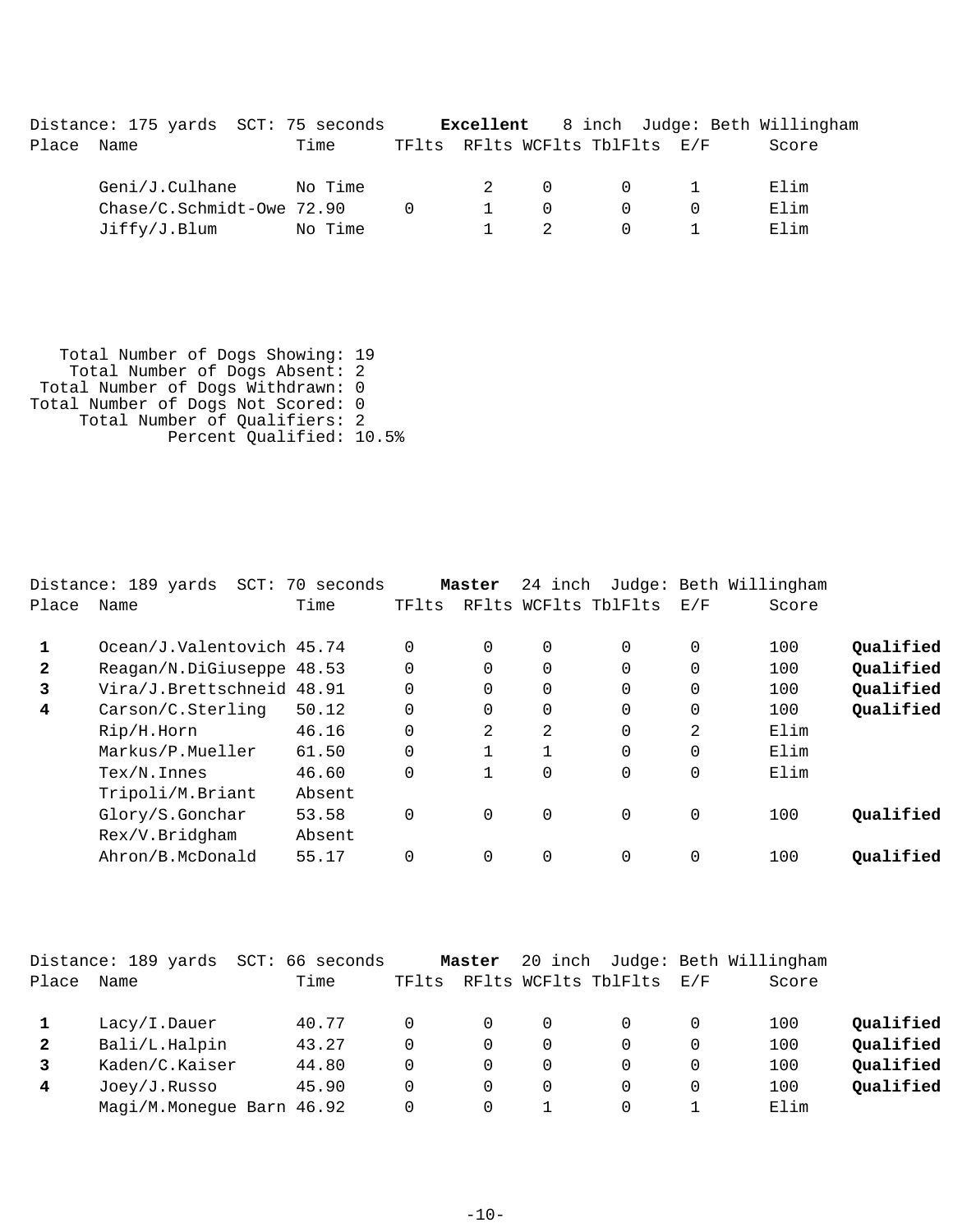| Ruffin/J.Harris            | 49.86  | $\Omega$    | $\overline{2}$ | 0              | $\Omega$    | 1 | Elim |           |
|----------------------------|--------|-------------|----------------|----------------|-------------|---|------|-----------|
| Maverick/J.Messersm 63.32  |        | $\Omega$    | 1              | 1              | $\Omega$    | 0 | Elim |           |
| Jet/P.Campbell             | 43.45  | $\Omega$    | $\Omega$       | $\mathbf{1}$   | $\Omega$    | 1 | Elim |           |
| Rayce/S.Gonchar            | 53.31  | $\Omega$    | 1              | 0              | $\mathbf 0$ | 0 | Elim |           |
| Mick/D.McAtee              | 48.35  | $\Omega$    | $\Omega$       | $\overline{2}$ | $\Omega$    | 0 | Elim |           |
| Kali/R.Grinsell            | 47.32  | $\Omega$    | 0              | 1              | $\mathbf 0$ | 1 | Elim |           |
| Nox/K.Short                | 45.94  | $\Omega$    | $\overline{2}$ | 0              | $\mathbf 0$ | 0 | Elim |           |
| Phoenix/D.Lewis            | 40.12  | 0           | $\mathbf 0$    | 1              | $\mathbf 0$ | 1 | Elim |           |
| Tony/J.Hughes              | 68.55  | 6           | 2              | 1              | 0           | 0 | Elim |           |
| D.O.G./M.Monegue Ba 53.85  |        | 0           | $\mathbf 0$    | 1              | 0           | 0 | Elim |           |
| Gemma/S.Hyde               | 51.45  | $\Omega$    | $\mathbf 0$    | 0              | 0           | 0 | 100  | Qualified |
| Echo/F.Jones               | 54.51  | 0           | $\mathbf 0$    | 0              | $\mathbf 0$ | 0 | 100  | Qualified |
| Singer/P.Carlile           | 58.45  | $\Omega$    | $\mathbf 0$    | 0              | 0           | 0 | 100  | Qualified |
| Goldie/M.Yenter            | 46.14  | $\mathbf 0$ | $\mathbf 0$    | 0              | $\mathbf 0$ | 0 | 100  | Qualified |
| Aspen/N.Young              | 46.43  | $\Omega$    | $\Omega$       | $\Omega$       | $\mathbf 0$ | 0 | 100  | Qualified |
| She-Ra/M.Backstrom         | 60.02  | $\Omega$    | $\Omega$       | 0              | $\mathbf 0$ | 0 | 100  | Qualified |
| Zeev/B.Holbrook            | 46.81  | $\Omega$    | $\Omega$       | 0              | 0           | 0 | 100  | Qualified |
| Skye/S.Holmes              | Absent |             |                |                |             |   |      |           |
| Mackay/K.Fischer-Ha Absent |        |             |                |                |             |   |      |           |
| Sailor/S.Shaw              | 52.57  | $\Omega$    | 0              | 0              | $\mathbf 0$ | 0 | 100  | Qualified |
| Thor/S.Calcano             | Absent |             |                |                |             |   |      |           |
| Harley/D.Philibert         | Absent |             |                |                |             |   |      |           |
| Aspen/A.Fluty              | 48.81  | 0           | $\mathbf 0$    | 0              | $\mathbf 0$ | 0 | 100  | Qualified |
| Ravyn/F.Jones              | 46.07  | $\Omega$    | $\Omega$       | $\Omega$       | $\Omega$    | 0 | 100  | Qualified |
|                            |        |             |                |                |             |   |      |           |

|              | Distance: 182 yards SCT: 69 seconds |         |          | Master       |          |                      |             | 16 inch Judge: Beth Willingham |           |
|--------------|-------------------------------------|---------|----------|--------------|----------|----------------------|-------------|--------------------------------|-----------|
| Place        | Name                                | Time    | TFlts    |              |          | RFlts WCFlts TblFlts | E/F         | Score                          |           |
|              |                                     |         |          |              |          |                      |             |                                |           |
| 1            | Raven/M.Reese                       | 36.71   | $\Omega$ | $\Omega$     | 0        | 0                    | $\mathbf 0$ | 100                            | Qualified |
| $\mathbf{z}$ | Surf/C.Glover                       | 37.65   | $\Omega$ | $\Omega$     | $\Omega$ | $\Omega$             | $\Omega$    | 100                            | Qualified |
| 3            | Sterling/V.MacVicar 38.24           |         | $\Omega$ | $\Omega$     | 0        | $\Omega$             | 0           | 100                            | Qualified |
| 4            | Lyric/C.Glover                      | 38.66   | 0        | $\Omega$     | 0        | $\Omega$             | 0           | 100                            | Qualified |
|              | Flame/P.Hanna                       | 43.59   | 0        | $\Omega$     | 1        | 0                    | 0           | Elim                           |           |
|              | Spy/B.Disney                        | No Time |          |              | 1        | 0                    | 1           | Elim                           |           |
|              | Piper/C.Youngblood                  | 64.87   | $\Omega$ | 2            | 1        | 0                    | 1           | Elim                           |           |
|              | Parker/S.Jans                       | No Time |          | 0            | 1        | 0                    | 2           | Elim                           |           |
|              | Flyer/A.Goodspeed                   | 35.43   | $\Omega$ | $\mathbf{1}$ | 1        | 0                    | 1           | Elim                           |           |
|              | Patch/A.Okrasinski                  | No Time |          | $\Omega$     | 0        | 0                    | 1           | Elim                           |           |
|              | Sal/S.Jans                          | 57.91   | $\Omega$ |              | 2        | 0                    | 1           | Elim                           |           |
|              | Max/M.Mosher                        | 42.85   | $\Omega$ | $\Omega$     | 1        | 0                    | $\Omega$    | Elim                           |           |
|              | Genevieve/P.Vojtas                  | 40.33   | $\Omega$ | $\Omega$     | 0        | $\Omega$             | 1           | Elim                           |           |
|              | Ishka/M.Backstrom                   | 69.89   | $\Omega$ | $\mathbf{1}$ | 0        | $\Omega$             | $\Omega$    | Elim                           |           |
|              | Autumn/J.Barber                     | 57.97   | $\Omega$ | 1            | 1        | $\Omega$             | $\Omega$    | Elim                           |           |
|              | Nala/S.Richardson                   | 62.81   | 0        | $\Omega$     | 0        | 1                    | 0           | Elim                           |           |
|              | Amber/V.MacVicar                    | 44.76   | 0        | 0            | 1        | 0                    | 0           | Elim                           |           |
|              | Kindle/P.Hanna                      | 57.49   | 0        | $\mathbf{1}$ | 0        | 0                    | 0           | Elim                           |           |
|              | Jimmy Choo/N.Stegal                 | 42.27   | 0        | 0            | 0        | 0                    | 0           | 100                            | Qualified |
|              | Kyze/D.Shevitski                    | 50.26   | 0        | 0            | 0        | 0                    | 0           | 100                            | Qualified |
|              | Bragg/S.Moody                       | Absent  |          |              |          |                      |             |                                |           |
|              |                                     |         |          |              |          |                      |             |                                |           |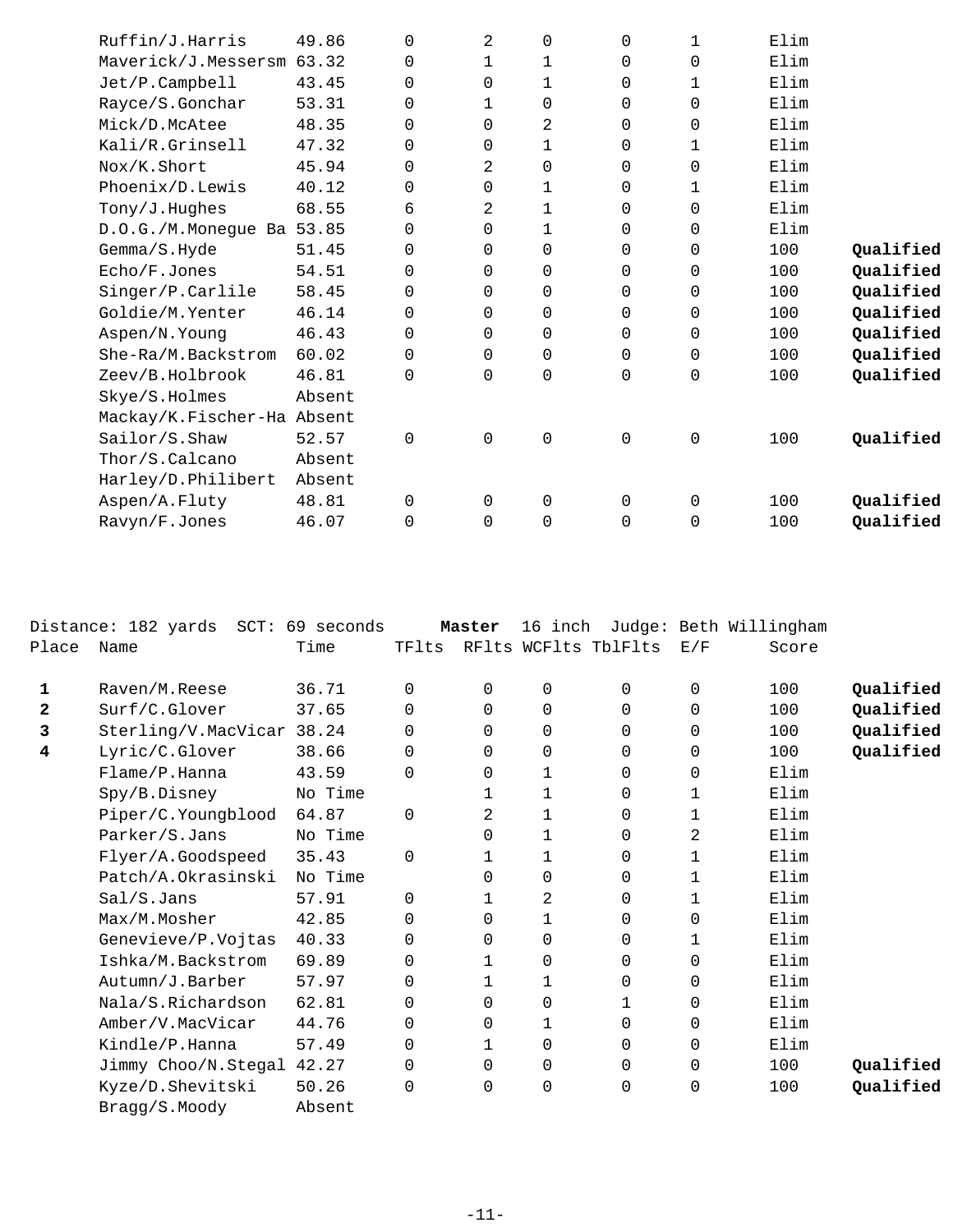|              | Distance: 175 yards<br>$SCT$ : | 70 seconds |          | Master   | 12 inch        |                      |             | Judge: Beth Willingham |           |
|--------------|--------------------------------|------------|----------|----------|----------------|----------------------|-------------|------------------------|-----------|
| Place        | Name                           | Time       | TFlts    |          |                | RFlts WCFlts TblFlts | E/F         | Score                  |           |
| 1            | Madeleine/P.Vojtas             | 34.79      | $\Omega$ | $\Omega$ | $\overline{0}$ | $\Omega$             | $\Omega$    | 100                    | Qualified |
| $\mathbf{2}$ | Kimber/N.Schanda               | 37.62      | $\Omega$ | $\Omega$ | 0              | 0                    | 0           | 100                    | Qualified |
| 3            | Spiffy/S.Price                 | 40.74      | 0        | 0        | $\overline{0}$ | 0                    | 0           | 100                    | Qualified |
| 4            | Beyda/J.Shelley                | 54.12      | $\Omega$ | 0        | $\overline{0}$ | $\Omega$             | $\Omega$    | 100                    | Qualified |
|              | Obi Wan/E.Dobber               | 51.33      | $\Omega$ | $\Omega$ | $\mathbf{1}$   | $\Omega$             | 0           | Elim                   |           |
|              | Rikki/S.Jans                   | 46.54      | $\Omega$ | 0        |                | $\Omega$             | 0           | Elim                   |           |
|              | Dylan/M.Mosher                 | 50.03      | $\Omega$ |          | $\overline{0}$ | $\Omega$             | 0           | Elim                   |           |
|              | Ernie/N.Pagan                  | No Time    |          | 3        | $\overline{0}$ | 0                    | $\mathbf 1$ | Elim                   |           |
|              | Riley/C.Ruth                   | Absent     |          |          |                |                      |             |                        |           |
|              | Jolie/R.Goudreau               | 54.15      | $\Omega$ | 0        | $\mathbf 0$    | 0                    | 0           | 100                    | Oualified |
|              | Frankie/K.McClunq              | Absent     |          |          |                |                      |             |                        |           |

|              | Distance: 175 yards       | SCT: 75 seconds |       | Master   | 8 inch   |                          |             | Judge: Beth Willingham |           |
|--------------|---------------------------|-----------------|-------|----------|----------|--------------------------|-------------|------------------------|-----------|
| Place        | Name                      | Time            | TFlts |          |          | RFlts WCFlts TblFlts E/F |             | Score                  |           |
|              | Rhythm/K.Loman Chio 40.54 |                 |       | 0        | $\Omega$ | $\Omega$                 | $\mathbf 0$ | 100                    | Qualified |
| $\mathbf{2}$ | Winston/T.Crumpler        | 49.61           |       | 0        | 0        | 0                        | 0           | 100                    | Qualified |
| 3            | Lexi/C.Tolson             | 49.71           |       | $\Omega$ | 0        | 0                        |             | 100                    | Qualified |
| 4            | Ember/C.Froman            | 59.42           |       | $\Omega$ | 0        | 0                        | 0           | 100                    | Qualified |
|              | Zap/J.Tauqher             | 51.00           |       |          |          | 0                        | 0           | Elim                   |           |
|              | Diva/L.Saputo             | 49.57           |       | 2        |          | 0                        |             | Elim                   |           |
|              | Taysee/M.Backstrom        | 59.75           |       | 0        | 0        | 0                        | 0           | 100                    | Oualified |
|              |                           |                 |       |          |          |                          |             |                        |           |

 Total Number of Dogs Showing: 70 Total Number of Dogs Absent: 9 Total Number of Dogs Withdrawn: 0 Total Number of Dogs Not Scored: 0 Total Number of Qualifiers: 36 Percent Qualified: 51.4%

|            |               | Distance: 189 yards SCT: 75 seconds |  |                                | <b>Excellent Pref</b> 20 inch Judge: Beth Willingham |
|------------|---------------|-------------------------------------|--|--------------------------------|------------------------------------------------------|
| Place Name |               | Time                                |  | TFlts RFlts WCFlts TblFlts E/F | Score                                                |
|            | Jolly/K.Ednie | 79.35                               |  | 12 1 1 0 1                     | Filim                                                |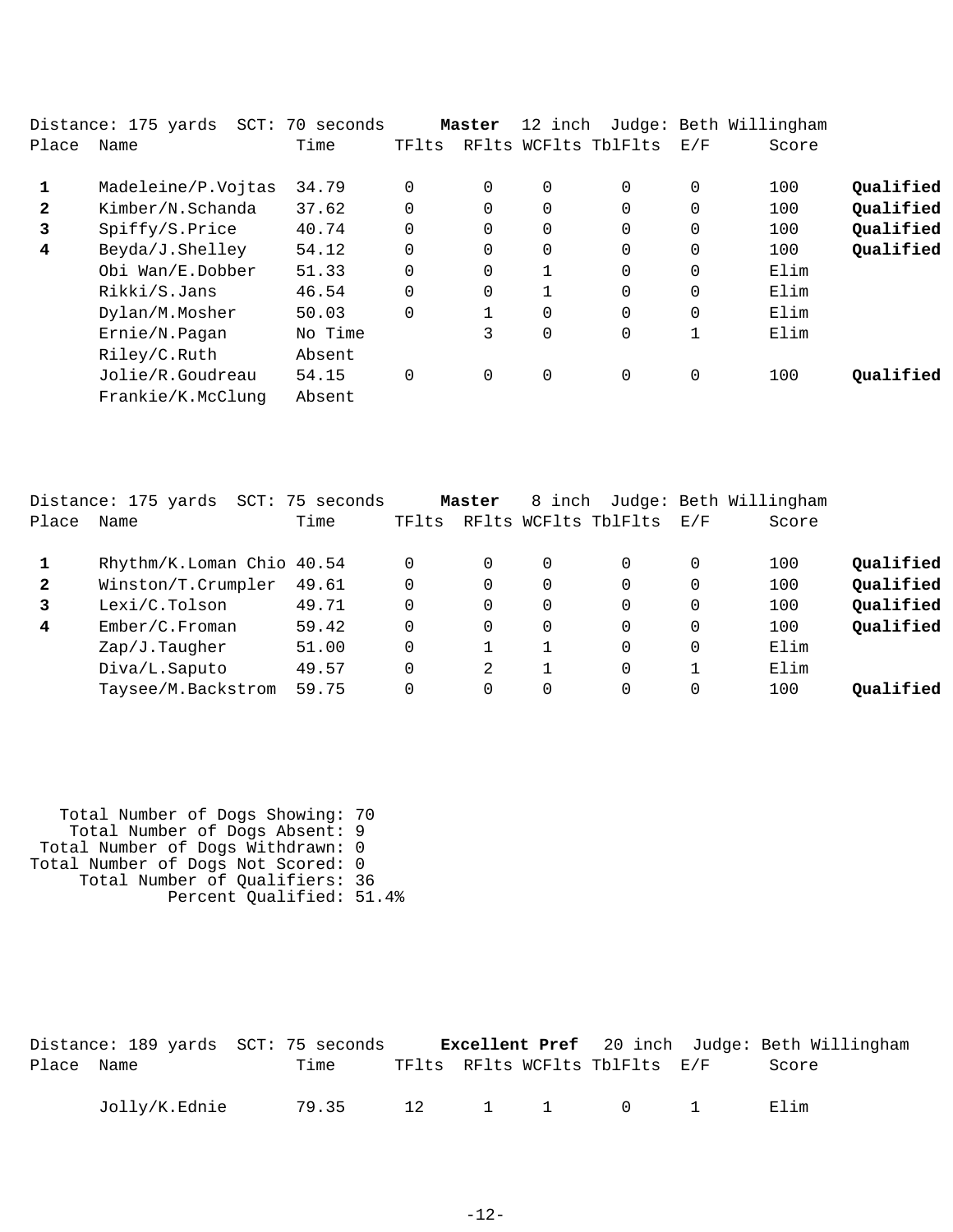|            | Distance: 189 yards SCT: 71 seconds <b>Excellent Pref</b> 16 inch Judge: Beth Willingham |        |                |          |                |                                |          |                                                               |
|------------|------------------------------------------------------------------------------------------|--------|----------------|----------|----------------|--------------------------------|----------|---------------------------------------------------------------|
| Place Name |                                                                                          | Time   |                |          |                | TFlts RFlts WCFlts TblFlts E/F |          | Score                                                         |
|            | Corie/D.Brisson                                                                          | Absent |                |          |                |                                |          |                                                               |
| Place Name | Distance: 182 yards SCT: 74 seconds                                                      | Time   |                |          |                | TFlts RFlts WCFlts TblFlts E/F |          | <b>Excellent Pref</b> 12 inch Judge: Beth Willingham<br>Score |
|            | Breeze/J.Barber                                                                          | 53.74  | $\overline{0}$ | $\sim$ 1 | $\overline{0}$ | 0                              | $\Omega$ | Elim                                                          |
|            |                                                                                          |        |                |          |                |                                |          |                                                               |

|            | Distance: 175 yards SCT: 75 seconds |       |  |                                | <b>Excellent Pref</b> 8 inch Judge: Beth Willingham |
|------------|-------------------------------------|-------|--|--------------------------------|-----------------------------------------------------|
| Place Name |                                     | Time  |  | TFlts RFlts WCFlts TblFlts E/F | Score                                               |
|            | Pulse/C.Kemper                      | 67.05 |  | 0 3 1 0 1                      | Elim                                                |

|            |  |  | Distance: 175 yards SCT: 80 seconds |  |                                |  |       | Excellent Pref 4 inch Judge: Beth Willingham |
|------------|--|--|-------------------------------------|--|--------------------------------|--|-------|----------------------------------------------|
| Place Name |  |  | Time                                |  | TFlts RFlts WCFlts TblFlts E/F |  | Score |                                              |
|            |  |  |                                     |  |                                |  |       |                                              |

| Rhiannon/J.Culhane | No<br>Time |  |  |  |  |  | $\perp$ 1 m |
|--------------------|------------|--|--|--|--|--|-------------|
|--------------------|------------|--|--|--|--|--|-------------|

 Total Number of Dogs Showing: 4 Total Number of Dogs Absent: 1 Total Number of Dogs Withdrawn: 0 Total Number of Dogs Not Scored: 0 Total Number of Qualifiers: 0 Percent Qualified: 0.0%

|            | Distance: 189 yards SCT: 75 seconds |      |  |                                | Master Pref 20 inch Judge: Beth Willingham |           |
|------------|-------------------------------------|------|--|--------------------------------|--------------------------------------------|-----------|
| Place Name |                                     | Time |  | TFlts RFlts WCFlts TblFlts E/F | Score                                      |           |
|            | Mojo/L. Wetherell 51.28 0 0 0 0 0   |      |  |                                | 100                                        | Qualified |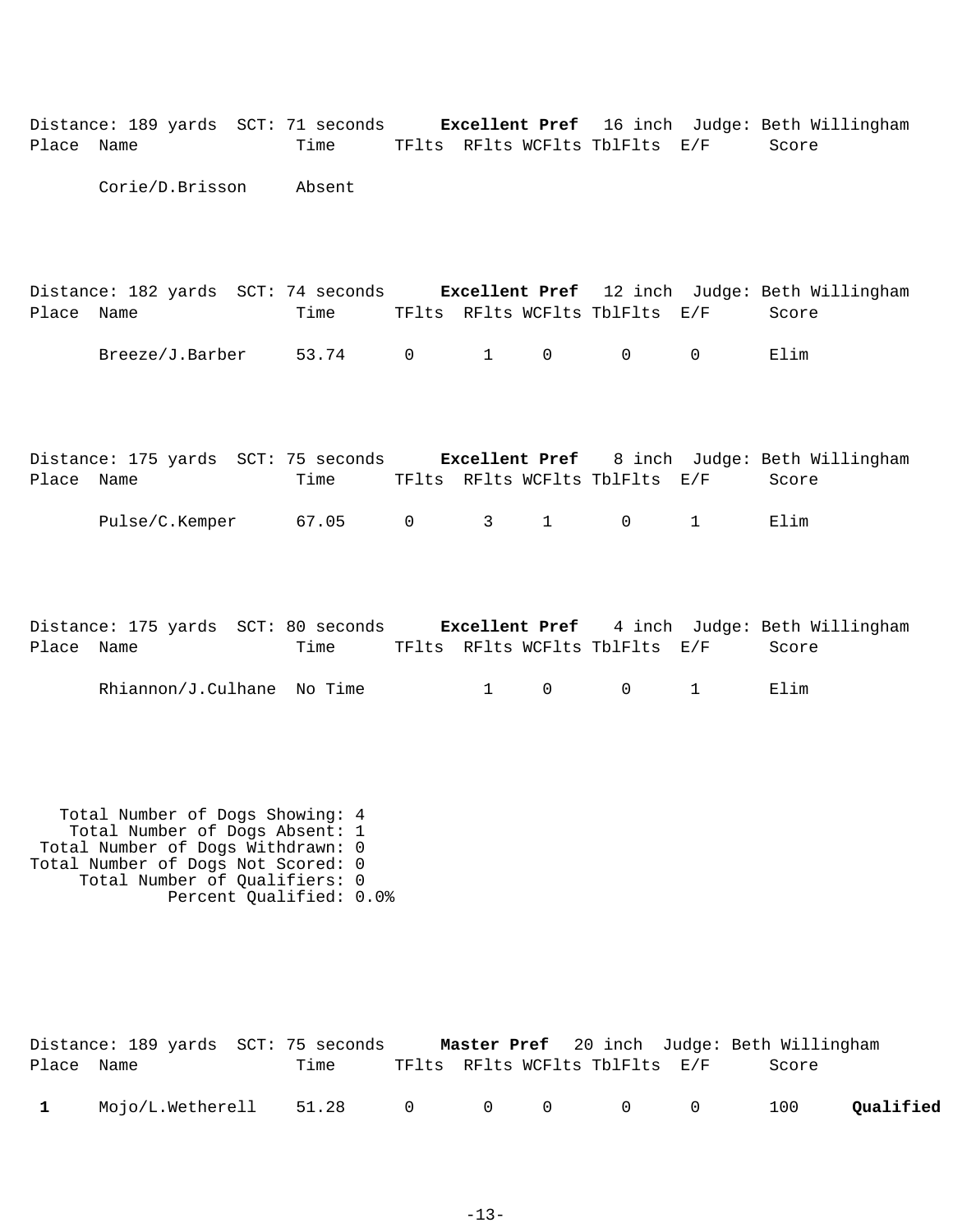| 2 | Jolie-Ko/M.Spence | 51.93 |    |  |   | 100  | Qualified |
|---|-------------------|-------|----|--|---|------|-----------|
|   | Axel/P.Carlile    | 52.55 |    |  |   | 100  | Qualified |
| 4 | Zema/C.Schwick    | 66.33 |    |  |   | 100  | Qualified |
|   | Electra/J.Marco   | 60.61 |    |  |   | Elim |           |
|   | Vienna/C.Sterling | 80.49 | 15 |  |   | Elim |           |
|   | Change/J.Bair     | 67.50 |    |  | 0 | Elim |           |
|   | BOSS429/M.Timken  | 45.57 |    |  |   | Elim |           |

|              | Distance: 189 yards         | SCT: 71 seconds |          | Master Pref |          | 16 inch              |             | Judge: Beth Willingham |           |
|--------------|-----------------------------|-----------------|----------|-------------|----------|----------------------|-------------|------------------------|-----------|
| Place        | Name                        | Time            | TFlts    |             |          | RFlts WCFlts TblFlts | E/F         | Score                  |           |
|              | Dazzle/J.Valloze            | 40.30           | 0        | 0           | 0        | 0                    | 0           | 100                    | Qualified |
| $\mathbf{2}$ | Journey/D.Calivas           | 48.89           | 0        | 0           | 0        | 0                    | 0           | 100                    | Qualified |
| 3            | Peaches/N.DePetris          | 54.85           | $\Omega$ | 0           | 0        | 0                    | 0           | 100                    | Qualified |
|              | Hope/S.Rosensteel           | 67.22           | 0        |             | $\Omega$ | $\Omega$             | $\Omega$    | Elim                   |           |
|              | Taze/N.Young                | No Time         |          | 0           | 0        | 0                    | 1           | Elim                   |           |
|              | Garnet/P.Miloglav-R No Time |                 |          |             | 0        | 0                    |             | Elim                   |           |
|              | Kick/J.Ednie                | 51.07           | $\Omega$ | 0           |          | $\Omega$             | $\mathbf 0$ | Elim                   |           |
|              | Reach/B.Disney              | No Time         |          |             |          | 0                    | 2           | Elim                   |           |
|              | Desi/D.Dubow                | Absent          |          |             |          |                      |             |                        |           |

|       | Distance: 182 yards SCT: 74 seconds |       |                | Master Pref |          |                      |          | 12 inch Judge: Beth Willingham |           |
|-------|-------------------------------------|-------|----------------|-------------|----------|----------------------|----------|--------------------------------|-----------|
| Place | Name                                | Time  | TFlts          |             |          | RFlts WCFlts TblFlts | E/F      | Score                          |           |
|       | Diamond/V.MacVicar                  | 43.16 | $\overline{0}$ | $\Omega$    | $\Omega$ |                      |          | 100                            | Qualified |
|       | Stella/J.Salemi                     | 44.96 | $\Omega$       | $\Omega$    | $\Omega$ |                      |          | 100                            | Qualified |
|       | Victoria/M.Hissam                   | 54.64 | $\Omega$       | $\Omega$    | $\Omega$ |                      |          | 100                            | Oualified |
|       | Dallas/J.Gorbas                     | 61.60 | $\Omega$       | $\Omega$    | $\Omega$ |                      | $\Omega$ | 100                            | Oualified |

|            | Distance: 175 yards | SCT: 75 seconds |          | Master Pref |   |                          | 8 inch Judge: Beth Willingham |
|------------|---------------------|-----------------|----------|-------------|---|--------------------------|-------------------------------|
| Place Name |                     | Time            | TFlts    |             |   | RFlts WCFlts TblFlts E/F | Score                         |
|            | Ditty/D.McFarlane   | 47.75           |          | 0           | 0 |                          | Elim                          |
|            | Banner/D.Aheimer    | 54.36           | $\Omega$ | 0           |   |                          | Elim                          |
|            | Kermit/S.Murphy     | No Time         |          | $\Omega$    |   |                          | Elim                          |
|            | Gauge/L.Glick       | 55.51           | 0        |             |   | 0                        | Elim                          |
|            | Opie/L.Budnick      | 42.11           |          |             | 0 | 0                        | Elim                          |
|            |                     |                 |          |             |   |                          |                               |

|              | Distance: 175 yards  SCT: 80 seconds                    |      |  |                                | <b>Master Pref</b> 4 inch Judge: Beth Willingham |           |
|--------------|---------------------------------------------------------|------|--|--------------------------------|--------------------------------------------------|-----------|
| Place Name   |                                                         | Time |  | TFlts RFlts WCFlts TblFlts E/F | Score                                            |           |
| $\mathbf{1}$ | Willow/K.Loman Chio 75.44     0     0     0     0     0 |      |  |                                | 100                                              | Qualified |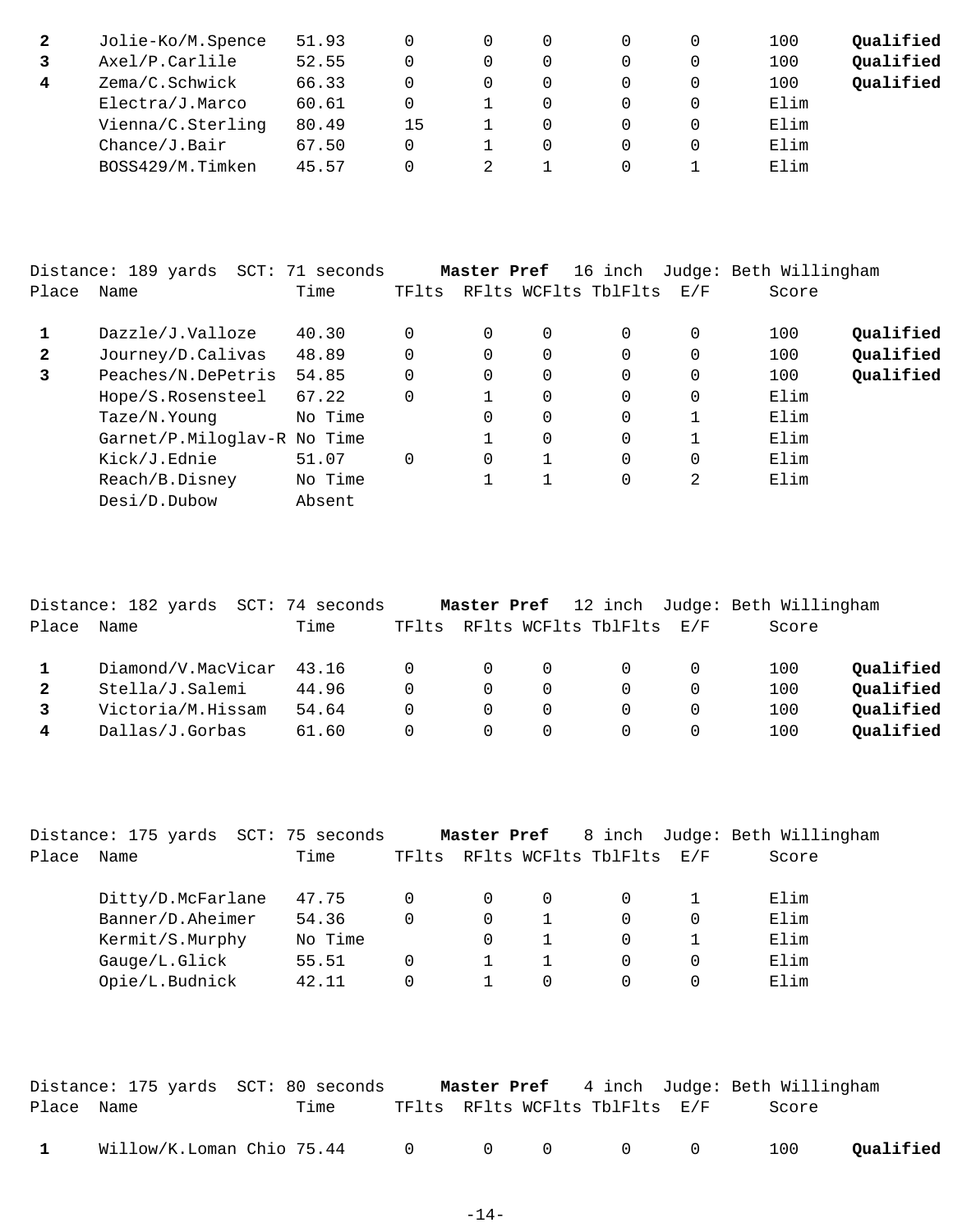Maddie/M.Rulli Absent Finley/S.Palcic Absent

 Total Number of Dogs Showing: 26 Total Number of Dogs Absent: 3 Total Number of Dogs Withdrawn: 0 Total Number of Dogs Not Scored: 0 Total Number of Qualifiers: 12 Percent Qualified: 46.2%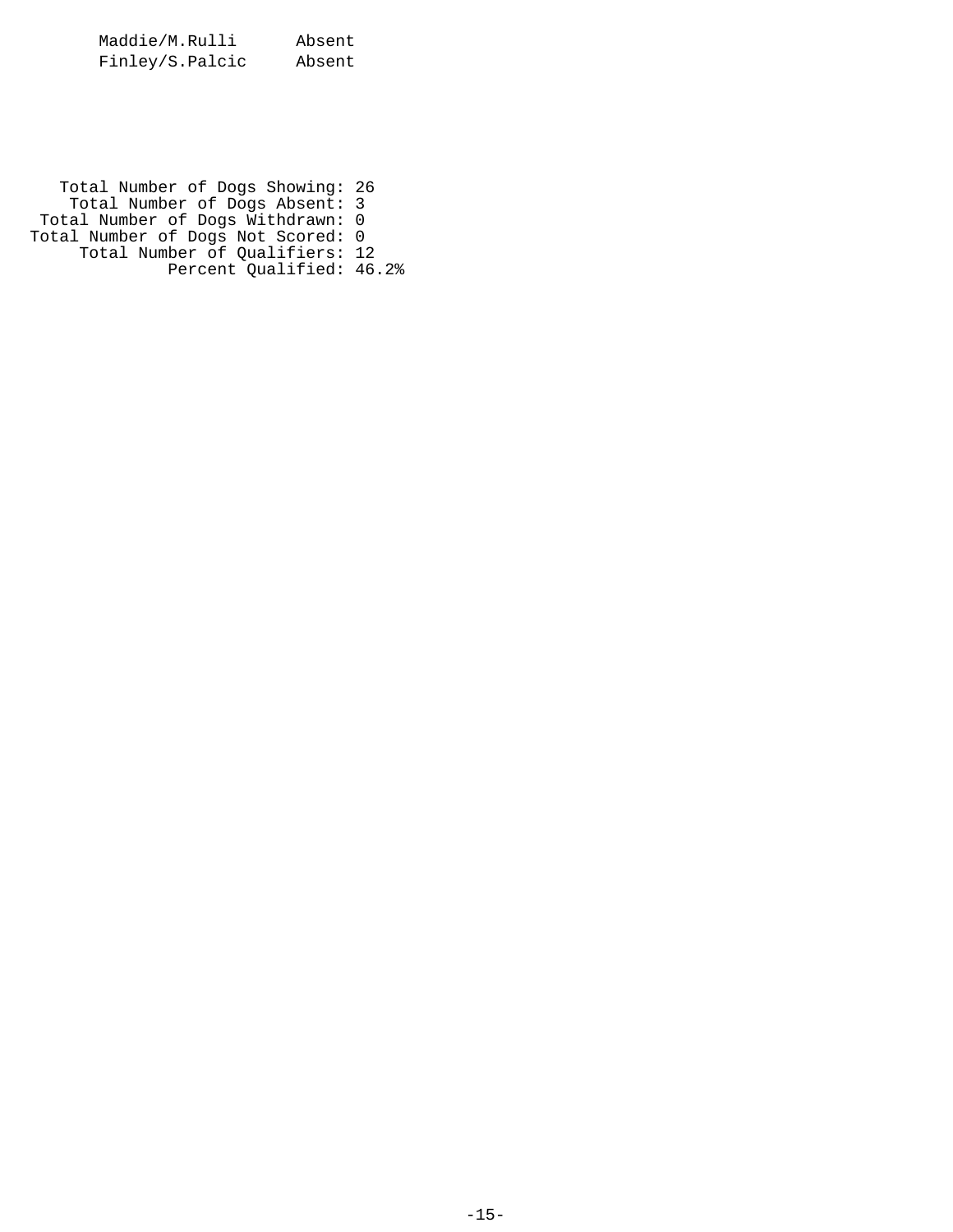## **Friday, March 18, 2022 Greater Ocala Dog Club, Inc Premier Standard**

|       | MCT: 60 seconds           | Premier Standard 24 inch Judge: Beth Willingham |  |                                     |             |  |
|-------|---------------------------|-------------------------------------------------|--|-------------------------------------|-------------|--|
| Place | Name                      | Time                                            |  | RFlts WCFlts E/F                    | Score Top25 |  |
|       | Ocean/J.Valentovich 51.33 |                                                 |  | $\begin{matrix} 0 & 0 \end{matrix}$ | Elim        |  |
|       | Rip/H.Horn                | Absent                                          |  |                                     |             |  |
|       | Ahron/B.McDonald          | Absent                                          |  |                                     |             |  |

|              | MCT: 55 seconds | Premier Standard | 20 inch  | Judge: Beth Willingham |                                                           |       |       |           |
|--------------|-----------------|------------------|----------|------------------------|-----------------------------------------------------------|-------|-------|-----------|
| Place        | Name            | Time             | RFlts    | WCFlts                 | $\mathop{\rm E{}}\nolimits$ / $\mathop{\rm F{}}\nolimits$ | Score | Top25 |           |
|              | Ravyn/F.Jones   | 43.74            | $\Omega$ | $\Omega$               | 0                                                         | 100   | Yes   | Qualified |
| $\mathbf{2}$ | Kiwi/E.Manubens | 45.70            | 0        | 0                      | 0                                                         | 100   | Yes   | Qualified |
|              | Echo/F.Jones    | 56.57            | 0        | $\mathbf 0$            |                                                           | Elim  |       |           |
|              | Aspen/N.Young   | No Time          | 0        | $\mathbf 0$            |                                                           | Elim  |       |           |
|              | Zeev/B.Holbrook | 51.71            |          | $\mathbf 0$            |                                                           | Elim  |       |           |
|              | Kali/R.Grinsell | 60.72            |          | 2                      |                                                           | Elim  |       |           |
|              | Aspen/A.Fluty   | 50.52            | 0        |                        |                                                           | Elim  |       |           |
|              | Nox/K.Short     | Absent           |          |                        |                                                           |       |       |           |

|              | MCT: 60 seconds    | Premier Standard | 16 inch Judge: Beth Willingham |        |     |       |       |           |
|--------------|--------------------|------------------|--------------------------------|--------|-----|-------|-------|-----------|
| Place        | Name               | Time             | RFlts                          | WCFlts | E/F | Score | Top25 |           |
|              | Raven/M.Reese      | 34.37            |                                | 0      |     | 100   | Yes   | Qualified |
| $\mathbf{2}$ | Patch/A.Okrasinski | 49.03            |                                | 0      |     | 100   |       | Qualified |
|              | Amber/V.MacVicar   | 44.91            |                                |        |     | Elim  |       |           |
|              | Parker/S.Jans      | 55.71            |                                |        |     | Elim  |       |           |
|              | Kyze/D.Shevitski   | Absent           |                                |        |     |       |       |           |

|       | MCT: 65 seconds   | Premier Standard | 12 inch Judge: Beth Willingham |                  |      |             |           |
|-------|-------------------|------------------|--------------------------------|------------------|------|-------------|-----------|
| Place | Name              | Time             |                                | RFlts WCFlts E/F |      | Score Top25 |           |
|       | Obi Wan/E.Dobber  | 38.20            |                                | $\Omega$         | 100  | Yes         | Qualified |
|       | Kimber/N.Schanda  | 39.60            |                                | $\mathbf{1}$     | Elim |             |           |
|       | Spiffy/S.Price    | 49.26            |                                | $\mathbf{1}$     | Elim |             |           |
|       | Frankie/K.McClung | Absent           |                                |                  |      |             |           |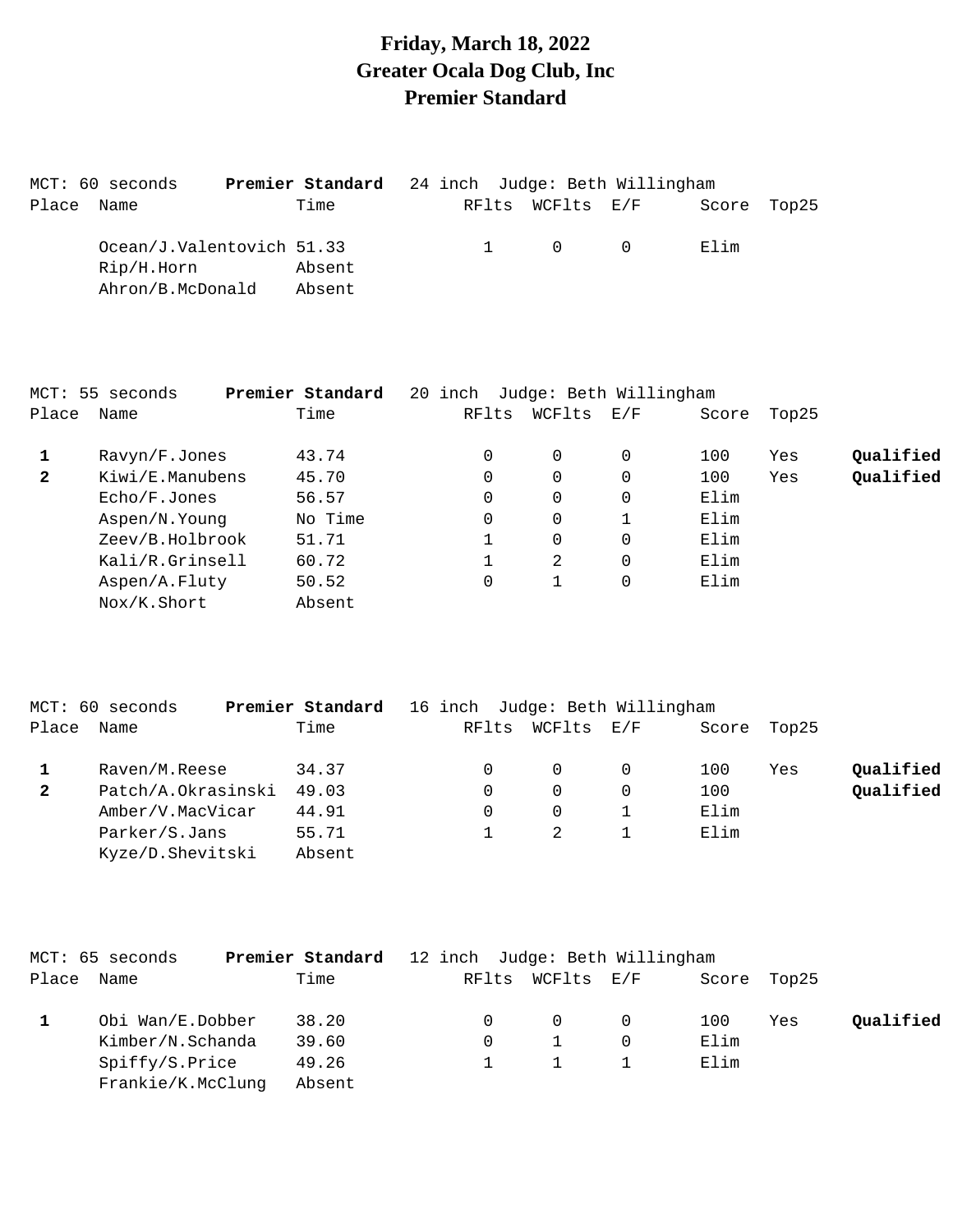MCT: 65 seconds **Premier Standard** 8 inch Judge: Beth Willingham Place Name Time Time RFlts WCFlts E/F Score Top25

Rhythm/K.Loman Chio Absent

 Total Number of Dogs Showing: 15 Total Number of Dogs Absent: 6 Total Number of Dogs Withdrawn: 0 Total Number of Dogs Not Scored: 0 Total Number of Qualifiers: 5 Percent Qualified: 33.3%

|            | MCT: 65 seconds         |      |  |                  | Premier Standard Pref 20 inch Judge: Beth Willingham |  |
|------------|-------------------------|------|--|------------------|------------------------------------------------------|--|
| Place Name |                         | Time |  | RFlts WCFlts E/F | Score Top25                                          |  |
|            | Jolie-Ko/M.Spence 63.01 |      |  | 2 2 0            | Elim                                                 |  |

|       | MCT: 60 seconds  | Premier Standard Pref 16 inch Judge: Beth Willingham |  |                  |             |  |
|-------|------------------|------------------------------------------------------|--|------------------|-------------|--|
| Place | Name             | Time                                                 |  | RFlts WCFlts E/F | Score Top25 |  |
|       | Dazzle/J.Valloze | Absent                                               |  |                  |             |  |
|       | Desi/D.Dubow     | Absent                                               |  |                  |             |  |
|       | Corie/D.Brisson  | Absent                                               |  |                  |             |  |

|              | MCT: 65 seconds | <b>Premier Standard Pref</b> 12 inch Judge: Beth Willingham |                                         |             |           |
|--------------|-----------------|-------------------------------------------------------------|-----------------------------------------|-------------|-----------|
| Place Name   |                 | Time                                                        | RFlts WCFlts E/F                        | Score Top25 |           |
| $\mathbf{1}$ | Stella/J.Salemi | 50.13                                                       | $\begin{matrix} 0 & 0 & 0 \end{matrix}$ | 100         | Qualified |

|            | MCT: 70 seconds         | <b>Premier Standard Pref</b> 8 inch Judge: Beth Willingham |        |                   |             |     |           |
|------------|-------------------------|------------------------------------------------------------|--------|-------------------|-------------|-----|-----------|
| Place Name |                         | Time                                                       |        | RFlts WCFlts E/F  | Score Top25 |     |           |
|            | Ditty/D.McFarlane 48.49 |                                                            | $\cap$ | $\Omega$ $\Omega$ | 100         | Yes | Qualified |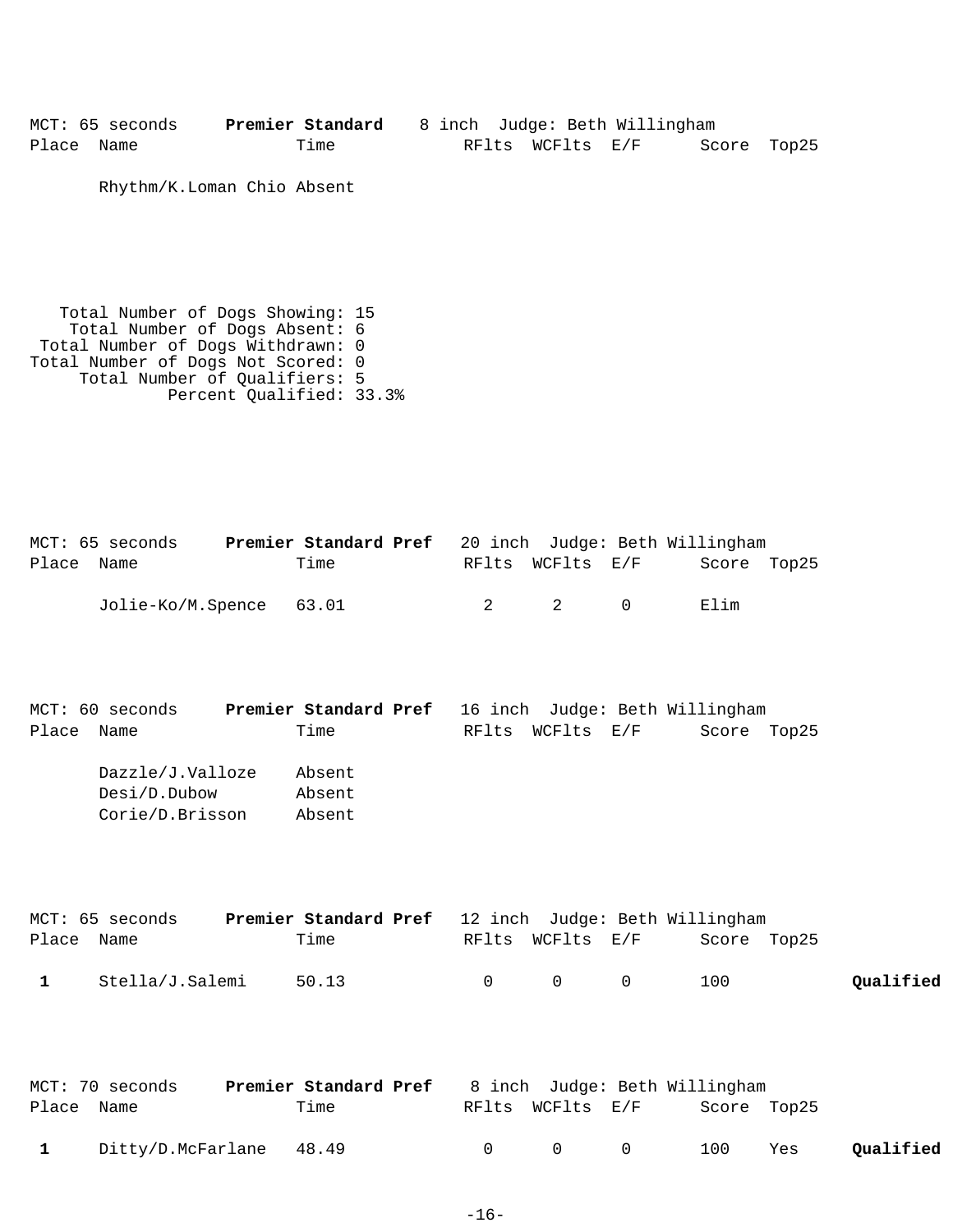Total Number of Dogs Showing: 4 Total Number of Dogs Absent: 3 Total Number of Dogs Withdrawn: 0 Total Number of Dogs Not Scored: 0 Total Number of Qualifiers: 2 Percent Qualified: 50.0%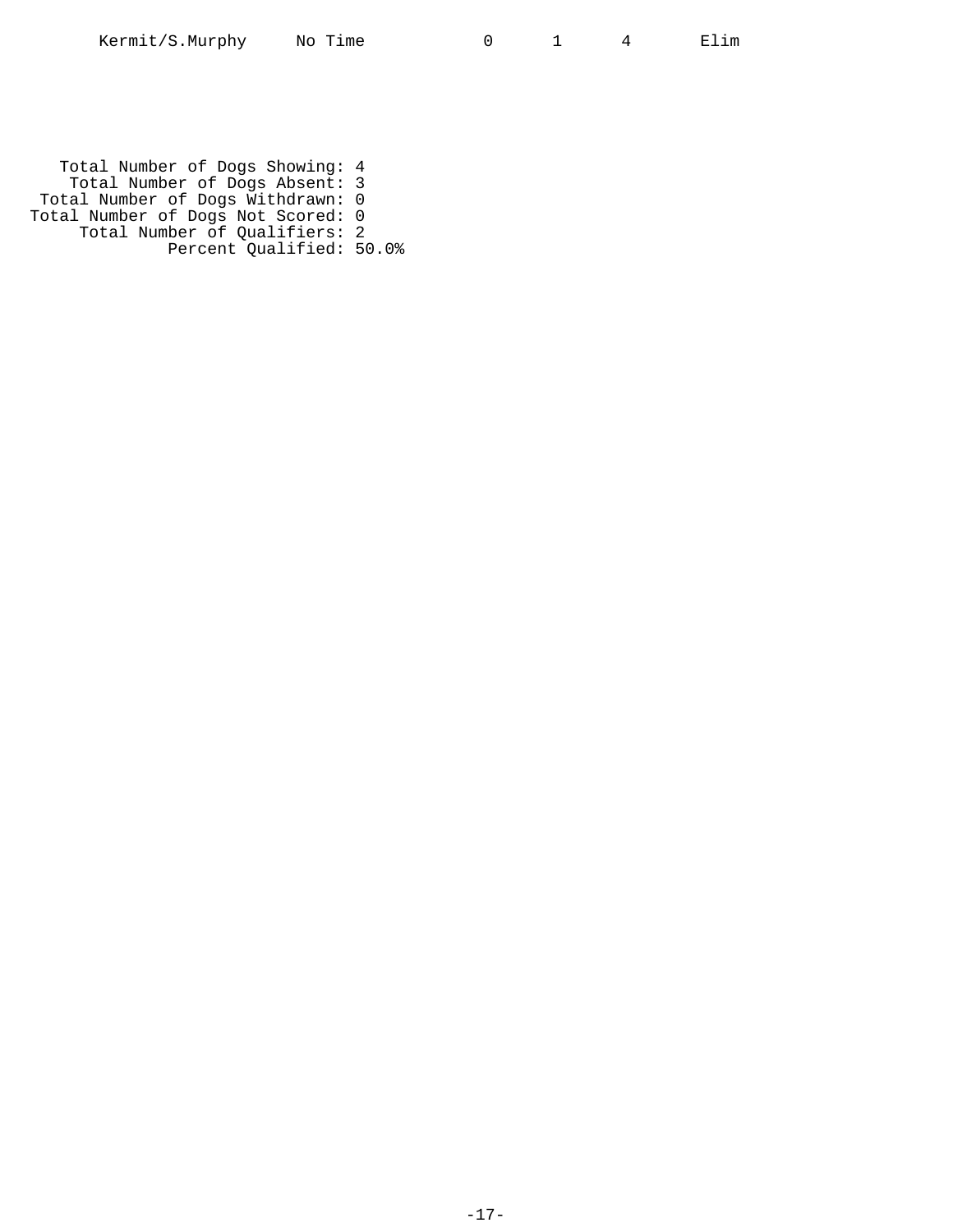# **Friday, March 18, 2022 Greater Ocala Dog Club, Inc Time 2 Beat**

|       | MCT: 50 seconds                  | Time 2 Beat     | 24 inch Judge: Dan Faulkner |     |        |
|-------|----------------------------------|-----------------|-----------------------------|-----|--------|
| Place | Name                             | Time            | WCFlts                      | E/F | Points |
|       | Markus/P.Mueller                 | No Time         |                             |     | Elim   |
|       | Ahron/B.McDonald                 | No Time         | 0                           |     | Elim   |
|       | Ripaa/V.Corley<br>Rex/V.Bridgham | 33.75<br>Absent |                             |     | Elim   |
|       |                                  |                 |                             |     |        |

|              | MCT: 50 seconds<br>Time 2 Beat | 20 inch | Judge: Dan Faulkner |                |        |           |
|--------------|--------------------------------|---------|---------------------|----------------|--------|-----------|
| Place        | Name                           | Time    | WCFlts              | E/F            | Points |           |
| $\mathbf{1}$ | Phoenix/D.Lewis                | 23.86   | $\mathbf 0$         | $\mathbf 0$    | 10     | Qualified |
|              | Kit/L.Perry                    | 27.34   | $\mathbf 0$         | $\Omega$       | 8      | Qualified |
|              | Kiwi/E.Manubens                | 30.86   | $\mathbf 0$         | $\Omega$       | 7      | Qualified |
|              | Aspen/N.Young                  | 31.87   | 0                   | $\mathbf 0$    | 7      | Qualified |
|              | Echo/F.Jones                   | 35.86   | 1                   | 0              | Elim   |           |
|              | Roxy/P.Carlile                 | No Time | $\overline{a}$      | $\overline{a}$ | Elim   |           |
|              | Mick/D.McAtee                  | 25.07   | 1                   | 1              | Elim   |           |
|              | Kali/R.Grinsell                | 26.83   | 0                   | 1              | Elim   |           |
|              | Bali/L.Halpin                  | 27.44   | 0                   | 1              | Elim   |           |
|              | Boom Boom/J.Hughes             | No Time | $\mathbf 1$         | 3              | Elim   |           |
|              | Zain/M.Reuss                   | 38.30   | $\overline{a}$      | 1              | Elim   |           |
|              | Soarin'/T.Flitsch              | 23.92   | 0                   | 1              | Elim   |           |
|              | Scarlett/D.McCarley No Time    |         | 0                   | 1              | Elim   |           |
|              | DJ/A.Ziesmer                   | 36.52   | 1                   | 2              | Elim   |           |
|              | Ravyn/F.Jones                  | 29.62   | $\mathbf 0$         | $\mathbf{1}$   | Elim   |           |
|              | Kira/E.Manubens                | No Time | 1                   | $\mathbf{1}$   | Elim   |           |
|              | NV/J.Hughes                    | No Time | 0                   | 1              | Elim   |           |
|              | Tony/J.Hughes                  | 35.44   | 0                   | $\mathbf 0$    | 5      | Qualified |
|              | Skye/S.Holmes                  | Absent  |                     |                |        |           |
|              | Nox/K.Short                    | 34.42   | 0                   | 0              | 5      | Qualified |
|              | Harley/D.Philibert             | Absent  |                     |                |        |           |
|              | Axl Rose/J.O'Neill             | 49.14   | 0                   | 0              | 1      | Qualified |
|              | Kiwi/B.Green                   | 47.24   | 0                   | $\mathbf 0$    | 1      | Qualified |
|              |                                |         |                     |                |        |           |

| Place Name   | MCT: 55 seconds | Time  | <b>Time 2 Beat</b> 16 inch Judge: Dan Faulkner<br>WCFlts | F. / F | Points |           |
|--------------|-----------------|-------|----------------------------------------------------------|--------|--------|-----------|
| $\mathbf{1}$ | Spy/B.Disney    | 24.32 | $\cap$                                                   | $\cap$ | 10     | Oualified |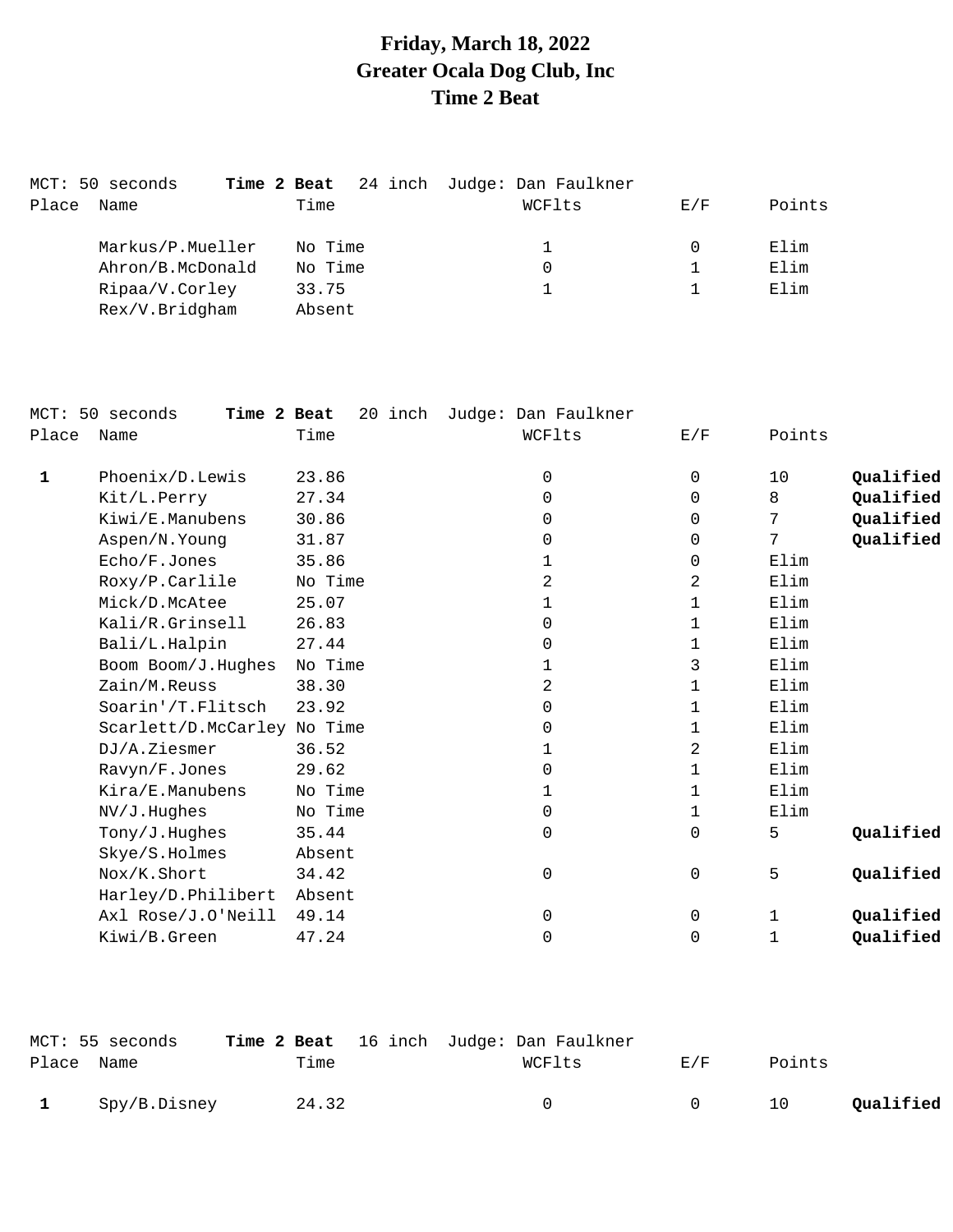| Qualified |
|-----------|
| Qualified |
| Elim      |
| Elim      |
| Elim      |
|           |
|           |

|       | MCT: 60 seconds  |         | Time 2 Beat 12 inch Judge: Dan Faulkner |     |        |           |
|-------|------------------|---------|-----------------------------------------|-----|--------|-----------|
| Place | Name             | Time    | WCFlts                                  | E/F | Points |           |
|       | Jolie/R.Goudreau | 34.43   | 0                                       |     | 10     | Qualified |
|       | Ernie/N.Pagan    | 32.57   | $\Omega$                                |     | Elim   |           |
|       | Rave/J.Valloze   | No Time |                                         |     | Elim   |           |
|       | Riley/C.Ruth     | Absent  |                                         |     |        |           |

|       | MCT: 60 seconds<br>Time 2 Beat |       | 8 inch Judge: Dan Faulkner |     |        |           |
|-------|--------------------------------|-------|----------------------------|-----|--------|-----------|
| Place | Name                           | Time  | WCFlts                     | E/F | Points |           |
|       | Chase/C.Schmidt-Owe 23.42      |       |                            | 0   | 10     | Qualified |
|       | Geni/J.Culhane                 | 54.29 |                            |     | Elim   |           |
|       | Jiffry/J.Blum                  | 42.47 |                            |     | Elim   |           |
|       | Piper/L.Budnick                | 46.96 |                            |     | Elim   |           |

 Total Number of Dogs Showing: 37 Total Number of Dogs Absent: 5 Total Number of Dogs Withdrawn: 0 Total Number of Dogs Not Scored: 0 Total Number of Qualifiers: 13 Percent Qualified: 35.1%

|       | MCT: 50 seconds          |      | Time 2 Beat Pref 20 inch Judge: Dan Faulkner |        |        |
|-------|--------------------------|------|----------------------------------------------|--------|--------|
| Place | Name                     | Time | WCFlts                                       | F. / F | Points |
|       | Mojo/L.Wetherell 28.46   |      | - 0                                          |        | Elim   |
|       | Kaiser/P.Henderson 43.73 |      | $\cap$                                       | ્ર     | Elim   |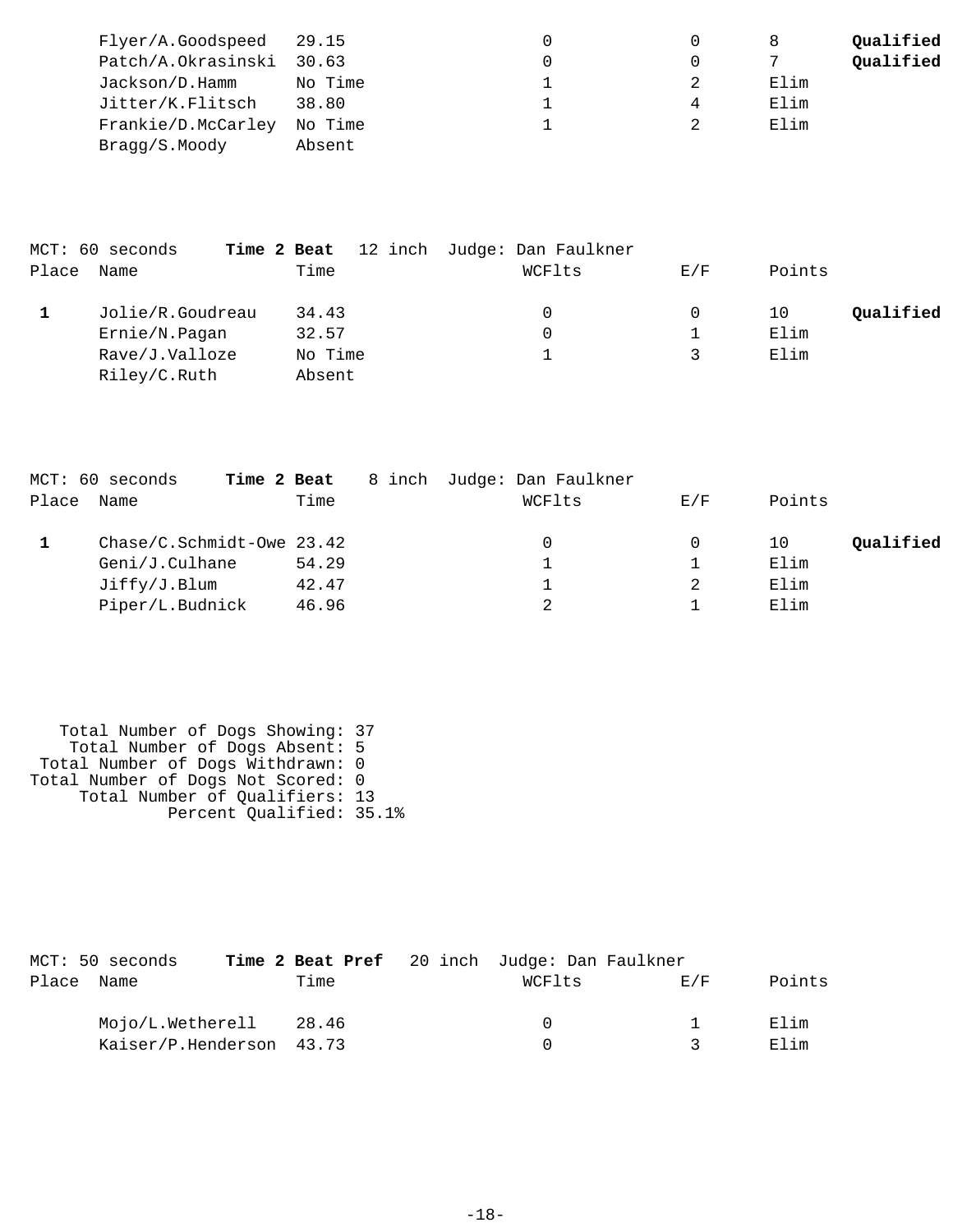|       | MCT: 55 seconds           |       | Time 2 Beat Pref 16 inch Judge: Dan Faulkner |          |        |           |
|-------|---------------------------|-------|----------------------------------------------|----------|--------|-----------|
| Place | Name                      | Time  | WCFlts                                       | E/F      | Points |           |
|       | Garnet/P.Miloglav-R 33.30 |       | $\Omega$                                     | $\Omega$ | 10     | Qualified |
|       | Deacon/L.Coleman          | 37.05 | 0                                            | 0        | 8      | Qualified |
|       | Reach/B.Disney            | 23.32 | 0                                            |          | Elim   |           |

|            | MCT: 60 seconds         |      | <b>Time 2 Beat Pref</b> 12 inch Judge: Dan Faulkner |        |        |           |
|------------|-------------------------|------|-----------------------------------------------------|--------|--------|-----------|
| Place Name |                         | Time | WCFlts                                              | F./F   | Points |           |
|            | Victoria/M.Hissam 35.79 |      | $\Omega$                                            | $\cap$ | 10     | Qualified |

|            | MCT: 60 seconds |         | Time 2 Beat Pref 4 inch Judge: Dan Faulkner                                                                    |                |        |
|------------|-----------------|---------|----------------------------------------------------------------------------------------------------------------|----------------|--------|
| Place Name |                 | Time    | WCFlts                                                                                                         | E/F            | Points |
|            | Ace/M.Reuss     | No Time | in the state of the state of the state of the state of the state of the state of the state of the state of the | $\overline{2}$ | Elim   |
|            | Maddie/M.Rulli  | Absent  |                                                                                                                |                |        |

```
 Total Number of Dogs Showing: 7
 Total Number of Dogs Absent: 1
 Total Number of Dogs Withdrawn: 0
Total Number of Dogs Not Scored: 0
 Total Number of Qualifiers: 3
 Percent Qualified: 42.9%
```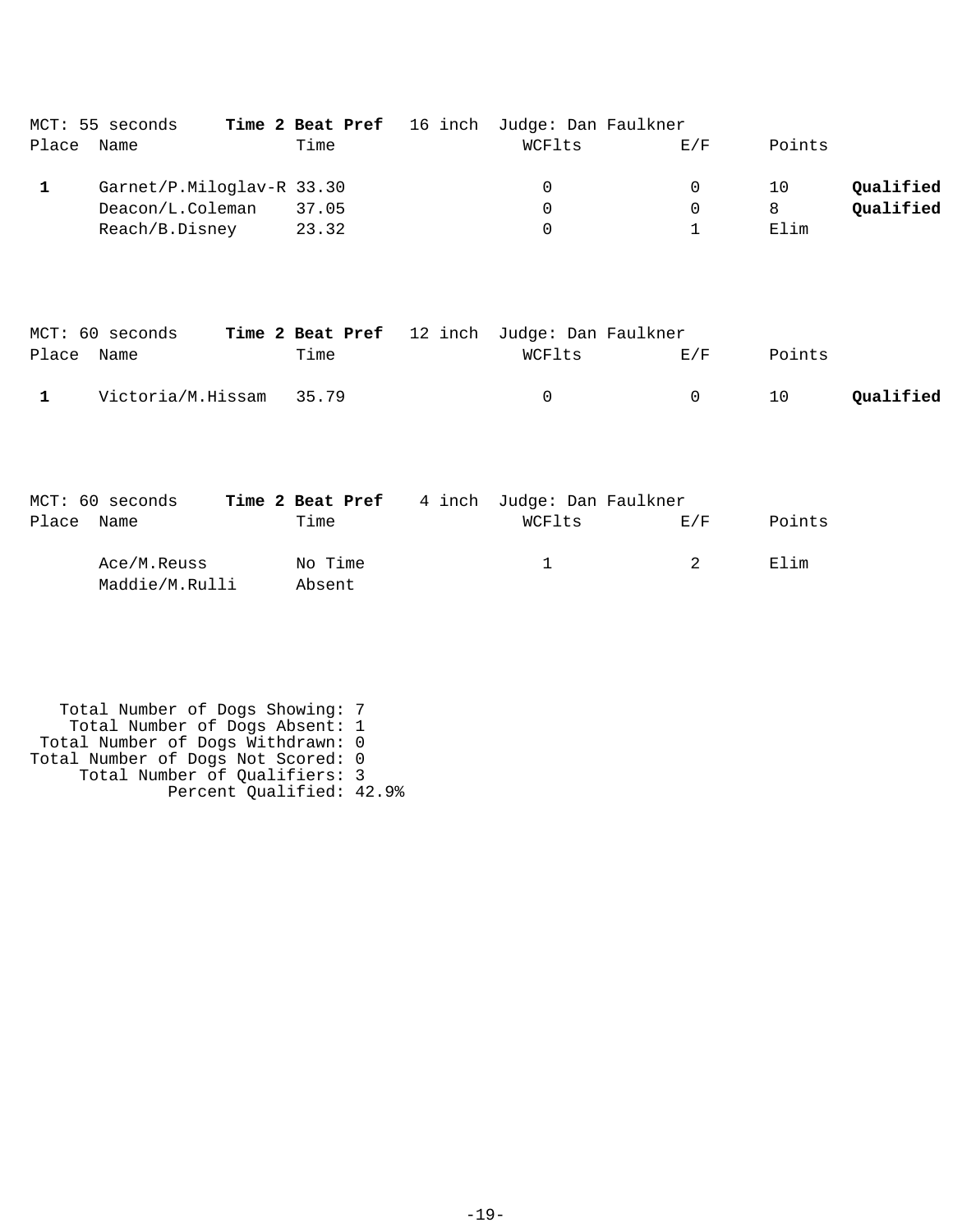## **Friday, March 18, 2022 Greater Ocala Dog Club, Inc Premier JWW**

|            | MCT: 46 seconds<br>Premier JWW |        | 24 inch Judge: Dan Faulkner |                  |                |      |             |           |
|------------|--------------------------------|--------|-----------------------------|------------------|----------------|------|-------------|-----------|
| Place Name |                                | Time   |                             | RFlts WCFlts E/F |                |      | Score Top25 |           |
|            | Ocean/J.Valentovich 35.22      |        |                             | $\overline{0}$   | $\overline{0}$ | 100  | Yes         | Qualified |
|            | Ahron/B.McDonald               | 43.32  | $\Omega$                    |                  |                | Elim |             |           |
|            | Ripaa/V.Corley                 | 41.79  |                             |                  |                | Elim |             |           |
|            | Kepler 79/B. Thomas            | Absent |                             |                  |                |      |             |           |

|              | MCT: 42 seconds<br>Premier JWW | 20 inch |          | Judge: Dan Faulkner |          |       |       |           |
|--------------|--------------------------------|---------|----------|---------------------|----------|-------|-------|-----------|
| Place        | Name                           | Time    | RFlts    | WCFlts              | E/F      | Score | Top25 |           |
|              | Kali/R.Grinsell                | 30.06   | $\Omega$ | 0                   | $\Omega$ | 100   | Yes   | Qualified |
| $\mathbf{2}$ | Aspen/N.Young                  | 34.42   | 0        | 0                   |          | 100   | Yes   | Qualified |
|              | Echo/F.Jones                   | 43.97   |          | 0                   |          | Elim  |       |           |
|              | Zeev/B.Holbrook                | No Time | $\Omega$ | 0                   | 2        | Elim  |       |           |
|              | Nox/K.Short                    | 36.40   | 2        | 2                   |          | Elim  |       |           |
|              | Soarin'/T.Flitsch              | 28.66   |          |                     |          | Elim  |       |           |
|              | Kiwi/E.Manubens                | 38.55   | 0        | 3                   |          | Elim  |       |           |
|              | Ravyn/F.Jones                  | 35.37   | 0        |                     | 2        | Elim  |       |           |
|              | Mackay/K.Fischer-Ha Absent     |         |          |                     |          |       |       |           |

|              | MCT: 45 seconds<br>Premier JWW | 16 inch |       | Judge: Dan Faulkner |          |       |       |           |
|--------------|--------------------------------|---------|-------|---------------------|----------|-------|-------|-----------|
| Place        | Name                           | Time    | RFlts | WCFlts              | E/F      | Score | Top25 |           |
|              | Raven/M.Reese                  | 25.94   | 0     | $\mathbf 0$         | 0        | 100   | Yes   | Qualified |
| $\mathbf{2}$ | Lyric/C.Glover                 | 29.31   |       | 0                   | 0        | 100   | Yes   | Qualified |
| 3            | Surf/C.Glover                  | 29.84   |       | 0                   | 0        | 100   | Yes   | Qualified |
| 4            | Kyze/D.Shevitski               | 38.08   |       | 0                   | 0        | 100   |       | Qualified |
|              | Sterling/V.MacVicar No Time    |         |       | 0                   |          | Elim  |       |           |
|              | Parker/S.Jans                  | No Time | 0     |                     | 3        | Elim  |       |           |
|              | Patch/A.Okrasinski             | 39.69   |       | 2                   | $\Omega$ | Elim  |       |           |
|              | Spy/B.Disney                   | 28.70   | 0     |                     |          | Elim  |       |           |
|              | Autumn/J.Barber                | No Time |       | 0                   |          | Elim  |       |           |
|              | Betelgeuse/B. Thomas No Time   |         | 2     | 0                   | 2        | Elim  |       |           |

|            | MCT: 48 seconds          | <b>Premier JWW</b> 12 inch Judge: Dan Faulkner |        |                                 |             |     |           |
|------------|--------------------------|------------------------------------------------|--------|---------------------------------|-------------|-----|-----------|
| Place Name |                          | Time                                           |        | RFlts WCFlts E/F                | Score Top25 |     |           |
|            | Madeleine/P.Vojtas 30.09 |                                                | $\cap$ | $\begin{matrix}0&0\end{matrix}$ | 100         | Yes | Qualified |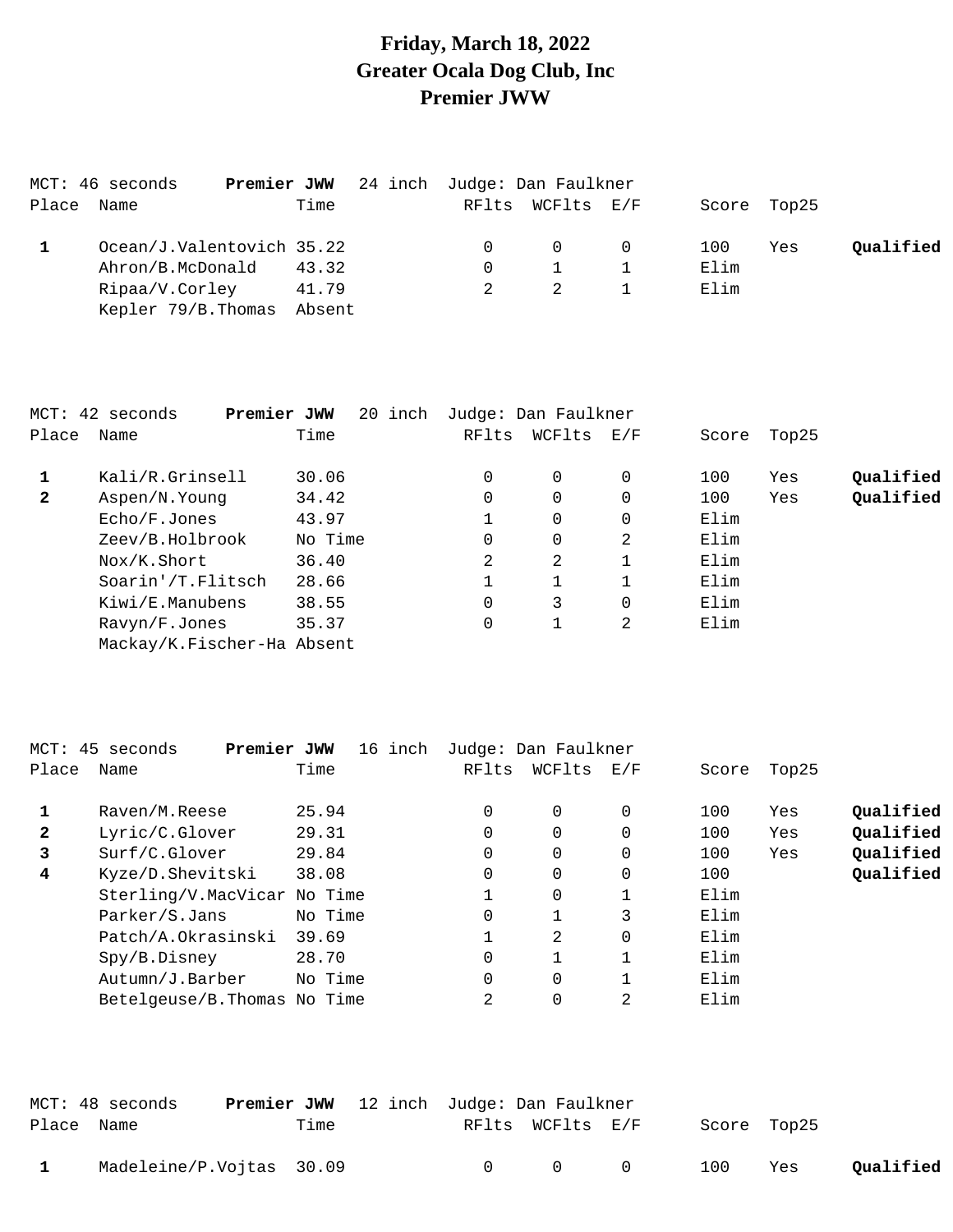| Kimber/N.Schanda  | 34.03   |  | Elim |
|-------------------|---------|--|------|
| Spiffy/S.Price    | 31.20   |  | Elim |
| Obi Wan/E.Dobber  | 40.71   |  | Elim |
| Dylan/M.Mosher    | No Time |  | Elim |
| Jet/D.Aheimer     | 66.77   |  | Elim |
| Frankie/K.McClung | Absent  |  |      |
|                   |         |  |      |

|            | MCT: 50 seconds           | <b>Premier JWW</b> 8 inch Judge: Dan Faulkner |          |                                         |             |     |           |
|------------|---------------------------|-----------------------------------------------|----------|-----------------------------------------|-------------|-----|-----------|
| Place Name |                           | Time                                          |          | RFlts WCFlts E/F                        | Score Top25 |     |           |
|            | Rhythm/K.Loman Chio 36.00 |                                               |          | $\begin{matrix} 0 & 0 & 0 \end{matrix}$ | 100         | Yes | Qualified |
|            | Zap/J.Taugher             | 37.42                                         | $\Omega$ |                                         | 100         |     | Qualified |

 Total Number of Dogs Showing: 29 Total Number of Dogs Absent: 3 Total Number of Dogs Withdrawn: 0 Total Number of Dogs Not Scored: 0 Total Number of Qualifiers: 10 Percent Qualified: 34.5%

|       | MCT: 47 seconds  | <b>Premier JWW Pref</b> 16 inch Judge: Dan Faulkner |  |                  |      |             |           |
|-------|------------------|-----------------------------------------------------|--|------------------|------|-------------|-----------|
| Place | Name             | Time                                                |  | RFlts WCFlts E/F |      | Score Top25 |           |
|       | Gemma/S.Hyde     | 35.53                                               |  | $\Omega$         | 100  | Yes         | Qualified |
|       | Dazzle/J.Valloze | 37.31                                               |  | 3                | Elim |             |           |
|       | Desi/D.Dubow     | 39.83                                               |  | $\mathbf{1}$     | Elim |             |           |
|       | Corie/D.Brisson  | Absent                                              |  |                  |      |             |           |

|            | MCT: 50 seconds | <b>Premier JWW Pref</b> 12 inch Judge: Dan Faulkner |  |                       |  |             |  |
|------------|-----------------|-----------------------------------------------------|--|-----------------------|--|-------------|--|
| Place Name |                 | Time                                                |  | RFlts WCFlts E/F      |  | Score Top25 |  |
|            |                 |                                                     |  |                       |  |             |  |
|            | Stella/J.Salemi | 42.89                                               |  | $0 \qquad 1 \qquad 0$ |  | Elim        |  |

|            | MCT: 53 seconds         | <b>Premier JWW Pref</b> 8 inch Judge: Dan Faulkner |  |                  |             |  |
|------------|-------------------------|----------------------------------------------------|--|------------------|-------------|--|
| Place Name |                         | Time                                               |  | RFlts WCFlts E/F | Score Top25 |  |
|            | Ditty/D.McFarlane 38.35 |                                                    |  | 1 3              | Elim        |  |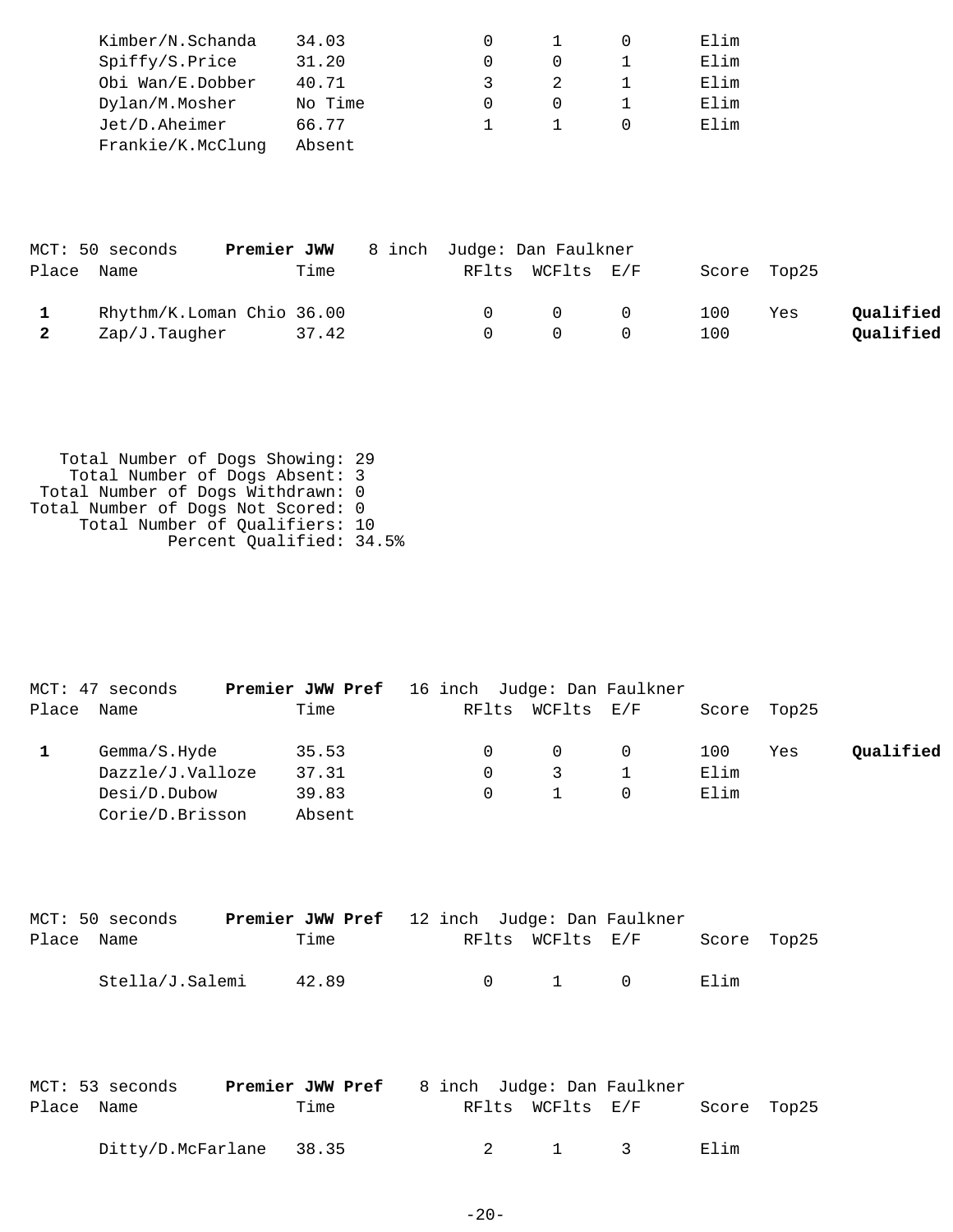Total Number of Dogs Showing: 6 Total Number of Dogs Absent: 1 Total Number of Dogs Withdrawn: 0 Total Number of Dogs Not Scored: 0 Total Number of Qualifiers: 1 Percent Qualified: 16.7%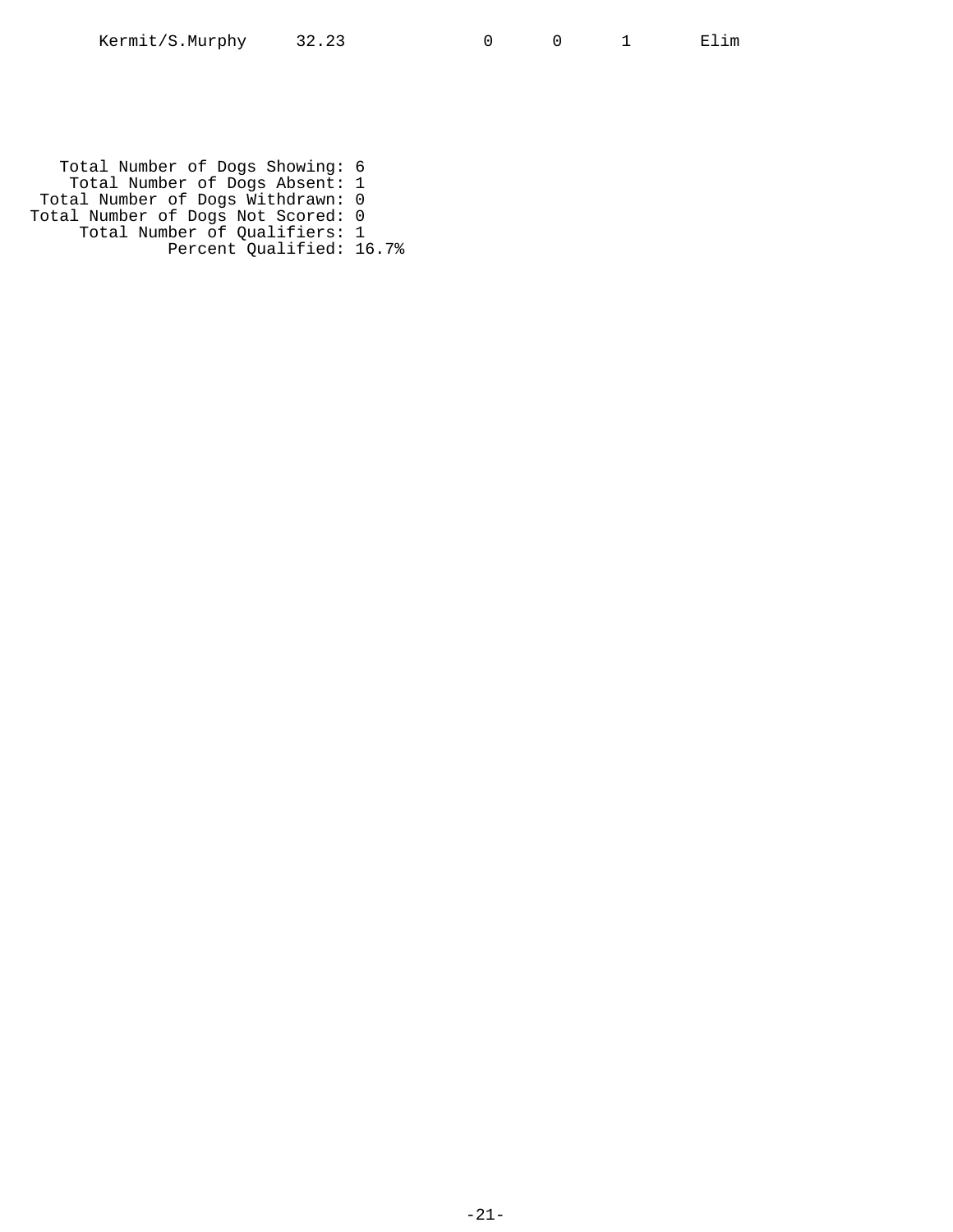#### **Friday, March 18, 2022 Greater Ocala Dog Club, Inc Master/Excellent JWW**

| Place | Name                      | Time                      | TFlts       |                |              | RFlts WCFlts TblFlts       | E/F          | Score               |
|-------|---------------------------|---------------------------|-------------|----------------|--------------|----------------------------|--------------|---------------------|
|       | Ripaa/V.Corley            | 38.01                     | $\mathbf 0$ | 1              | 1            | 0                          | 2            | Elim                |
|       | Carson/N.Grossman         | 34.22                     | $\Omega$    | $\Omega$       | $\Omega$     | $\Omega$                   | $\mathbf{1}$ | Elim                |
|       |                           |                           |             |                |              |                            |              |                     |
|       | Distance: 171 yards       | SCT: 46 seconds           |             | Excellent      |              | 20 inch                    |              | Judge: Dan Faulkner |
| Place | Name                      | Time                      | TFlts       |                |              | RFlts WCFlts TblFlts       | E/F          | Score               |
|       | Pippa/N.DePetris          | 54.86                     | 24          | 2              | $\mathbf 0$  | 0                          | 3            | Elim                |
|       | Zain/M.Reuss              | 37.34                     | $\Omega$    | 3              | 2            | $\Omega$                   | 3            | Elim                |
|       | Kiwi/E.Manubens           | 34.88                     | $\Omega$    | $\mathbf{1}$   | $\Omega$     | $\Omega$                   | $\Omega$     | Elim                |
|       | Ms. Tank/C.Schwick        | 49.07                     | 9           | $\overline{2}$ | $\mathbf{1}$ | $\Omega$                   | $\mathbf{1}$ | Elim                |
|       |                           |                           |             |                |              |                            |              |                     |
|       | Distance: 167 yards       | SCT: 48 seconds Excellent |             |                |              | 16 inch                    |              | Judge: Dan Faulkner |
| Place | Name                      | Time                      |             |                |              | TFlts RFlts WCFlts TblFlts | E/F          | Score               |
|       | Parker/S.Jans             | No Time                   |             | 0              | $\mathbf{1}$ | 0                          | 1            | Elim                |
|       |                           |                           | $\Omega$    | $\Omega$       | $\Omega$     | $\mathbf 0$                | $\mathbf{1}$ | Elim                |
|       | Mickey Mantle/N.Ste 27.90 |                           |             |                |              |                            |              |                     |
|       | Megan/D.Hengsteler        | 58.66                     | 30          | 2              | 1            | $\mathbf 0$                | 0            | Elim                |

Distance: 171 yards SCT: 48 seconds **Excellent** 24 inch Judge: Dan Faulkner

|            | Distance: 162 yards SCT: 50 seconds |       |    |                                     |        |                                | <b>Excellent</b> 12 inch Judge: Dan Faulkner |
|------------|-------------------------------------|-------|----|-------------------------------------|--------|--------------------------------|----------------------------------------------|
| Place Name |                                     | Time  |    |                                     |        | TFlts RFlts WCFlts TblFlts E/F | Score                                        |
|            | Jet/D.Aheimer                       | 65.03 | 45 | $\begin{matrix} 1 & 0 \end{matrix}$ | $\cap$ | $\cap$                         | Elim                                         |
|            | Rave/J.Valloze                      | 68.18 | 54 | 6 1                                 |        |                                | Elim                                         |

 Total Number of Dogs Showing: 11 Total Number of Dogs Absent: 0 Total Number of Dogs Withdrawn: 0 Total Number of Dogs Not Scored: 0 Total Number of Qualifiers: 0 Percent Qualified: 0.0%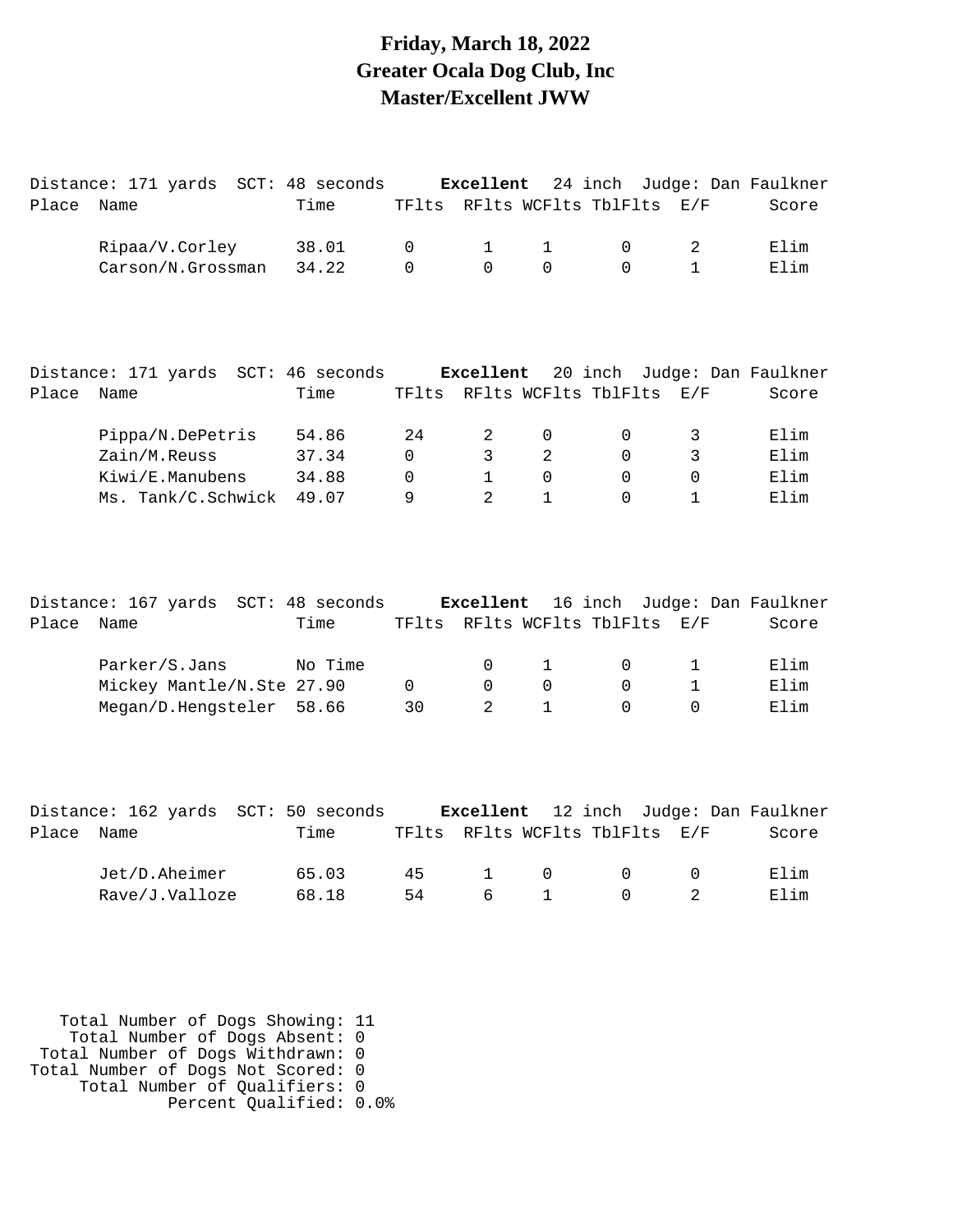|            | Distance: 171 yards SCT: 46 seconds |       |  |                                | <b>Master</b> 24 inch Choice Judge: Dan Faulkner |
|------------|-------------------------------------|-------|--|--------------------------------|--------------------------------------------------|
| Place Name |                                     | Time  |  | TFlts RFlts WCFlts TblFlts E/F | Score                                            |
|            | Lewie/M.Lewin                       | 66.64 |  | 60 3 1 0 1                     | Elim                                             |

|       | Distance: 171 yards SCT: 48 seconds |         |          | Master   | 24 inch      |                      |     | Judge: Dan Faulkner |           |
|-------|-------------------------------------|---------|----------|----------|--------------|----------------------|-----|---------------------|-----------|
| Place | Name                                | Time    | TFlts    |          |              | RFlts WCFlts TblFlts | E/F | Score               |           |
|       | Ocean/J.Valentovich 36.60           |         | $\Omega$ | 0        | $\Omega$     | $\Omega$             | 0   | 100                 | Qualified |
| 2     | Markus/P.Mueller                    | 38.55   | $\Omega$ | $\Omega$ | $\Omega$     | $\Omega$             |     | 100                 | Qualified |
| 3     | Ahron/B.McDonald                    | 44.25   | $\Omega$ | $\Omega$ | $\Omega$     | $\Omega$             | 0   | 100                 | Qualified |
|       | Glory/S.Gonchar                     | 36.64   | 0        | $\Omega$ | $\mathbf{1}$ | $\Omega$             |     | Elim                |           |
|       | Tripoli/M.Briant                    | 48.24   | $\Omega$ |          |              | 0                    |     | Elim                |           |
|       | Rip/H.Horn                          | No Time |          |          | $\Omega$     | $\Omega$             | 2   | Elim                |           |
|       | Reagan/N.DiGiuseppe No Time         |         |          | 2        | $\Omega$     | $\Omega$             |     | Elim                |           |
|       | Vira/J.Brettschneid 36.20           |         | $\Omega$ | $\Omega$ | $\Omega$     | $\Omega$             |     | Elim                |           |
|       | Carson/C. Sterling                  | 37.30   | 0        | $\Omega$ | 0            | $\Omega$             |     | Elim                |           |
|       | $Text/N$ . Innes                    | 36.73   | $\Omega$ |          | $\mathbf 0$  | $\Omega$             | 0   | Elim                |           |
|       | Rex/V.Bridgham                      | Absent  |          |          |              |                      |     |                     |           |
|       |                                     |         |          |          |              |                      |     |                     |           |

|              | Distance: 171 yards SCT: 46 seconds |         |          | Master   | 20 inch        |                      |              | Judge: Dan Faulkner |           |
|--------------|-------------------------------------|---------|----------|----------|----------------|----------------------|--------------|---------------------|-----------|
| Place        | Name                                | Time    | TFlts    |          |                | RFlts WCFlts TblFlts | E/F          | Score               |           |
| 1            | Soarin'/T.Flitsch                   | 26.00   | $\Omega$ | 0        | 0              | 0                    | 0            | 100                 | Qualified |
| $\mathbf{z}$ | $Phoenix/D.$ Lewis                  | 27.40   | $\Omega$ | 0        | 0              | 0                    | $\mathbf 0$  | 100                 | Qualified |
| 3            | Kali/R.Grinsell                     | 29.19   | $\Omega$ | $\Omega$ | $\mathbf 0$    | 0                    | $\mathbf 0$  | 100                 | Qualified |
| 4            | Lacy/I.Dauer                        | 29.50   | 0        | 0        | 0              | 0                    | 0            | 100                 | Qualified |
|              | Axl Rose/J.O'Neill                  | 45.66   | $\Omega$ | 1        | 1              | 0                    | 1            | Elim                |           |
|              | Magi/M.Monegue Barn                 | 31.04   | 0        | $\Omega$ | 0              | 0                    | 1            | Elim                |           |
|              | Ruffin/J.Harris                     | 34.99   | $\Omega$ | 0        | 1              | 0                    | 0            | Elim                |           |
|              | Joey/J.Russo                        | 33.97   | $\Omega$ | 2        | $\overline{2}$ | 0                    | 2            | Elim                |           |
|              | She-Ra/M.Backstrom                  | 44.03   | 0        |          | 0              | 0                    | $\mathbf 0$  | Elim                |           |
|              | Jet/P.Campbell                      | 42.72   | $\Omega$ |          | 0              | 0                    | $\mathbf 0$  | Elim                |           |
|              | Sailor/S.Shaw                       | 36.34   | $\Omega$ | $\Omega$ | 0              | 0                    | 2            | Elim                |           |
|              | Mick/D.McAtee                       | 32.06   | $\Omega$ | 0        | 1              | 0                    | $\mathbf 0$  | Elim                |           |
|              | Nox/K.Short                         | No Time |          |          | 0              | 0                    |              | Elim                |           |
|              | Kit/L.Perry                         | 40.74   | $\Omega$ | 2        | 2              | 0                    |              | Elim                |           |
|              | Ravyn/F.Jones                       | 55.02   | 27       |          | $\mathbf{1}$   | 0                    | $\mathbf{1}$ | Elim                |           |
|              | D.O.G./M.Monegue Ba No Time         |         |          |          | 1              | 0                    |              | Elim                |           |
|              | Gemma/S.Hyde                        | 36.10   | $\Omega$ | $\Omega$ | $\Omega$       | 0                    | $\Omega$     | 100                 | Qualified |
|              | Echo/F.Jones                        | 43.61   | 0        | 0        | 0              | 0                    | 0            | 100                 | Qualified |
|              | Singer/P.Carlile                    | 42.37   |          | 0        | 0              | 0                    | $\mathbf 0$  | 100                 | Qualified |
|              |                                     |         |          |          |                |                      |              |                     |           |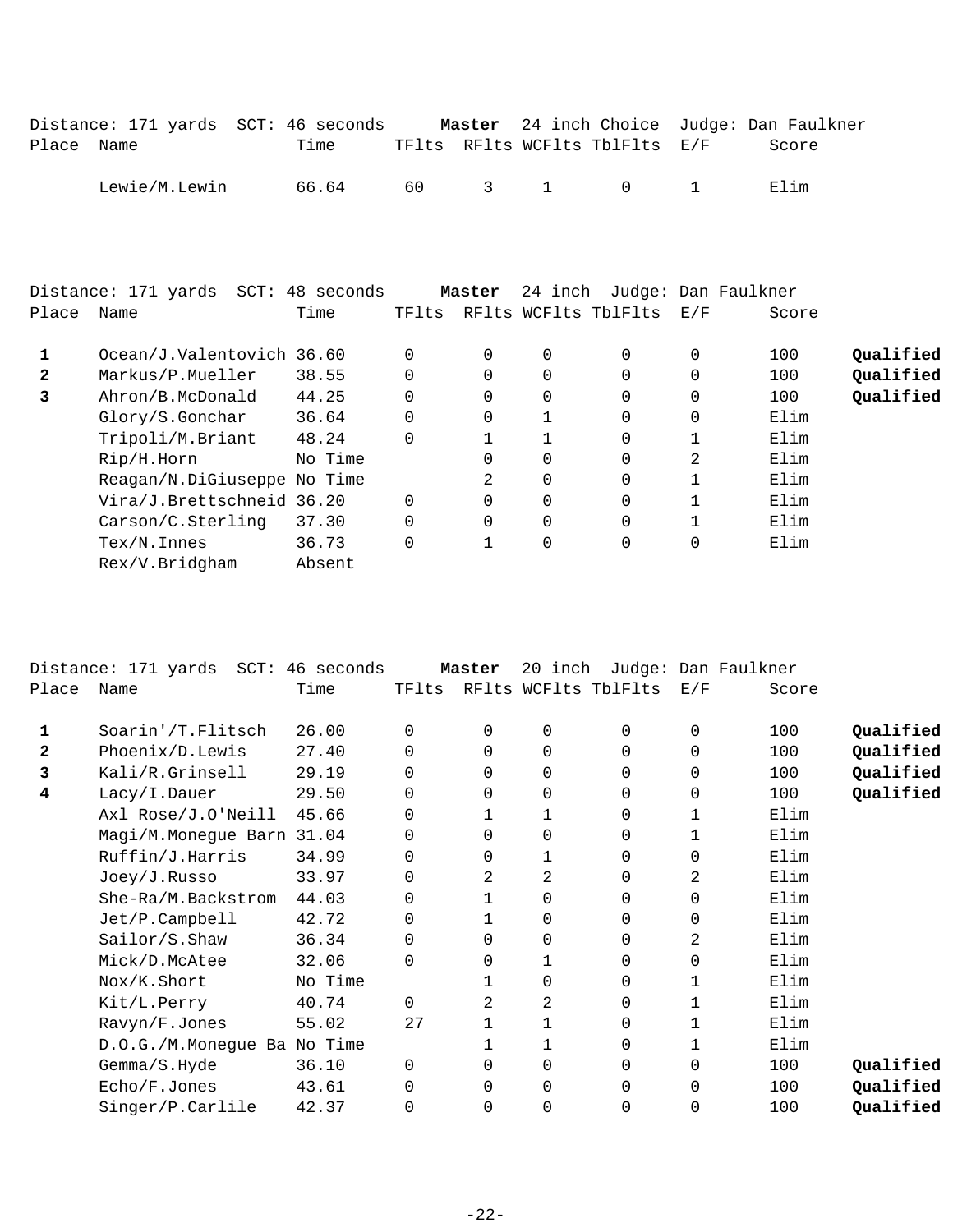| Goldie/M.Yenter            | 46.00  | $\Omega$    | $\Omega$    | 0 | $\Omega$    | 0 | 100 | Qualified |
|----------------------------|--------|-------------|-------------|---|-------------|---|-----|-----------|
| Maverick/J.Messersm 36.40  |        | 0           | $\mathbf 0$ | 0 | $\mathbf 0$ | 0 | 100 | Qualified |
| Aspen/N.Young              | 37.13  | $\mathbf 0$ | 0           | 0 | $\mathbf 0$ | 0 | 100 | Qualified |
| Zeev/B.Holbrook            | 31.57  | $\Omega$    | $\Omega$    | 0 | $\mathbf 0$ | 0 | 100 | Qualified |
| Kaden/C.Kaiser             | 30.69  | $\Omega$    | $\Omega$    | 0 | $\mathbf 0$ | 0 | 100 | Qualified |
| Rayce/S.Gonchar            | 37.38  | $\mathbf 0$ | 0           | 0 | $\mathbf 0$ | 0 | 100 | Qualified |
| Skye/S.Holmes              | Absent |             |             |   |             |   |     |           |
| Mackay/K.Fischer-Ha Absent |        |             |             |   |             |   |     |           |
| Thor/S.Calcano             | Absent |             |             |   |             |   |     |           |
| Harley/D.Philibert         | Absent |             |             |   |             |   |     |           |
| Aspen/A.Fluty              | 38.28  | $\Omega$    | $\Omega$    | 0 | $\Omega$    | 0 | 100 | Oualified |
| Tony/J.Huqhes              | 40.58  | $\mathbf 0$ | 0           | 0 | $\mathbf 0$ | 0 | 100 | Qualified |
| Bali/L.Halpin              | 33.50  | $\Omega$    | $\Omega$    | 0 | $\Omega$    | 0 | 100 | Qualified |
| Looxx/J.Hamilton           | 38.63  | $\Omega$    | 0           | 0 | 0           | 0 | 100 | Qualified |
|                            |        |             |             |   |             |   |     |           |

|       | Distance: 167 yards | SCT: 48 seconds |          | Master   | 16 inch        |                      |          | Judge: Dan Faulkner |           |
|-------|---------------------|-----------------|----------|----------|----------------|----------------------|----------|---------------------|-----------|
| Place | Name                | Time            | TFlts    |          |                | RFlts WCFlts TblFlts | E/F      | Score               |           |
| 1     | Spy/B.Disney        | 26.42           | 0        | 0        | $\mathbf 0$    | $\Omega$             | 0        | 100                 | Qualified |
| 2     | Flyer/A.Goodspeed   | 26.54           | $\Omega$ | 0        | $\Omega$       | $\Omega$             | $\Omega$ | 100                 | Qualified |
| 3     | Raven/M.Reese       | 26.58           | $\Omega$ | $\Omega$ | $\mathbf 0$    | $\Omega$             | $\Omega$ | 100                 | Qualified |
| 4     | Lyric/C.Glover      | 29.91           | $\Omega$ | 0        | 0              | 0                    | 0        | 100                 | Qualified |
|       | Flame/P.Hanna       | 41.90           | 0        | 0        | 1              | $\Omega$             | 0        | Elim                |           |
|       | Patch/A.Okrasinski  | 37.22           | $\Omega$ | 1        | 1              | $\Omega$             | $\Omega$ | Elim                |           |
|       | Sal/S.Jans          | 49.56           | 3        | 0        | $\mathbf 0$    | $\Omega$             | $\Omega$ | 97                  |           |
|       | Piper/C.Youngblood  | 48.99           | 0        | 1        | 1              | 0                    | 1        | Elim                |           |
|       | Max/M.Mosher        | No Time         |          |          | $\mathbf 0$    | $\Omega$             | 1        | Elim                |           |
|       | Ishka/M.Backstrom   | 39.94           | 0        | 1        | 1              | $\Omega$             | 1        | Elim                |           |
|       | Nala/S.Richardson   | 52.78           | 12       |          | 0              | 0                    | 2        | Elim                |           |
|       | Amber/V.MacVicar    | 29.67           | $\Omega$ | 0        | $\mathbf 0$    | 0                    | 2        | Elim                |           |
|       | Kindle/P.Hanna      | No Time         |          | 3        | 2              | $\Omega$             | 2        | Elim                |           |
|       | Sterling/V.MacVicar | 31.96           | 0        | 0        | $\Omega$       | $\Omega$             | $\Omega$ | 100                 | Qualified |
|       | Surf/C.Glover       | 30.17           | 0        | 0        | $\mathbf 0$    | $\Omega$             | $\Omega$ | 100                 | Qualified |
|       | Jimmy Choo/N.Stegal | 34.48           | 0        | 0        | 0              | $\Omega$             | 0        | 100                 | Qualified |
|       | Kyze/D.Shevitski    | 34.19           | $\Omega$ | 0        | $\overline{0}$ | $\Omega$             | $\Omega$ | 100                 | Qualified |
|       | Bragg/S.Moody       | Absent          |          |          |                |                      |          |                     |           |
|       | Genevieve/P.Vojtas  | 31.65           | 0        | $\Omega$ | $\mathbf 0$    | $\Omega$             | 0        | 100                 | Qualified |
|       | Autumn/J.Barber     | 30.37           | $\Omega$ | 0        | $\overline{0}$ | $\Omega$             | 0        | 100                 | Qualified |
|       |                     |                 |          |          |                |                      |          |                     |           |

|              | Distance: 162 yards<br>SCT: | 50 seconds |                | Master   | 12 inch |                          |   | Judge: Dan Faulkner |           |
|--------------|-----------------------------|------------|----------------|----------|---------|--------------------------|---|---------------------|-----------|
| Place        | Name                        | Time       | TFlts          |          |         | RFlts WCFlts TblFlts E/F |   | Score               |           |
|              |                             |            |                |          |         |                          |   |                     |           |
|              | Madeleine/P.Vojtas 30.10    |            | $\overline{0}$ | $\Omega$ |         |                          |   | 100                 | Qualified |
| $\mathbf{2}$ | Spiffy/S.Price              | 30.95      | $\Omega$       | $\Omega$ |         |                          |   | 100                 | Qualified |
|              | Kimber/N.Schanda            | 31.22      |                | $\Omega$ |         |                          |   | 100                 | Qualified |
|              | Rikki/S.Jans                | 36.57      | $\cap$         | $\Omega$ |         |                          | 0 | 100                 | Qualified |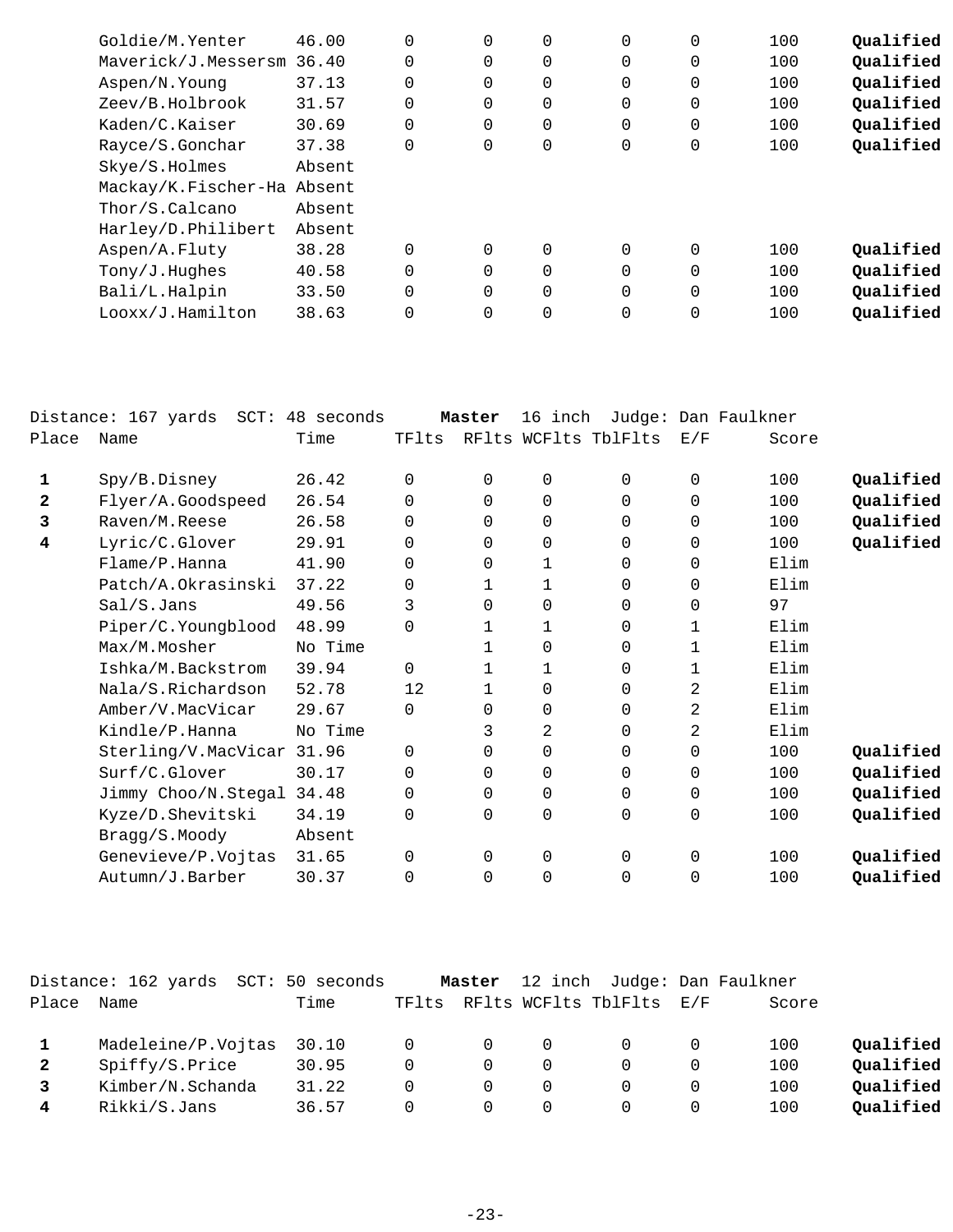| Obi Wan/E.Dobber  | 27.58   |          |   |  | Elim |           |
|-------------------|---------|----------|---|--|------|-----------|
| Jolie/R.Goudreau  | No Time |          |   |  | Elim |           |
| Dylan/M.Mosher    | 30.64   |          |   |  | Elim |           |
| Ernie/N.Pagan     | 33.37   | $\Omega$ | 0 |  | Elim |           |
| Beyda/J.Shelley   | 41.36   |          |   |  | 100  | Oualified |
| Riley/C.Ruth      | Absent  |          |   |  |      |           |
| Frankie/K.McClung | Absent  |          |   |  |      |           |

|              | Distance: 162 yards<br>SCT: | 53 seconds |       | Master   | 8 inch |                      |          | Judge: Dan Faulkner |           |
|--------------|-----------------------------|------------|-------|----------|--------|----------------------|----------|---------------------|-----------|
| Place        | Name                        | Time       | TFlts |          |        | RFlts WCFlts TblFlts | E/F      | Score               |           |
|              | Zap/J.Tauqher               | 34.41      |       | $\Omega$ | 0      | $\Omega$             | 0        | 100                 | Qualified |
| $\mathbf{2}$ | Winston/T.Crumpler          | 38.90      |       |          | 0      | 0                    | 0        | 100                 | Oualified |
| 3            | Lexi/C.Tolson               | 39.00      |       | $\Omega$ | 0      | $\Omega$             | $\Omega$ | 100                 | Qualified |
| 4            | Taysee/M.Backstrom          | 45.86      |       | $\Omega$ | 0      | $\Omega$             | $\Omega$ | 100                 | Qualified |
|              | Geni/J.Culhane              | 55.25      | 6     | 0        | 0      | 0                    |          | Elim                |           |
|              | Rhythm/K.Loman Chio 35.64   |            |       | $\Omega$ | 0      | $\Omega$             |          | Elim                |           |
|              | Finley/S.Palcic             | 57.96      | 12    | $\Omega$ | 0      | $\Omega$             | $\Omega$ | 88                  |           |
|              | Ember/C.Froman              | 54.15      | 3     |          | 0      | $\Omega$             | $\Omega$ | Elim                |           |
|              | Diva/L.Saputo               | 39.72      |       | 2        |        | $\Omega$             |          | Elim                |           |
|              | $Chase/C.Schmidt-0we$       | 59.99      | 18    |          | 0      | $\Omega$             | $\Omega$ | Elim                |           |
|              | Jiffy/J.Blum                | 32.56      |       |          |        | $\Omega$             | $\Omega$ | Elim                |           |

 Total Number of Dogs Showing: 79 Total Number of Dogs Absent: 8 Total Number of Dogs Withdrawn: 0 Total Number of Dogs Not Scored: 0 Total Number of Qualifiers: 39 Percent Qualified: 49.4%

|            | Distance: 171 yards SCT: 51 seconds <b>Excellent Pref</b> 16 inch Judge: Dan Faulkner |                   |  |                                |       |  |
|------------|---------------------------------------------------------------------------------------|-------------------|--|--------------------------------|-------|--|
| Place Name |                                                                                       | Time              |  | TFlts RFlts WCFlts TblFlts E/F | Score |  |
|            | Deacon/L.Coleman<br>Corie/D.Brisson                                                   | No Time<br>Absent |  | 1 0 0 2                        | Elim  |  |

|            | Distance: 167 yards SCT: 53 seconds |                 |  |                                | <b>Excellent Pref</b> 12 inch Judge: Dan Faulkner |
|------------|-------------------------------------|-----------------|--|--------------------------------|---------------------------------------------------|
| Place Name |                                     | Time            |  | TFlts RFlts WCFlts TblFlts E/F | Score                                             |
|            | Breeze/J.Barber                     | 33.26 0 0 1 0 1 |  |                                | Elim                                              |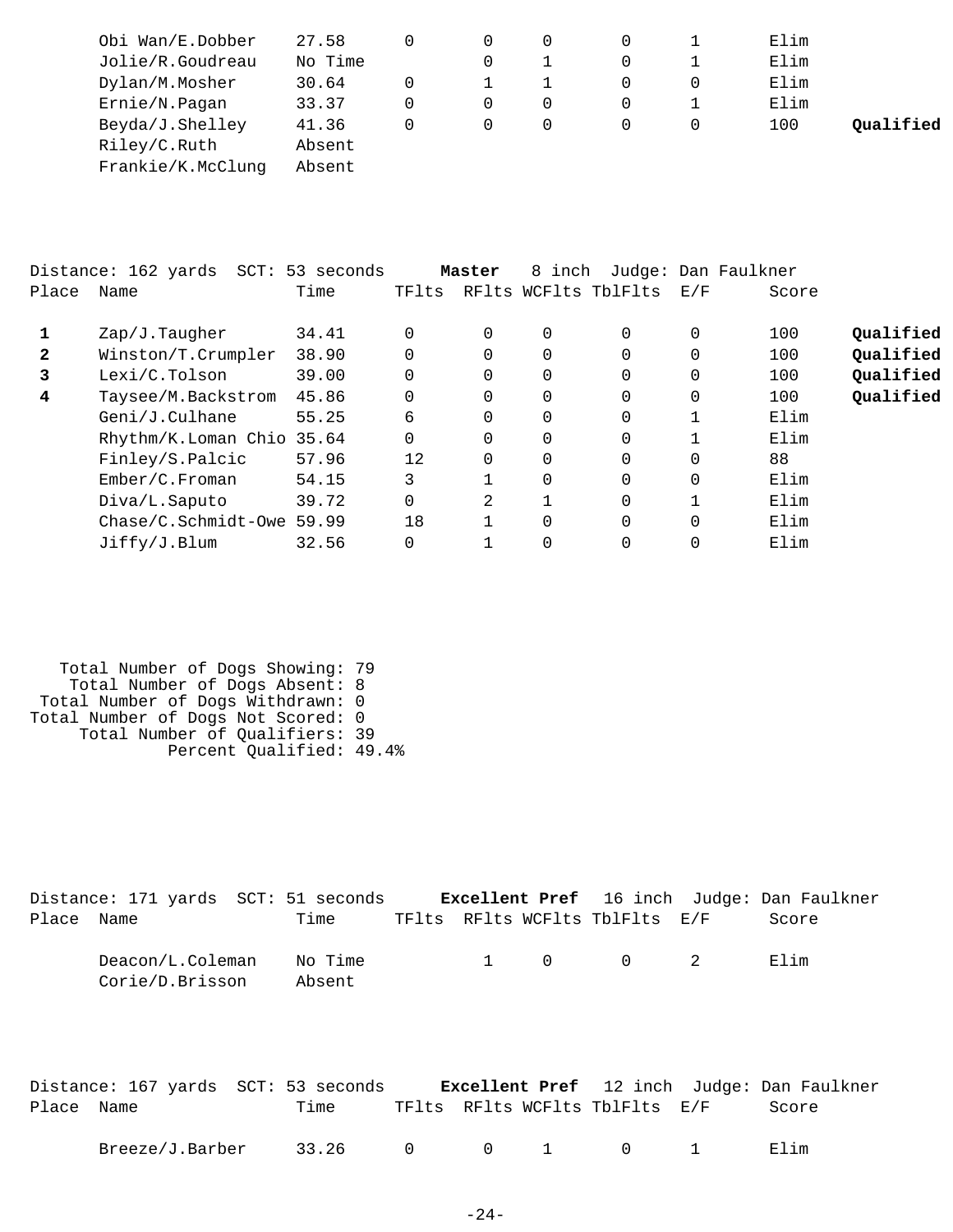|            | Distance: 162 yards SCT: 55 seconds Excellent Pref 8 inch Judge: Dan Faulkner |       |                |                                     |                                |                |       |
|------------|-------------------------------------------------------------------------------|-------|----------------|-------------------------------------|--------------------------------|----------------|-------|
| Place Name |                                                                               | Time  |                |                                     | TFlts RFlts WCFlts TblFlts E/F |                | Score |
|            | Pulse/C.Kemper                                                                | 49.59 |                | $0 \qquad \qquad 1 \qquad \qquad 0$ | $\mathbf 0$                    | $\overline{0}$ | Elim  |
| Place Name | Distance: 162 yards SCT: 58 seconds Excellent Pref 4 inch Judge: Dan Faulkner | Time  |                |                                     | TFlts RFlts WCFlts TblFlts E/F |                | Score |
|            | Rhiannon/J.Culhane 54.85                                                      |       | $\overline{0}$ | $1 \quad 1$                         | $\mathbf 0$                    |                | Elim  |

 Total Number of Dogs Showing: 4 Total Number of Dogs Absent: 1 Total Number of Dogs Withdrawn: 0 Total Number of Dogs Not Scored: 0 Total Number of Qualifiers: 0 Percent Qualified: 0.0%

|       | Distance: 171 yards<br>SCT: | 53 seconds |          | Master Pref |          | 20 inch              |     |    | Judge: Dan Faulkner |           |
|-------|-----------------------------|------------|----------|-------------|----------|----------------------|-----|----|---------------------|-----------|
| Place | Name                        | Time       | TFlts    |             |          | RFlts WCFlts TblFlts | E/F |    | Score               |           |
|       | BOSS429/M.Timken            | 34.99      | 0        | 0           | $\Omega$ | $\Omega$             | 0   |    | 100                 | Qualified |
| 2     | Electra/J.Marco             | 41.91      | $\Omega$ | 0           | $\Omega$ | $\Omega$             | 0   |    | 100                 | Qualified |
|       | Zema/C.Schwick              | 41.72      | $\Omega$ |             |          | $\Omega$             |     |    | Elim                |           |
|       | Mojo/L.Wetherell            | 48.27      | 0        |             |          | $\Omega$             | 0   |    | Elim                |           |
|       | Vienna/C.Sterling           | 59.23      | 18       | 0           | $\Omega$ | $\Omega$             | 0   | 82 |                     |           |
|       | Jolie-Ko/M.Spence           | 46.01      | 0        |             |          | $\Omega$             |     |    | Elim                |           |
|       | Change/J.Bair               | 43.51      | $\Omega$ | 0           | 0        | $\Omega$             |     |    | Elim                |           |
|       | Axel/P.Carlile              | No Time    |          | 0           |          |                      | 2   |    | Elim                |           |

|                |              | Distance: 171 yards  SCT: 51 seconds |                                                    |                                                    |                                 |                | <b>Master Pref</b> 16 inch Judge: Dan Faulkner |           |
|----------------|--------------|--------------------------------------|----------------------------------------------------|----------------------------------------------------|---------------------------------|----------------|------------------------------------------------|-----------|
| Place Name     |              | Time                                 |                                                    |                                                    | TFlts RFlts WCFlts TblFlts E/F  |                | Score                                          |           |
| $\mathbf{1}$   | Taze/N.Younq | 36.90                                | $\begin{array}{ccc} & & 0 & \quad & 0 \end{array}$ |                                                    | $\overline{0}$                  | $\overline{0}$ | 100                                            | Qualified |
| $\overline{2}$ | Desi/D.Dubow | 38.04                                | $\bigcap$                                          | $\begin{array}{ccc} & & 0 & \quad & 0 \end{array}$ | $\begin{matrix}0&0\end{matrix}$ |                | 100                                            | Qualified |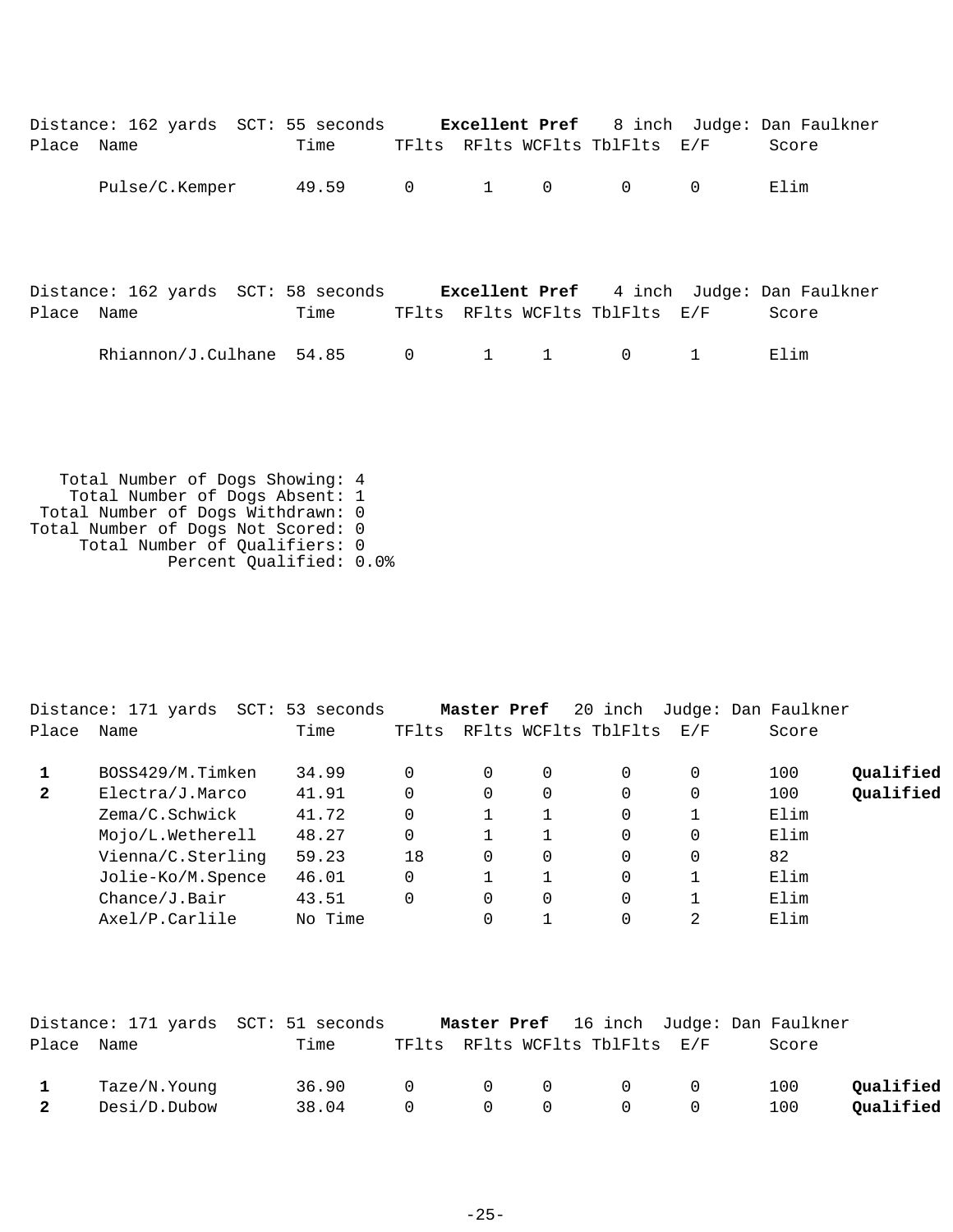|   | Peaches/N.DePetris 40.44  |         |   | 0        |  | 100  | Oualified |
|---|---------------------------|---------|---|----------|--|------|-----------|
| 4 | Garnet/P.Miloglav-R 42.74 |         |   | 0        |  | 100  | Qualified |
|   | Hope/S.Rosensteel         | 46.28   |   | $\Omega$ |  | Elim |           |
|   | Dazzle/J.Valloze          | 32.59   |   |          |  | Elim |           |
|   | Ember/T.Hawks             | 51.39   |   | $\Omega$ |  | Elim |           |
|   | Journey/D.Calivas         | 47.42   |   | $\Omega$ |  | Elim |           |
|   | Kick/J.Ednie              | 39.57   | 2 | 2        |  | Elim |           |
|   | Reach/B.Disney            | No Time |   | $\Omega$ |  | Elim |           |

|       | Distance: 167 yards SCT: 53 seconds |       |          | Master Pref    |          |                          |          | 12 inch Judge: Dan Faulkner |           |
|-------|-------------------------------------|-------|----------|----------------|----------|--------------------------|----------|-----------------------------|-----------|
| Place | Name                                | Time  | TFlts    |                |          | RFlts WCFlts TblFlts E/F |          | Score                       |           |
|       | Diamond/V.MacVicar 35.65            |       | $\Omega$ | $\overline{0}$ | $\Omega$ | $\Omega$                 | 0        | 100                         | Oualified |
|       | Stella/J.Salemi                     | 40.81 | $\Omega$ | $\Omega$       | 0        |                          |          | 100                         | Oualified |
|       | Dallas/J.Gorbas                     | 48.88 | $\Omega$ | $\overline{0}$ | $\Omega$ |                          | $\Omega$ | 100                         | Oualified |
|       | Victoria/M.Hissam                   | 45.69 | 0        |                |          |                          |          | Elim                        |           |

|              | Distance: 162 yards SCT: | 55 seconds |          | Master Pref |          | 8 inch               |          | Judge: Dan Faulkner |           |
|--------------|--------------------------|------------|----------|-------------|----------|----------------------|----------|---------------------|-----------|
| Place        | Name                     | Time       | TFlts    |             |          | RFlts WCFlts TblFlts | E/F      | Score               |           |
|              | Gauge/L.Glick            | 38.82      |          | $\Omega$    |          | $\Omega$             |          | 100                 | Oualified |
| $\mathbf{2}$ | Banner/D.Aheimer         | 39.42      | $\Omega$ | $\Omega$    | $\Omega$ | 0                    | $\Omega$ | 100                 | Qualified |
|              | Ditty/D.McFarlane        | 51.79      | $\Omega$ |             | 0        | 0                    |          | Elim                |           |
|              | Kermit/S.Murphy          | 32.87      | 0        | $\Omega$    | 0        | 0                    |          | Elim                |           |
|              | Opie/L.Budnick           | 35.23      |          |             |          |                      |          | Elim                |           |

|            | Distance: 162 yards SCT: 58 seconds |        |  |                                |  | Master Pref 4 inch Judge: Dan Faulkner |
|------------|-------------------------------------|--------|--|--------------------------------|--|----------------------------------------|
| Place Name |                                     | Time   |  | TFlts RFlts WCFlts TblFlts E/F |  | Score                                  |
|            | Willow/K.Loman Chio No Time         |        |  | $0 \qquad 0 \qquad 0 \qquad 2$ |  | Elim                                   |
|            | Maddie/M.Rulli                      | Absent |  |                                |  |                                        |

 Total Number of Dogs Showing: 28 Total Number of Dogs Absent: 1 Total Number of Dogs Withdrawn: 0 Total Number of Dogs Not Scored: 0 Total Number of Qualifiers: 11 Percent Qualified: 39.3%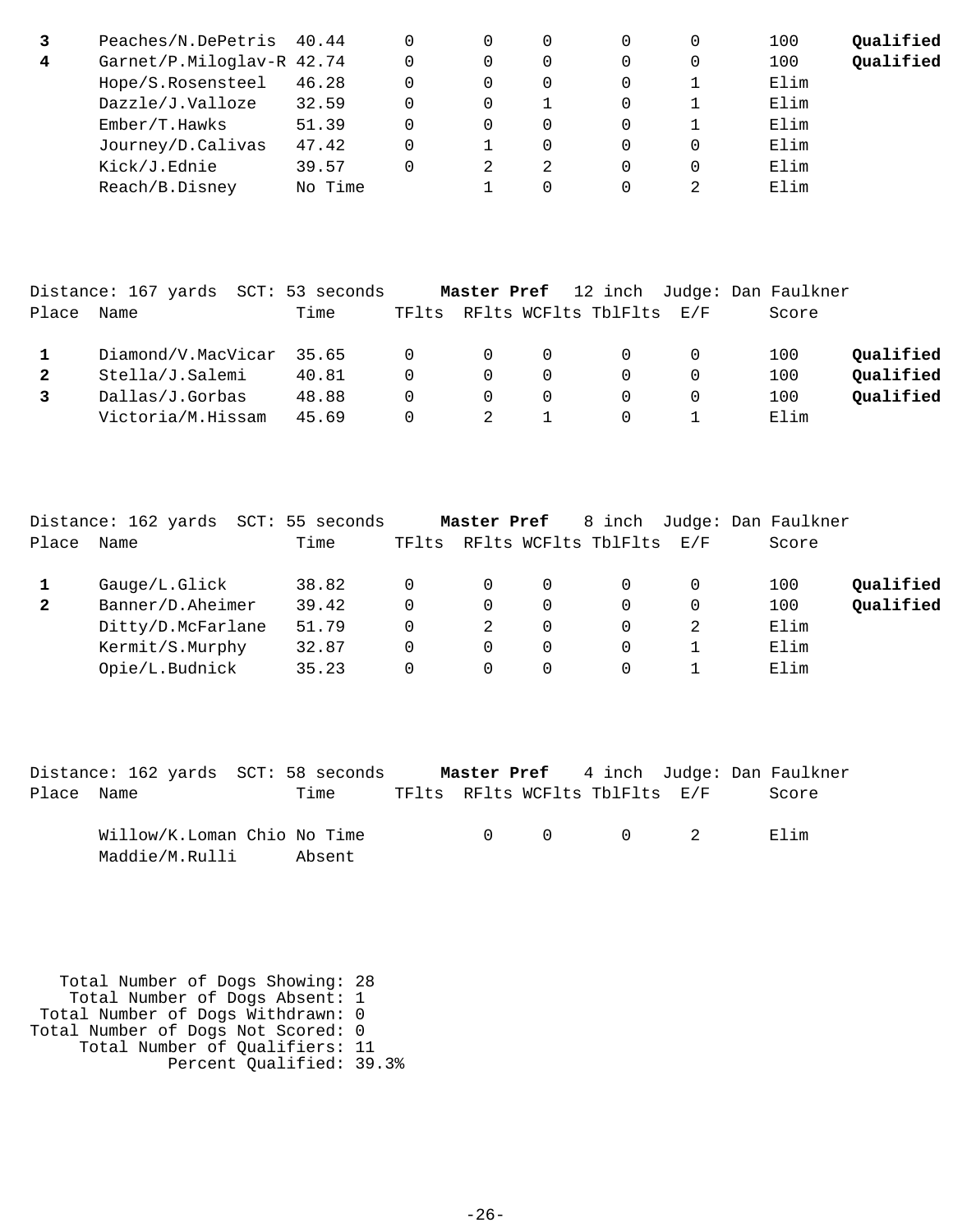### **Friday, March 18, 2022 Greater Ocala Dog Club, Inc Open JWW**

|              | Distance: 131 yards SCT: 40 seconds  |         |              | Open           |              |                                | 24 inch Judge: Dan Faulkner |       |           |
|--------------|--------------------------------------|---------|--------------|----------------|--------------|--------------------------------|-----------------------------|-------|-----------|
| Place Name   |                                      | Time    |              |                |              | TFlts RFlts WCFlts TblFlts E/F |                             | Score |           |
|              | Belle/M.Briant                       | 42.61   | 4            | $\mathbf{1}$   | $\mathbf{1}$ | $\Omega$                       | $\mathbf{1}$                | Elim  |           |
|              |                                      |         |              |                |              |                                |                             |       |           |
|              | Distance: 131 yards SCT: 37 seconds  |         |              | Open           |              |                                | 20 inch Judge: Dan Faulkner |       |           |
| Place Name   |                                      | Time    |              |                |              | TFlts RFlts WCFlts TblFlts E/F |                             | Score |           |
| 1            | Juno/J.Bair                          | 29.25   | 0            | $\Omega$       | 0            | $\Omega$                       | 0                           | 100   | Qualified |
| 2            | Kira/E.Manubens                      | 30.52   | 0            | 0              | 0            | 0                              | 0                           | 100   | Qualified |
| 3            | Boom Boom/J.Hughes                   | 36.07   | 0            | 0              | $\mathbf 0$  | 0                              | 0                           | 100   | Qualified |
| 4            | NV/J.Hughes                          | 40.65   | 6            | $\Omega$       | 0            | 0                              | 0                           | 94    | Qualified |
|              | Scarlett/D.McCarley 55.15            |         | 36           | 3              | $\mathbf 0$  | 0                              | 1                           | Elim  |           |
|              | Tommy/E.Trueman                      | 46.96   | 18           | 3              | $\mathbf 1$  | $\Omega$                       | 2                           | Elim  |           |
|              | Black Ice/S.Sandrey 34.09            |         | $\Omega$     | 2              | $\mathbf 1$  | $\Omega$                       | 0                           | Elim  |           |
|              | DJ/A.Ziesmer                         | 34.31   | 0            | $\mathbf{1}$   | $\mathbf{1}$ | 0                              | 0                           | Elim  |           |
|              |                                      |         |              |                |              |                                |                             |       |           |
|              | Distance: 128 yards  SCT: 39 seconds |         |              | Open           |              |                                | 16 inch Judge: Dan Faulkner |       |           |
| Place Name   |                                      | Time    |              |                |              | TFlts RFlts WCFlts TblFlts E/F |                             | Score |           |
| $\mathbf{1}$ | Frankie/D.McCarley                   | 31.58   | $\mathsf{O}$ | 0              | 0            | 0                              | 0                           | 100   | Qualified |
|              | Tess/C.Youngblood                    | 52.18   | 26           | 2              | 2            | 0                              | 0                           | Elim  |           |
|              | Abby/B.Bates                         | 45.61   | 12           | $\mathbf{1}$   | $\mathbf{1}$ | $\Omega$                       | 2                           | Elim  |           |
|              | Maddie IX/E.Mann                     | 37.20   | $\Omega$     | 3              | 2            | $\Omega$                       | 2                           | Elim  |           |
|              | Whiskey/S.Richardso No Time          |         |              | 2              | $\mathbf{1}$ | $\Omega$                       | $\mathbf 1$                 | Elim  |           |
|              | Pete/C.Dostal                        | No Time |              | 2              | 1            | $\Omega$                       | 2                           | Elim  |           |
|              | Jitter/K.Flitsch                     | 37.45   | 0            | $\overline{2}$ | $\mathbf 1$  | 0                              | 4                           | Elim  |           |
|              |                                      |         |              |                |              |                                |                             |       |           |

|            | Distance: 125 yards  SCT: 42 seconds |                 |  | <b>Open</b> 12 inch Judge: Dan Faulkner |       |
|------------|--------------------------------------|-----------------|--|-----------------------------------------|-------|
| Place Name |                                      | Time            |  | TFlts RFlts WCFlts TblFlts E/F          | Score |
|            | Bella/D.Mason<br>Lucas/P.Miller      | 44.44<br>Absent |  | 4 2 0 0 1                               | Filim |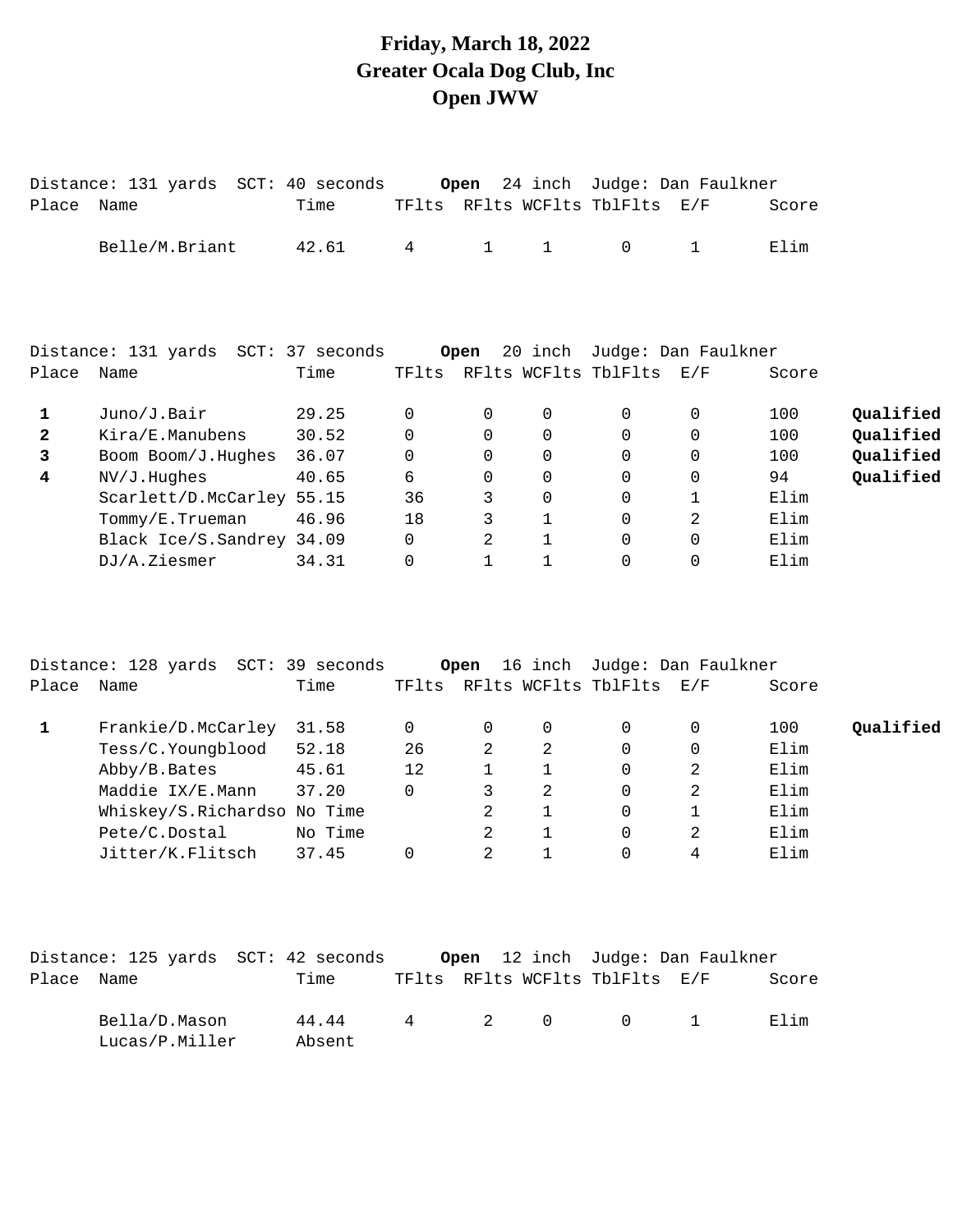| Total Number of Dogs Showing: 17   |  |
|------------------------------------|--|
| Total Number of Dogs Absent: 1     |  |
| Total Number of Dogs Withdrawn: 0  |  |
| Total Number of Dogs Not Scored: 0 |  |
| Total Number of Qualifiers: 5      |  |
| Percent Qualified: 29.4%           |  |

|            | Distance: 131 yards  SCT: 45 seconds |         |                                |                                         |                |  | Open Pref 20 inch Judge: Dan Faulkner |
|------------|--------------------------------------|---------|--------------------------------|-----------------------------------------|----------------|--|---------------------------------------|
| Place Name |                                      | Time    | TFlts RFlts WCFlts TblFlts E/F |                                         |                |  | Score                                 |
|            | Jolly/K.Ednie                        | 31.91   | $\cap$                         | $\begin{matrix} 0 & 0 & 0 \end{matrix}$ |                |  | Elim                                  |
|            | Rainbow/M.Timken                     | No Time |                                | 2 1                                     | $\overline{0}$ |  | Elim                                  |

|            | Distance: 131 yards SCT: 42 seconds |       |  |  |                                | Open Pref 16 inch Judge: Dan Faulkner |
|------------|-------------------------------------|-------|--|--|--------------------------------|---------------------------------------|
| Place Name |                                     | Time  |  |  | TFlts RFlts WCFlts TblFlts E/F | Score                                 |
|            | Libby/T.Hawks                       | 60.36 |  |  | 36 2 1 0 1                     | Elim                                  |

|            | Distance: 128 yards SCT: 44 seconds |                 |     |                   |           | Open Pref 12 inch Judge: Dan Faulkner |       |
|------------|-------------------------------------|-----------------|-----|-------------------|-----------|---------------------------------------|-------|
| Place Name |                                     | Time            |     |                   |           | TFlts RFlts WCFlts TblFlts E/F        | Score |
|            | Beauty/J.Gryck<br>Gif/M.Setter      | 62.16<br>Absent | 36. | $\Omega$ $\Omega$ | $\bigcap$ |                                       | 64    |

 Total Number of Dogs Showing: 4 Total Number of Dogs Absent: 1 Total Number of Dogs Withdrawn: 0 Total Number of Dogs Not Scored: 0 Total Number of Qualifiers: 0 Percent Qualified: 0.0%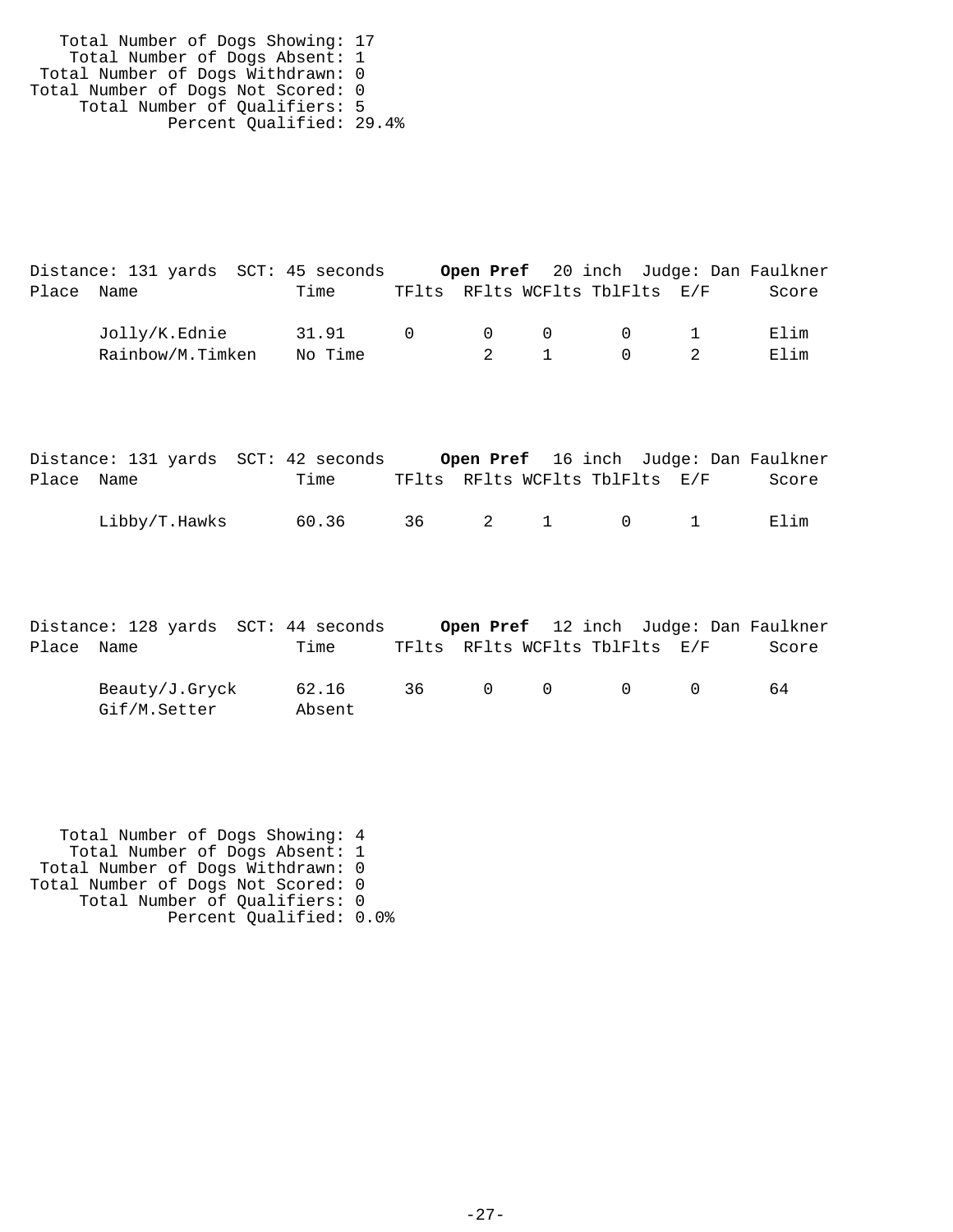### **Friday, March 18, 2022 Greater Ocala Dog Club, Inc Novice JWW**

| Place Name   | Distance: 114 yards SCT: 41 seconds Novice B 24 inch Judge: Dan Faulkner                               | Time             |                      |                             | TFlts RFlts WCFlts TblFlts E/F                 |                             |                     | Score                               |           |
|--------------|--------------------------------------------------------------------------------------------------------|------------------|----------------------|-----------------------------|------------------------------------------------|-----------------------------|---------------------|-------------------------------------|-----------|
| $\mathbf{1}$ | Koda/B.Sundeman<br>Kodiak/J.Marco                                                                      | 40.03<br>44.80   | 0<br>$\mathbf{3}$    | $\mathbf 1$<br>$\mathsf{3}$ | 0<br>$\mathbf{1}$                              | $\mathsf{O}$<br>$\mathbf 0$ | 0<br>$\overline{4}$ | 95<br>Elim                          | Qualified |
| Place Name   | Distance: 114 yards SCT: 38 seconds Novice B 20 inch Judge: Dan Faulkner                               | Time             |                      |                             | TFlts RFlts WCFlts TblFlts E/F                 |                             |                     | Score                               |           |
| $\mathbf{1}$ | Halo/B.McDonald<br>Kiwi/B.Green                                                                        | 36.31<br>50.92   | $\overline{0}$<br>12 | $\mathbf 1$<br>$\mathbf{1}$ | 0<br>$\Omega$                                  | 0<br>$\Omega$               | 0<br>$\mathbf 0$    | 95<br>83                            | Qualified |
| Place Name   | Distance: 113 yards SCT: 41 seconds Novice B 16 inch Judge: Dan Faulkner<br>Annie/M.Lewin              | Time<br>No Time  |                      | $\overline{0}$              | TFlts RFlts WCFlts TblFlts E/F<br>$\mathsf{O}$ | $\mathsf{O}$                | $\mathbf{1}$        | Score<br>Elim                       |           |
| Place Name   | Distance: 112 yards SCT: 45 seconds Novice B 12 inch Judge: Dan Faulkner                               | Time             |                      |                             | TFlts RFlts WCFlts TblFlts E/F                 |                             |                     | Score                               |           |
|              | Tonka/C.Little<br>Bling/T.Crumpler                                                                     | No Time<br>52.00 | $7\overline{ }$      | 1<br>$\mathbf{1}$           | 0<br>0                                         | 0<br>$\mathbf 0$            | 1<br>$\mathbf{1}$   | Elim<br>Elim                        |           |
| Place Name   | Distance: 112 yards SCT: 49 seconds                                                                    | Time             |                      | Novice B                    | TFlts RFlts WCFlts TblFlts E/F                 |                             |                     | 8 inch Judge: Dan Faulkner<br>Score |           |
|              | Piper/L.Budnick                                                                                        | 33.83            | $\mathbf 0$          | $\Omega$                    | 0                                              | $\mathbf 0$                 | $\mathbf{1}$        | Elim                                |           |
|              | Total Number of Dogs Showing: 8<br>Total Number of Dogs Absent: 0<br>Total Number of Dogs Withdrawn: 0 |                  |                      |                             |                                                |                             |                     |                                     |           |

 Total Number of Dogs Withdrawn: 0 Total Number of Dogs Not Scored: 0 Total Number of Qualifiers: 2 Percent Qualified: 25.0%